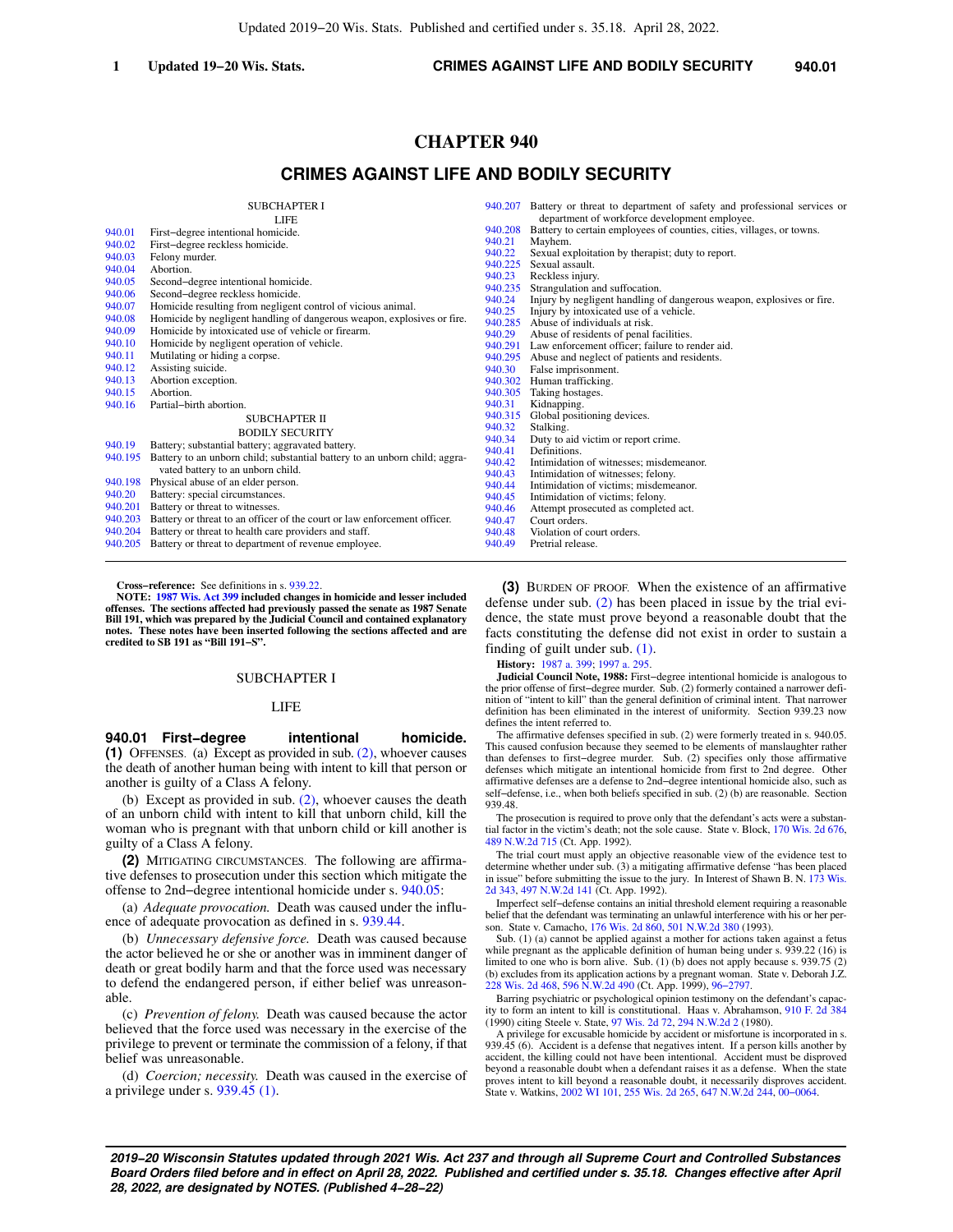## **940.01 CRIMES AGAINST LIFE AND BODILY SECURITY Updated 19−20 Wis. Stats. 2**

A defendant may demonstrate that he or she was acting lawfully, a necessary element of an accident defense, by showing that he or she was acting in lawful self− defense. Although intentionally pointing a firearm at another constitutes a violation of s. 941.20, under s. 939.48 (1) a person is privileged to point a gun at another person in self-defense if the person reasonably believes that the threat of force is necessary<br>to prevent or terminate what he or she reasonably believes to be an unlawful interfer-<br>ence. State v. Watkins, [2002 WI 101](https://docs-preview.legis.wisconsin.gov/document/courts/2002%20WI%20101), 255 Wis. 2

A defendant seeking a jury instruction on perfect self−defense to a charge of first− degree intentional homicide must satisfy an objective threshold showing that he or she reasonably believed that he or she was preventing or terminating an unlawful<br>interference with his or her person and reasonably believed that the force used was<br>necessary to prevent imminent death or great bodily harm. instruction on unnecessary defensive force under sub. (2) (b) to a charge of first− degree intentional homicide is not required to satisfy the objective threshold. State v. Head, [2002 WI 99](https://docs-preview.legis.wisconsin.gov/document/courts/2002%20WI%2099), [255 Wis. 2d 194,](https://docs-preview.legis.wisconsin.gov/document/courts/255%20Wis.%202d%20194) [648 N.W.2d 413](https://docs-preview.legis.wisconsin.gov/document/courts/648%20N.W.2d%20413), [99−3071.](https://docs-preview.legis.wisconsin.gov/document/wisupremecourt/99-3071)

A defendant who claims self−defense to a charge of first−degree intentional homi-cide may use evidence of a victim's violent character and past acts of violence to show a satisfactory factual basis that he or she actually believed he or she was in imminent danger of death or great bodily harm and actually believed that the force used was necessary to defend himself or herself, even if both beliefs were unreasonable. State

v. Head, [2002 WI 99](https://docs-preview.legis.wisconsin.gov/document/courts/2002%20WI%2099), [255 Wis. 2d 194,](https://docs-preview.legis.wisconsin.gov/document/courts/255%20Wis.%202d%20194) [648 N.W.2d 413](https://docs-preview.legis.wisconsin.gov/document/courts/648%20N.W.2d%20413), 99–3071.<br>The common law "year-and-a-day rule" that no homicide is committed unless the<br>victim dies within a year and a day after the injury is inflicted is abrogated, w [381](https://docs-preview.legis.wisconsin.gov/document/courts/661%20N.W.2d%20381), [01−3063](https://docs-preview.legis.wisconsin.gov/document/wisupremecourt/01-3063).

An actor causes death if his or her conduct is a substantial factor in bringing about that result. A substantial factor need not be the sole cause of death for one to be held legally culpable. Whether an intervening act was negligent, intentional or legally wrongful is irrelevant. The state must still prove beyond a reasonable doubt that the defendant's acts were a substantial factor in producing the death. State v. Below, [2011](https://docs-preview.legis.wisconsin.gov/document/courts/2011%20WI%20App%2064) [WI App 64](https://docs-preview.legis.wisconsin.gov/document/courts/2011%20WI%20App%2064), [333 Wis. 2d 690,](https://docs-preview.legis.wisconsin.gov/document/courts/333%20Wis.%202d%20690) [799 N.W.2d 95](https://docs-preview.legis.wisconsin.gov/document/courts/799%20N.W.2d%2095), [10−0798](https://docs-preview.legis.wisconsin.gov/document/wicourtofappeals/10-0798).

Under the facts of this case, the court did not err in denying an intervening cause instruction. Even if the defendant could have established that the termination of the victim's life support was "wrongful" under Wisconsin law, that wrongful act would not break the chain of causation between the defendant's actions and victim's subsequent death. State v. Below, [2011 WI App 64,](https://docs-preview.legis.wisconsin.gov/document/courts/2011%20WI%20App%2064) [333 Wis. 2d 690,](https://docs-preview.legis.wisconsin.gov/document/courts/333%20Wis.%202d%20690) [799 N.W.2d 95](https://docs-preview.legis.wisconsin.gov/document/courts/799%20N.W.2d%2095), [10−0798](https://docs-preview.legis.wisconsin.gov/document/wicourtofappeals/10-0798).

Importance of clarity in law of homicide: The Wisconsin revision. Dickey, Schultz & Fullin. 1989 WLR 1323 (1989).

*State v. Camacho:* The Judicial Creation of an Objective Element to Wisconsin's Law of Imperfect Self−defense Homicide. Leiser. 1995 WLR 742.

**940.02 First−degree reckless homicide. (1)** Whoever recklessly causes the death of another human being under circumstances which show utter disregard for human life is guilty of a Class B felony.

**(1m)** Whoever recklessly causes the death of an unborn child under circumstances that show utter disregard for the life of that unborn child, the woman who is pregnant with that unborn child or another is guilty of a Class B felony.

**(2)** Whoever causes the death of another human being under any of the following circumstances is guilty of a Class C felony:

(a) By manufacture, distribution or delivery, in violation of s. [961.41,](https://docs-preview.legis.wisconsin.gov/document/statutes/961.41) of a controlled substance included in schedule I or II under ch. [961,](https://docs-preview.legis.wisconsin.gov/document/statutes/ch.%20961) of a controlled substance analog of a controlled substance included in schedule I or II under ch. [961](https://docs-preview.legis.wisconsin.gov/document/statutes/ch.%20961) or of ketamine or flunitrazepam, if another human being uses the controlled substance or controlled substance analog and dies as a result of that use. This paragraph applies:

1. Whether the human being dies as a result of using the controlled substance or controlled substance analog by itself or with any compound, mixture, diluent or other substance mixed or combined with the controlled substance or controlled substance analog.

2. Whether or not the controlled substance or controlled substance analog is mixed or combined with any compound, mixture, diluent or other substance after the violation of s. [961.41](https://docs-preview.legis.wisconsin.gov/document/statutes/961.41) occurs.

3. To any distribution or delivery described in this paragraph, regardless of whether the distribution or delivery is made directly to the human being who dies. If possession of the controlled substance included in schedule I or II under ch. [961](https://docs-preview.legis.wisconsin.gov/document/statutes/ch.%20961), of the controlled substance analog of the controlled substance included in schedule I or II under ch. [961](https://docs-preview.legis.wisconsin.gov/document/statutes/ch.%20961) or of the ketamine or flunitrazepam is transferred more than once prior to the death as described in this paragraph, each person who distributes or delivers the controlled substance or controlled substance analog in violation of s. [961.41](https://docs-preview.legis.wisconsin.gov/document/statutes/961.41) is guilty under this paragraph.

(b) By administering or assisting in administering a controlled substance included in schedule I or II under ch. [961,](https://docs-preview.legis.wisconsin.gov/document/statutes/ch.%20961) a controlled substance analog of a controlled substance included in schedule I or II of ch. [961](https://docs-preview.legis.wisconsin.gov/document/statutes/ch.%20961) or ketamine or flunitrazepam, without lawful authority to do so, to another human being and that human being dies as a result of the use of the substance. This paragraph applies whether the human being dies as a result of using the controlled substance or controlled substance analog by itself or with any compound, mixture, diluent or other substance mixed or combined with the controlled substance or controlled substance analog.

**History:** [1987 a. 339,](https://docs-preview.legis.wisconsin.gov/document/acts/1987/339) [399;](https://docs-preview.legis.wisconsin.gov/document/acts/1987/399) [1995 a. 448](https://docs-preview.legis.wisconsin.gov/document/acts/1995/448); [1997 a. 295](https://docs-preview.legis.wisconsin.gov/document/acts/1997/295); [1999 a. 57](https://docs-preview.legis.wisconsin.gov/document/acts/1999/57); [2001 a. 109.](https://docs-preview.legis.wisconsin.gov/document/acts/2001/109)

**Judicial Council Note, 1988:** [As to sub. (1)] First−degree reckless homicide is analogous to the prior offense of 2nd−degree murder. The concept of "conduct evincing a depraved mind, regardless of human life" has been a difficult one for modern juries to comprehend. To avoid the mistaken connotation that a clinical mental disorder is involved, the offense has been recodified as aggravated reckless homicide. The revision clarifies that a subjective mental state, i.e., criminal recklessness, is required for liability. See s. 939.24. The aggravating element, i.e., circumstances which show<br>tuter disregard for human life, is intended to codify judicial interpretations of "con-<br>duct evincing a depraved mind, regardless of lif

slaughter. State v. Hoyt, [21 Wis. 2d 284](https://docs-preview.legis.wisconsin.gov/document/courts/21%20Wis.%202d%20284) (1964). Under this revision, the analogs of those crimes, i.e., first−degree reckless and 2nd−degree intentional homicide, carry the same penalty; thus mitigation is impossible. Evidence of provocation will usually be admissible in prosecutions for crimes requiring criminal recklessness, however, as relevant to the reasonableness of the risk (and, in prosecutions under this section, whether the circumstances show utter disregard for human life). Since provocation is integrated into the calculus of recklessness, it is not an affirmative defense thereto and the burdens of production and persuasion stated in s. 940.01 (3) are inapplicable. [Bill 191–S]

Possession of a controlled substance is not a lesser included offense of sub. (2) (a). State v. Clemons, [164 Wis. 2d 506,](https://docs-preview.legis.wisconsin.gov/document/courts/164%20Wis.%202d%20506) [476 N.W.2d 283](https://docs-preview.legis.wisconsin.gov/document/courts/476%20N.W.2d%20283) (Ct. App. 1991).

Generally expert evidence of personality dysfunction is irrelevant to the issue of intent, although it might be admissible in very limited circumstances. State v. Morgan, [195 Wis. 2d 388,](https://docs-preview.legis.wisconsin.gov/document/courts/195%20Wis.%202d%20388) [536 N.W.2d 425](https://docs-preview.legis.wisconsin.gov/document/courts/536%20N.W.2d%20425) (Ct. App. 1995), 93–2611.<br>Utter disregard for human life is an objective standard of what a reasonable

in the defendant's position is presumed to have known and is proved through an examination of the acts that caused death and the totality of the circumstances sur-rounding the conduct. State v. Edmunds, [229 Wis. 2d 67](https://docs-preview.legis.wisconsin.gov/document/courts/229%20Wis.%202d%2067), [598 N.W.2d 290](https://docs-preview.legis.wisconsin.gov/document/courts/598%20N.W.2d%20290) (Ct. App. 1999), [98−2171](https://docs-preview.legis.wisconsin.gov/document/wicourtofappeals/98-2171).

The common law "year-and-a-day rule" that no homicide is committed unless the victim dies within a year and a day after the injury is inflicted is abrogated, with prospective application only. State v. Picotte, [2003 WI 42,](https://docs-preview.legis.wisconsin.gov/document/courts/2003%20WI%2042) [261 Wis. 2d 249,](https://docs-preview.legis.wisconsin.gov/document/courts/261%20Wis.%202d%20249) [661 N.W.2d](https://docs-preview.legis.wisconsin.gov/document/courts/661%20N.W.2d%20381) [381,](https://docs-preview.legis.wisconsin.gov/document/courts/661%20N.W.2d%20381) [01−3063.](https://docs-preview.legis.wisconsin.gov/document/wisupremecourt/01-3063)

The punishments for first−degree reckless homicide by delivery of a controlled substance under s. 940.02 (2) (a) and contributing to the delinquency of a child with death as a consequence in violation of s. 948.40 (1) and (4) (a) are not multiplicitous when both convictions arise from the same death. State v. Patterson, [2010 WI 130](https://docs-preview.legis.wisconsin.gov/document/courts/2010%20WI%20130), [329 Wis. 2d 599](https://docs-preview.legis.wisconsin.gov/document/courts/329%20Wis.%202d%20599), [790 N.W.2d 909,](https://docs-preview.legis.wisconsin.gov/document/courts/790%20N.W.2d%20909) [08−1968.](https://docs-preview.legis.wisconsin.gov/document/wisupremecourt/08-1968)

An actor causes death if his or her conduct is a substantial factor in bringing about that result. A substantial factor need not be the sole cause of death for one to be held legally culpable. Whether an intervening act was negligent, intentional or legally wrongful is irrelevant. The state must still prove beyond a reasonable doubt that the defendant's acts were a substantial factor in producing the death. State v. Below, [2011](https://docs-preview.legis.wisconsin.gov/document/courts/2011%20WI%20App%2064)<br>[WI App 64,](https://docs-preview.legis.wisconsin.gov/document/courts/2011%20WI%20App%2064) [333 Wis. 2d 690](https://docs-preview.legis.wisconsin.gov/document/courts/333%20Wis.%202d%20690), [799 N.W.2d 95](https://docs-preview.legis.wisconsin.gov/document/courts/799%20N.W.2d%2095), 10–0798.<br>Under the facts of this case, the court did not err in denying an intervening caus

instruction. Even if the defendant could have established that the termination of the victim's life support was "wrongful" under Wisconsin law, that wrongful act would not break the chain of causation between the defendant's actions and victim's subsequent death. State v. Below, [2011 WI App 64](https://docs-preview.legis.wisconsin.gov/document/courts/2011%20WI%20App%2064), [333 Wis. 2d 690](https://docs-preview.legis.wisconsin.gov/document/courts/333%20Wis.%202d%20690), [799 N.W.2d 95](https://docs-preview.legis.wisconsin.gov/document/courts/799%20N.W.2d%2095), [10−0798.](https://docs-preview.legis.wisconsin.gov/document/wicourtofappeals/10-0798)

While swerving has been held to show regard for life, the defendant's conduct must be considered in light of the totality of the circumstances. When the defendant was driving over eighty miles per hour on a major, well−traveled city street after consum-ing alcohol and prescription pills and never braked or slowed down before running<br>a red light, an ineffectual swerve failed to demonstrate a regard for human life. State<br>v. Geske, [2012 WI App 15,](https://docs-preview.legis.wisconsin.gov/document/courts/2012%20WI%20App%2015) [339 Wis. 2d 170,](https://docs-preview.legis.wisconsin.gov/document/courts/339%20Wis.%202d%20170) 810 N.W.2

Importance of clarity in law of homicide: The Wisconsin revision. Dickey, Schultz & Fullin. 1989 WLR 1323 (1989).

**940.03 Felony murder.** Whoever causes the death of another human being while committing or attempting to commit a crime specified in s. [940.19](https://docs-preview.legis.wisconsin.gov/document/statutes/940.19), [940.195](https://docs-preview.legis.wisconsin.gov/document/statutes/940.195), [940.20,](https://docs-preview.legis.wisconsin.gov/document/statutes/940.20) [940.201,](https://docs-preview.legis.wisconsin.gov/document/statutes/940.201) [940.203,](https://docs-preview.legis.wisconsin.gov/document/statutes/940.203) [940.204](https://docs-preview.legis.wisconsin.gov/document/statutes/940.204), [940.225 \(1\)](https://docs-preview.legis.wisconsin.gov/document/statutes/940.225(1)) or [\(2\) \(a\),](https://docs-preview.legis.wisconsin.gov/document/statutes/940.225(2)(a)) [940.30,](https://docs-preview.legis.wisconsin.gov/document/statutes/940.30) [940.31,](https://docs-preview.legis.wisconsin.gov/document/statutes/940.31) [943.02](https://docs-preview.legis.wisconsin.gov/document/statutes/943.02), [943.10](https://docs-preview.legis.wisconsin.gov/document/statutes/943.10(2)) [\(2\),](https://docs-preview.legis.wisconsin.gov/document/statutes/943.10(2)) [943.23 \(1g\)](https://docs-preview.legis.wisconsin.gov/document/statutes/943.23(1g)), or [943.32 \(2\)](https://docs-preview.legis.wisconsin.gov/document/statutes/943.32(2)) may be imprisoned for not more than 15 years in excess of the maximum term of imprisonment provided by law for that crime or attempt.

**History:** [1987 a. 399;](https://docs-preview.legis.wisconsin.gov/document/acts/1987/399) [2001 a. 109](https://docs-preview.legis.wisconsin.gov/document/acts/2001/109); [2005 a. 313;](https://docs-preview.legis.wisconsin.gov/document/acts/2005/313) [2021 a. 209.](https://docs-preview.legis.wisconsin.gov/document/acts/2021/209)

**Judicial Council Note, 1988:** The prior felony murder statute (s. 940.02 (2)) did not allow enhanced punishment for homicides caused in the commission of a Class B felony. State v. Gordon, [111 Wis. 2d 133](https://docs-preview.legis.wisconsin.gov/document/courts/111%20Wis.%202d%20133), [330 N.W.2d 564](https://docs-preview.legis.wisconsin.gov/document/courts/330%20N.W.2d%20564) (1983). The revised statute eliminates the "natural and probable consequence" limitation and limits the offense to homicides caused in the commission of or attempt to commit armed robbery, armed burglary, arson, first−degree sexual assault or 2nd−degree sexual assault by use or threat of force or violence. The revised penalty clause allows imposition of up to 20 years' imprisonment more than that prescribed for the underlying felony. Prosecution and punishment for both offenses remain barred by double jeopardy. State v. Carlson, [5 Wis. 2d 595,](https://docs-preview.legis.wisconsin.gov/document/courts/5%20Wis.%202d%20595) [93 N.W.2d 355](https://docs-preview.legis.wisconsin.gov/document/courts/93%20N.W.2d%20355) (1958). [Bill 191−S]

To prove that the defendant caused the death, the state need only prove that the defendant's conduct was a substantial factor. The phrase "while committing or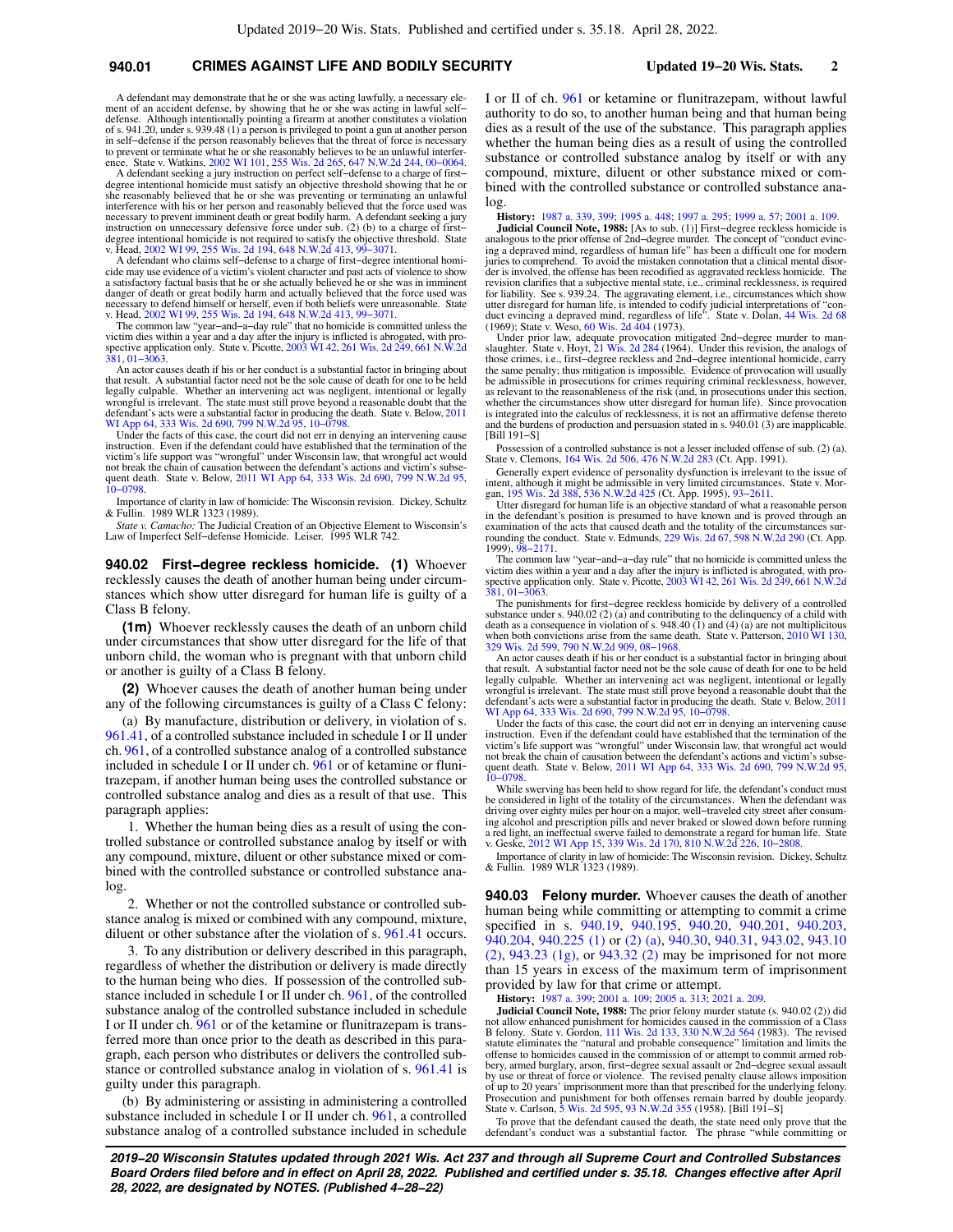attempting to commit" encompasses the immediate flight from the felony. A defendant may be convicted if another person, including an intended felony victim, fires the fatal shot. State v. Oimen, [184 Wis. 2d 423](https://docs-preview.legis.wisconsin.gov/document/courts/184%20Wis.%202d%20423), [516 N.W.2d 399](https://docs-preview.legis.wisconsin.gov/document/courts/516%20N.W.2d%20399) (Ct. App. 1994), State v. Rivera, [184 Wis. 2d 485,](https://docs-preview.legis.wisconsin.gov/document/courts/184%20Wis.%202d%20485) [516 N.W.2d 391](https://docs-preview.legis.wisconsin.gov/document/courts/516%20N.W.2d%20391) (1994) and State v. Chambers, [183 Wis.](https://docs-preview.legis.wisconsin.gov/document/courts/183%20Wis.%202d%20316) [2d 316](https://docs-preview.legis.wisconsin.gov/document/courts/183%20Wis.%202d%20316), [515 N.W.2d 531](https://docs-preview.legis.wisconsin.gov/document/courts/515%20N.W.2d%20531) (Ct. App. 1994). Attempted felony murder does not exist. Attempt requires intent and the crime of

felony murder is complete without specific intent. State v. Briggs, [218 Wis. 2d 61](https://docs-preview.legis.wisconsin.gov/document/courts/218%20Wis.%202d%2061),<br>[579 N.W.2d 783](https://docs-preview.legis.wisconsin.gov/document/courts/579%20N.W.2d%20783) (Ct. App. 1998), [97−1558](https://docs-preview.legis.wisconsin.gov/document/wicourtofappeals/97-1558).<br>*Oimen* affirms that felony murder liability exists if a defendant is a party to one of

the listed felonies and a death results. State v. Krawczyk, [2003 WI App 6,](https://docs-preview.legis.wisconsin.gov/document/courts/2003%20WI%20App%206) [259 Wis.](https://docs-preview.legis.wisconsin.gov/document/courts/259%20Wis.%202d%20843) [2d 843](https://docs-preview.legis.wisconsin.gov/document/courts/259%20Wis.%202d%20843), [657 N.W.2d 77](https://docs-preview.legis.wisconsin.gov/document/courts/657%20N.W.2d%2077), [02−0156](https://docs-preview.legis.wisconsin.gov/document/wicourtofappeals/02-0156).

The common law "year−and−a−day rule" that no homicide is committed unless the victim dies within a year and a day after the injury is inflicted is abrogated, with pro-spective application only. State v. Picotte, [2003 WI 42](https://docs-preview.legis.wisconsin.gov/document/courts/2003%20WI%2042), [261 Wis. 2d 249,](https://docs-preview.legis.wisconsin.gov/document/courts/261%20Wis.%202d%20249) [661 N.W.2d](https://docs-preview.legis.wisconsin.gov/document/courts/661%20N.W.2d%20381) [381](https://docs-preview.legis.wisconsin.gov/document/courts/661%20N.W.2d%20381), [01−3063](https://docs-preview.legis.wisconsin.gov/document/wisupremecourt/01-3063).

For purposes of calculating initial confinement, felony murder is a stand−alone unclassified crime, not a penalty enhancer. State v. Mason, [2004 WI App 176](https://docs-preview.legis.wisconsin.gov/document/courts/2004%20WI%20App%20176), [276](https://docs-preview.legis.wisconsin.gov/document/courts/276%20Wis.%202d%20434) [Wis. 2d 434,](https://docs-preview.legis.wisconsin.gov/document/courts/276%20Wis.%202d%20434) [687 N.W.2d 526](https://docs-preview.legis.wisconsin.gov/document/courts/687%20N.W.2d%20526), [03−2693](https://docs-preview.legis.wisconsin.gov/document/wicourtofappeals/03-2693).

An actor causes death if his or her conduct is a substantial factor in bringing about that result. A substantial factor need not be the sole cause of death for one to be held legally culpable. Whether an intervening act was negligent, intentional or legally wrongful is irrelevant. The state must still prove beyond a reasonable doubt that the defendant's acts were a substantial factor in producing the death. State v. Below, [2011](https://docs-preview.legis.wisconsin.gov/document/courts/2011%20WI%20App%2064) [WI App 64](https://docs-preview.legis.wisconsin.gov/document/courts/2011%20WI%20App%2064), [333 Wis. 2d 690,](https://docs-preview.legis.wisconsin.gov/document/courts/333%20Wis.%202d%20690) [799 N.W.2d 95](https://docs-preview.legis.wisconsin.gov/document/courts/799%20N.W.2d%2095), [10−0798](https://docs-preview.legis.wisconsin.gov/document/wicourtofappeals/10-0798).

Under the facts of this case, the court did not err in denying an intervening cause instruction. Even if the defendant could have established that the termination of the victim's life support was "wrongful" under Wisconsin law, that wrongful act would not break the chain of causation between the defendant's actions and victim's subse-quent death. State v. Below, [2011 WI App 64,](https://docs-preview.legis.wisconsin.gov/document/courts/2011%20WI%20App%2064) [333 Wis. 2d 690,](https://docs-preview.legis.wisconsin.gov/document/courts/333%20Wis.%202d%20690) [799 N.W.2d 95](https://docs-preview.legis.wisconsin.gov/document/courts/799%20N.W.2d%2095), [10−0798](https://docs-preview.legis.wisconsin.gov/document/wicourtofappeals/10-0798).

**940.04 Abortion. (1)** Any person, other than the mother, who intentionally destroys the life of an unborn child is guilty of a Class H felony.

**(2)** Any person, other than the mother, who does either of the following is guilty of a Class E felony:

(a) Intentionally destroys the life of an unborn quick child; or

(b) Causes the death of the mother by an act done with intent to destroy the life of an unborn child. It is unnecessary to prove that the fetus was alive when the act so causing the mother's death was committed.

**(5)** This section does not apply to a therapeutic abortion which:

(a) Is performed by a physician; and

(b) Is necessary, or is advised by 2 other physicians as necessary, to save the life of the mother; and

(c) Unless an emergency prevents, is performed in a licensed maternity hospital.

**(6)** In this section "unborn child" means a human being from the time of conception until it is born alive.

**History:** [2001 a. 109](https://docs-preview.legis.wisconsin.gov/document/acts/2001/109); [2011 a. 217.](https://docs-preview.legis.wisconsin.gov/document/acts/2011/217)

Aborting a child against a father's wishes does not constitute intentional infliction of emotional distress. Przybyla v. Przybyla, [87 Wis. 2d 441](https://docs-preview.legis.wisconsin.gov/document/courts/87%20Wis.%202d%20441), [275 N.W.2d 112](https://docs-preview.legis.wisconsin.gov/document/courts/275%20N.W.2d%20112) (Ct. App. 1978).

Sub. (2) (a) proscribes feticide. It does not apply to consensual abortions. It was not impliedly repealed by the adoption of s. 940.15 in response to *Roe v*. *Wade*. State v. Black, [188 Wis. 2d 639](https://docs-preview.legis.wisconsin.gov/document/courts/188%20Wis.%202d%20639), [526 N.W.2d 132](https://docs-preview.legis.wisconsin.gov/document/courts/526%20N.W.2d%20132) (1994).

The common law "year−and−a−day rule" that no homicide is committed unless the victim dies within a year and a day after the injury is inflicted is abrogated, with pro-spective application only. State v. Picotte, [2003 WI 42](https://docs-preview.legis.wisconsin.gov/document/courts/2003%20WI%2042), [261 Wis. 2d 249,](https://docs-preview.legis.wisconsin.gov/document/courts/261%20Wis.%202d%20249) [661 N.W.2d](https://docs-preview.legis.wisconsin.gov/document/courts/661%20N.W.2d%20381) [381](https://docs-preview.legis.wisconsin.gov/document/courts/661%20N.W.2d%20381), [01−3063](https://docs-preview.legis.wisconsin.gov/document/wisupremecourt/01-3063).

This section is cited as similar to a Texas statute that was held to violate the due process clause of the 14th amendment, which protects against state action the right to privacy, including a woman's qualified right to terminate her pregnancy. Roe v. Wade, [410 U.S. 113](https://docs-preview.legis.wisconsin.gov/document/courts/410%20U.S.%20113) (1973).

The state may prohibit first trimester abortions by nonphysicians. Connecticut v. Menillo, [423 U.S. 9](https://docs-preview.legis.wisconsin.gov/document/courts/423%20U.S.%209) (1975).

The viability of an unborn child is discussed. Colautti v. Franklin, [439 U.S. 379](https://docs-preview.legis.wisconsin.gov/document/courts/439%20U.S.%20379) (1979).

Poverty is not a constitutionally suspect classification. Encouraging childbirth<br>except in the most urgent circumstances is rationally related to the legitimate govern-<br>mental objective of protecting potential life. Harris

Abortion issues are discussed. Akron v. Akron Center for Reproductive Health, [462 U.S. 416](https://docs-preview.legis.wisconsin.gov/document/courts/462%20U.S.%20416) (1983); Planned Parenthood Assn. v. Ashcroft, [462 U.S. 476](https://docs-preview.legis.wisconsin.gov/document/courts/462%20U.S.%20476) (1983); Simopoulas v. Virginia, [462 U.S. 506](https://docs-preview.legis.wisconsin.gov/document/courts/462%20U.S.%20506) (1983).

The essential holding of *Roe v. Wade* allowing abortion is upheld, but various state restrictions on abortion are permissible. Planned Parenthood v. Casey, [505 U.S. 833](https://docs-preview.legis.wisconsin.gov/document/courts/505%20U.S.%20833), [120 L. Ed. 2d 674](https://docs-preview.legis.wisconsin.gov/document/courts/120%20L.%20Ed.%202d%20674) (1992).

Wisconsin's abortion statute, s. 940.04, Stats. 1969, is unconstitutional as applied to the abortion of an embryo that has not quickened. Babbitz v. McCann, [310 F. Supp.](https://docs-preview.legis.wisconsin.gov/document/courts/310%20F.%20Supp.%20293) [293](https://docs-preview.legis.wisconsin.gov/document/courts/310%20F.%20Supp.%20293) (1970).

When U.S. supreme court decisions clearly made Wisconsin's antiabortion statute unenforceable, the issue in a physician's action for injunctive relief against enforcement became mooted, and it no longer presented a case or controversy over which the court could have jurisdiction. Larkin v. McCann, [368 F. Supp. 1352](https://docs-preview.legis.wisconsin.gov/document/courts/368%20F.%20Supp.%201352) (1974).

**940.05 Second−degree intentional homicide. (1)** Whoever causes the death of another human being with intent to kill that person or another is guilty of a Class B felony if:

(a) In prosecutions under s. [940.01,](https://docs-preview.legis.wisconsin.gov/document/statutes/940.01) the state fails to prove beyond a reasonable doubt that the mitigating circumstances specified in s.  $940.01$  (2) did not exist as required by s.  $940.01$  (3); or

(b) The state concedes that it is unable to prove beyond a reasonable doubt that the mitigating circumstances specified in s. [940.01 \(2\)](https://docs-preview.legis.wisconsin.gov/document/statutes/940.01(2)) did not exist. By charging under this section, the state so concedes.

**(2)** In prosecutions under sub. [\(1\),](https://docs-preview.legis.wisconsin.gov/document/statutes/940.05(1)) it is sufficient to allege and prove that the defendant caused the death of another human being with intent to kill that person or another.

**(2g)** Whoever causes the death of an unborn child with intent to kill that unborn child, kill the woman who is pregnant with that unborn child or kill another is guilty of a Class B felony if:

(a) In prosecutions under s. [940.01,](https://docs-preview.legis.wisconsin.gov/document/statutes/940.01) the state fails to prove beyond a reasonable doubt that the mitigating circumstances specified in s. [940.01 \(2\)](https://docs-preview.legis.wisconsin.gov/document/statutes/940.01(2)) did not exist as required by s. [940.01 \(3\);](https://docs-preview.legis.wisconsin.gov/document/statutes/940.01(3)) or

(b) The state concedes that it is unable to prove beyond a reasonable doubt that the mitigating circumstances specified in s. [940.01 \(2\)](https://docs-preview.legis.wisconsin.gov/document/statutes/940.01(2)) did not exist. By charging under this section, the state so concedes.

**(2h)** In prosecutions under sub. [\(2g\),](https://docs-preview.legis.wisconsin.gov/document/statutes/940.05(2g)) it is sufficient to allege and prove that the defendant caused the death of an unborn child with intent to kill that unborn child, kill the woman who is pregnant with that unborn child or kill another.

**(3)** The mitigating circumstances specified in s. [940.01 \(2\)](https://docs-preview.legis.wisconsin.gov/document/statutes/940.01(2)) are not defenses to prosecution for this offense.

**History:** [1987 a. 399;](https://docs-preview.legis.wisconsin.gov/document/acts/1987/399) [1997 a. 295](https://docs-preview.legis.wisconsin.gov/document/acts/1997/295). **Judicial Council Note, 1988:** Second−degree intentional homicide is analogous to the prior offense of manslaughter. The penalty is increased and the elements clarified in order to encourage charging under this section in appropriate cases.

Adequate provocation, unnecessary defensive force, prevention of felony, coer-cion and necessity, which are affirmative defenses to first−degree intentional homicide but not this offense, mitigate that offense to this. When this offense is charged, the state's inability to disprove their existence is conceded. Their existence need not, however, be pleaded or proved by the state in order to sustain a finding of guilty.

When first−degree intentional homicide is charged, this lesser offense must be sub-mitted upon request if the evidence, reasonably viewed, could support the jury's find-<br>ing that the state has not borne its burden of persuasion under s. 940.01 (3). State v.<br>Felton, [110 Wis. 2d 465](https://docs-preview.legis.wisconsin.gov/document/courts/110%20Wis.%202d%20465), 508 (1983). [Bill 191

The prosecution is required to prove only that the defendant's acts were a substantial factor in the victim's death; not the sole cause. State v. Block, [170 Wis. 2d 676](https://docs-preview.legis.wisconsin.gov/document/courts/170%20Wis.%202d%20676), [489 N.W.2d 715](https://docs-preview.legis.wisconsin.gov/document/courts/489%20N.W.2d%20715) (Ct. App. 1992).

The common law "year−and−a−day rule" that no homicide is committed unless the victim dies within a year and a day after the injury is inflicted is abrogated, with pro-spective application only. State v. Picotte, [2003 WI 42,](https://docs-preview.legis.wisconsin.gov/document/courts/2003%20WI%2042) [261 Wis. 2d 249,](https://docs-preview.legis.wisconsin.gov/document/courts/261%20Wis.%202d%20249) [661 N.W.2d](https://docs-preview.legis.wisconsin.gov/document/courts/661%20N.W.2d%20381) [381,](https://docs-preview.legis.wisconsin.gov/document/courts/661%20N.W.2d%20381) [01−3063.](https://docs-preview.legis.wisconsin.gov/document/wisupremecourt/01-3063)

Importance of clarity in law of homicide: The Wisconsin revision. Dickey, Schultz & Fullin. 1989 WLR 1323 (1989).

**940.06 Second−degree reckless homicide. (1)** Whoever recklessly causes the death of another human being is guilty of a Class D felony.

**(2)** Whoever recklessly causes the death of an unborn child is guilty of a Class D felony.

**History:** [1987 a. 399;](https://docs-preview.legis.wisconsin.gov/document/acts/1987/399) [1997 a. 295](https://docs-preview.legis.wisconsin.gov/document/acts/1997/295); [2001 a. 109.](https://docs-preview.legis.wisconsin.gov/document/acts/2001/109)

**Judicial Council Note, 1988:** Second−degree reckless homicide is analogous to the prior offense of homicide by reckless conduct. The revised statute clearly requires proof of a subjective mental state, i.e., criminal recklessness. See s. 939.24 and the NOTE thereto. [Bill 191−S]

Second−degree reckless homicide is not a lesser included offense of homicide by intoxicated use of a motor vehicle. State v. Lechner, [217 Wis. 2d 392,](https://docs-preview.legis.wisconsin.gov/document/courts/217%20Wis.%202d%20392) [576 N.W.2d](https://docs-preview.legis.wisconsin.gov/document/courts/576%20N.W.2d%20912) [912](https://docs-preview.legis.wisconsin.gov/document/courts/576%20N.W.2d%20912) (1998), [96−2830](https://docs-preview.legis.wisconsin.gov/document/wisupremecourt/96-2830).

The common law "year−and−a−day rule" that no homicide is committed unless the victim dies within a year and a day after the injury is inflicted is abrogated, with pro-spective application only. State v. Picotte, [2003 WI 42,](https://docs-preview.legis.wisconsin.gov/document/courts/2003%20WI%2042) [261 Wis. 2d 249,](https://docs-preview.legis.wisconsin.gov/document/courts/261%20Wis.%202d%20249) [661 N.W.2d](https://docs-preview.legis.wisconsin.gov/document/courts/661%20N.W.2d%20381) [381,](https://docs-preview.legis.wisconsin.gov/document/courts/661%20N.W.2d%20381) [01−3063.](https://docs-preview.legis.wisconsin.gov/document/wisupremecourt/01-3063)

The second−degree reckless homicide statute requires both the creation of an objectively unreasonable and substantial risk of human death or great bodily harm and the actor's subjective awareness of that risk. The circuit court's refusal to instruct the jury about the effect of a parent's sincere belief in prayer treatment for their child on the subjective awareness element of second−degree reckless homicide, did not undermine the parents' ability to defend themselves. The second−degree reckless homicide statute does not require that the actor be subjectively aware that his or her conduct is a cause of the death of his or her child. The statute and the jury instructions require only that the actor be subjectively aware that his or her conduct created the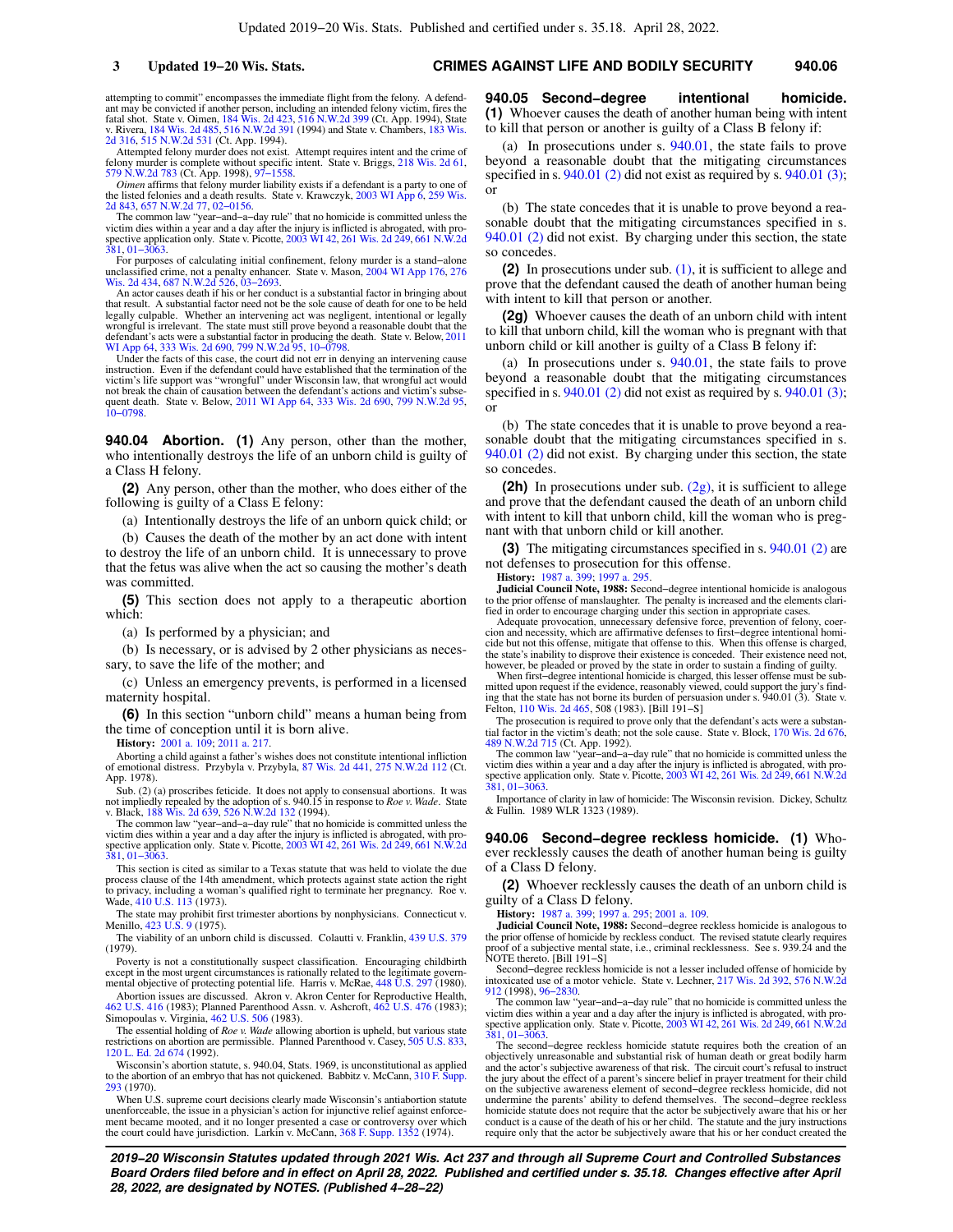## **940.06 CRIMES AGAINST LIFE AND BODILY SECURITY Updated 19−20 Wis. Stats. 4**

unreasonable and substantial risk of death or great bodily harm. State v. Neumann, [2013 WI 58](https://docs-preview.legis.wisconsin.gov/document/courts/2013%20WI%2058), [348 Wis. 2d 455,](https://docs-preview.legis.wisconsin.gov/document/courts/348%20Wis.%202d%20455) [832 N.W.2d 560,](https://docs-preview.legis.wisconsin.gov/document/courts/832%20N.W.2d%20560) [11−1044](https://docs-preview.legis.wisconsin.gov/document/wisupremecourt/11-1044).

Importance of clarity in law of homicide: The Wisconsin revision. Dickey, Schultz & Fullin. 1989 WLR 1323 (1989).

**940.07 Homicide resulting from negligent control of vicious animal.** Whoever knowing the vicious propensities of any animal intentionally allows it to go at large or keeps it without ordinary care, if such animal, while so at large or not confined, kills any human being who has taken all the precautions which the circumstances may permit to avoid such animal, is guilty of a Class G felony.

**History:** [1977 c. 173](https://docs-preview.legis.wisconsin.gov/document/acts/1977/173); [2001 a. 109](https://docs-preview.legis.wisconsin.gov/document/acts/2001/109).

The common law "year−and−a−day rule" that no homicide is committed unless the victim dies within a year and a day after the injury is inflicted is abrogated, with pro-spective application only. State v. Picotte, [2003 WI 42](https://docs-preview.legis.wisconsin.gov/document/courts/2003%20WI%2042), [261 Wis. 2d 249,](https://docs-preview.legis.wisconsin.gov/document/courts/261%20Wis.%202d%20249) [661 N.W.2d](https://docs-preview.legis.wisconsin.gov/document/courts/661%20N.W.2d%20381) [381](https://docs-preview.legis.wisconsin.gov/document/courts/661%20N.W.2d%20381), [01−3063](https://docs-preview.legis.wisconsin.gov/document/wisupremecourt/01-3063).

**940.08 Homicide by negligent handling of dangerous weapon, explosives or fire. (1)** Except as provided in sub. [\(3\)](https://docs-preview.legis.wisconsin.gov/document/statutes/940.08(3)), whoever causes the death of another human being by the negligent operation or handling of a dangerous weapon, explosives or fire is guilty of a Class G felony.

**(2)** Whoever causes the death of an unborn child by the negligent operation or handling of a dangerous weapon, explosives or fire is guilty of a Class G felony.

**(3)** Subsection [\(1\)](https://docs-preview.legis.wisconsin.gov/document/statutes/940.08(1)) does not apply to a health care provider acting within the scope of his or her practice or employment.

**History:** [1977 c. 173](https://docs-preview.legis.wisconsin.gov/document/acts/1977/173); [1985 a. 293;](https://docs-preview.legis.wisconsin.gov/document/acts/1985/293) [1987 a. 399](https://docs-preview.legis.wisconsin.gov/document/acts/1987/399); [1997 a. 295;](https://docs-preview.legis.wisconsin.gov/document/acts/1997/295) [2001 a. 109;](https://docs-preview.legis.wisconsin.gov/document/acts/2001/109) [2011](https://docs-preview.legis.wisconsin.gov/document/acts/2011/2) [a. 2.](https://docs-preview.legis.wisconsin.gov/document/acts/2011/2)

**Judicial Council Note, 1988:** The definition of the offense is broadened to include highly negligent handling of fire, explosives and dangerous weapons in addition to firearm, airgun, knife or bow and arrow. See s. 939.22 (10). [Bill 191−S]

The common law "year-and-a-day rule" that no homicide is committed unless the victim dies within a year and a day after the injury is inflicted is abrogated, with pro-<br>spective application only. State v. Picotte, 2003 WI 4 [381](https://docs-preview.legis.wisconsin.gov/document/courts/661%20N.W.2d%20381), [01−3063](https://docs-preview.legis.wisconsin.gov/document/wisupremecourt/01-3063).

In order to establish that the defendant was guilty of the crime of homicide by negli-gent handling of a dangerous weapon under sub. (1), the state had to prove three elements beyond a reasonable doubt: 1) the defendant operated or handled a dangerous weapon; 2) the defendant operated or handled a dangerous weapon in a manner constituting criminal negligence; and 3) the defendant's operation or handling of a dangerous weapon in a manner constituting criminal negligence caused the death of another human being. State v. Langlois, [2018 WI 73](https://docs-preview.legis.wisconsin.gov/document/courts/2018%20WI%2073), [382 Wis. 2d 414](https://docs-preview.legis.wisconsin.gov/document/courts/382%20Wis.%202d%20414), [913 N.W.2d](https://docs-preview.legis.wisconsin.gov/document/courts/913%20N.W.2d%20812) [812](https://docs-preview.legis.wisconsin.gov/document/courts/913%20N.W.2d%20812), [16−1409](https://docs-preview.legis.wisconsin.gov/document/wisupremecourt/16-1409).

**940.09 Homicide by intoxicated use of vehicle or firearm. (1)** Any person who does any of the following may be penalized as provided in sub. [\(1c\):](https://docs-preview.legis.wisconsin.gov/document/statutes/940.09(1c))

(a) Causes the death of another by the operation or handling of a vehicle while under the influence of an intoxicant.

(am) Causes the death of another by the operation or handling of a vehicle while the person has a detectable amount of a restricted controlled substance in his or her blood.

(b) Causes the death of another by the operation or handling of a vehicle while the person has a prohibited alcohol concentration, as defined in s. [340.01 \(46m\)](https://docs-preview.legis.wisconsin.gov/document/statutes/340.01(46m)).

(bm) Causes the death of another by the operation of a commercial motor vehicle while the person has an alcohol concentration of 0.04 or more but less than 0.08.

(c) Causes the death of an unborn child by the operation or handling of a vehicle while under the influence of an intoxicant.

(cm) Causes the death of an unborn child by the operation or handling of a vehicle while the person has a detectable amount of a restricted controlled substance in his or her blood.

(d) Causes the death of an unborn child by the operation or handling of a vehicle while the person has a prohibited alcohol concentration, as defined in s. [340.01 \(46m\)](https://docs-preview.legis.wisconsin.gov/document/statutes/340.01(46m)).

(e) Causes the death of an unborn child by the operation of a commercial motor vehicle while the person has an alcohol concentration of 0.04 or more but less than 0.08.

**(1c)** (a) Except as provided in par. [\(b\)](https://docs-preview.legis.wisconsin.gov/document/statutes/940.09(1c)(b)), a person who violates sub. [\(1\)](https://docs-preview.legis.wisconsin.gov/document/statutes/940.09(1)) is guilty of a Class D felony. Upon conviction, the court shall impose a bifurcated sentence under s. [973.01](https://docs-preview.legis.wisconsin.gov/document/statutes/973.01) and the term of confinement in prison portion of the bifurcated sentence shall be at least 5 years except that a court may impose a term of confinement that is less than 5 years if the court finds a compelling reason and places its reason on the record.

(b) A person who violates sub. [\(1\)](https://docs-preview.legis.wisconsin.gov/document/statutes/940.09(1)) is guilty of a Class C felony if the person has one or more prior convictions, suspensions, or revocations, as counted under s. [343.307 \(2\).](https://docs-preview.legis.wisconsin.gov/document/statutes/343.307(2)) Upon conviction, the court shall impose a bifurcated sentence under s. [973.01](https://docs-preview.legis.wisconsin.gov/document/statutes/973.01) and the term of confinement in prison portion of the bifurcated sentence shall be at least 5 years except that a court may impose a term of confinement that is less than  $\overline{5}$  years if the court finds a compelling reason and places its reason on the record.

**(1d)** A person who violates sub. [\(1\)](https://docs-preview.legis.wisconsin.gov/document/statutes/940.09(1)) is subject to the requirements and procedures for installation of an ignition interlock device under s. [343.301](https://docs-preview.legis.wisconsin.gov/document/statutes/343.301).

**(1g)** Any person who does any of the following is guilty of a Class D felony:

(a) Causes the death of another by the operation or handling of a firearm or airgun while under the influence of an intoxicant.

(am) Causes the death of another by the operation or handling of a firearm or airgun while the person has a detectable amount of a restricted controlled substance in his or her blood.

(b) Causes the death of another by the operation or handling of a firearm or airgun while the person has an alcohol concentration of 0.08 or more.

(c) Causes the death of an unborn child by the operation or handling of a firearm or airgun while under the influence of an intoxicant.

(cm) Causes the death of an unborn child by the operation or handling of a firearm or airgun while the person has a detectable amount of a restricted controlled substance in his or her blood.

(d) Causes the death of an unborn child by the operation or handling of a firearm or airgun while the person has an alcohol concentration of 0.08 or more.

**(1m)** (a) A person may be charged with and a prosecutor may proceed upon an information based upon a violation of any com-bination of sub. [\(1\) \(a\)](https://docs-preview.legis.wisconsin.gov/document/statutes/940.09(1)(a)),  $(am)$ , or [\(b\);](https://docs-preview.legis.wisconsin.gov/document/statutes/940.09(1)(b)) any combination of sub. [\(1\)](https://docs-preview.legis.wisconsin.gov/document/statutes/940.09(1)(a)) [\(a\)](https://docs-preview.legis.wisconsin.gov/document/statutes/940.09(1)(a)), [\(am\),](https://docs-preview.legis.wisconsin.gov/document/statutes/940.09(1)(am)) or [\(bm\)](https://docs-preview.legis.wisconsin.gov/document/statutes/940.09(1)(bm)); any combination of sub. [\(1\) \(c\),](https://docs-preview.legis.wisconsin.gov/document/statutes/940.09(1)(c)) [\(cm\)](https://docs-preview.legis.wisconsin.gov/document/statutes/940.09(1)(cm)), or [\(d\);](https://docs-preview.legis.wisconsin.gov/document/statutes/940.09(1)(d)) any combination of sub. [\(1\) \(c\),](https://docs-preview.legis.wisconsin.gov/document/statutes/940.09(1)(c)) [\(cm\)](https://docs-preview.legis.wisconsin.gov/document/statutes/940.09(1)(cm)), or [\(e\);](https://docs-preview.legis.wisconsin.gov/document/statutes/940.09(1)(e)) any combination of sub.  $(1g)$   $(a)$ ,  $(am)$ , or  $(b)$ ; or any combination of sub.  $(1g)$   $(c)$ , [\(cm\)](https://docs-preview.legis.wisconsin.gov/document/statutes/940.09(1g)(cm)), or [\(d\)](https://docs-preview.legis.wisconsin.gov/document/statutes/940.09(1g)(d)) for acts arising out of the same incident or occurrence.

(b) If a person is charged in an information with any of the combinations of crimes referred to in par. [\(a\),](https://docs-preview.legis.wisconsin.gov/document/statutes/940.09(1m)(a)) the crimes shall be joined under s. [971.12.](https://docs-preview.legis.wisconsin.gov/document/statutes/971.12) If the person is found guilty of more than one of the crimes so charged for acts arising out of the same incident or occurrence, there shall be a single conviction for purposes of sentencing and for purposes of counting convictions under s. [23.33 \(13\) \(b\) 2.](https://docs-preview.legis.wisconsin.gov/document/statutes/23.33(13)(b)2.) and [3.,](https://docs-preview.legis.wisconsin.gov/document/statutes/23.33(13)(b)3.) under s. [23.335 \(23\) \(c\) 2.](https://docs-preview.legis.wisconsin.gov/document/statutes/23.335(23)(c)2.) and [3.](https://docs-preview.legis.wisconsin.gov/document/statutes/23.335(23)(c)3.), under s. [30.80 \(6\) \(a\) 2.](https://docs-preview.legis.wisconsin.gov/document/statutes/30.80(6)(a)2.) and [3.](https://docs-preview.legis.wisconsin.gov/document/statutes/30.80(6)(a)3.), under s. [343.307 \(1\)](https://docs-preview.legis.wisconsin.gov/document/statutes/343.307(1)) or under s. [350.11](https://docs-preview.legis.wisconsin.gov/document/statutes/350.11(3)(a)2.) [\(3\) \(a\) 2.](https://docs-preview.legis.wisconsin.gov/document/statutes/350.11(3)(a)2.) and [3.](https://docs-preview.legis.wisconsin.gov/document/statutes/350.11(3)(a)3.) Subsection  $(1)$  (a),  $(am)$ ,  $(b)$ ,  $(bm)$ ,  $(c)$ ,  $(cm)$ ,  $(d)$ , and [\(e\)](https://docs-preview.legis.wisconsin.gov/document/statutes/940.09(1)(e)) each require proof of a fact for conviction which the others do not require, and sub.  $(1g)$   $(a)$ ,  $(am)$ ,  $(b)$ ,  $(c)$ ,  $(cm)$ , and  $(d)$  each require proof of a fact for conviction which the others do not require.

**(2)** (a) In any action under this section, the defendant has a defense if he or she proves by a preponderance of the evidence that the death would have occurred even if he or she had been exercising due care and he or she had not been under the influence of an intoxicant, did not have a detectable amount of a restricted controlled substance in his or her blood, or did not have an alcohol concentration described under sub.  $(1)$  (b), [\(bm\),](https://docs-preview.legis.wisconsin.gov/document/statutes/940.09(1)(bm)) [\(d\)](https://docs-preview.legis.wisconsin.gov/document/statutes/940.09(1)(d)) or [\(e\)](https://docs-preview.legis.wisconsin.gov/document/statutes/940.09(1)(e)) or  $(1g)$ [\(b\)](https://docs-preview.legis.wisconsin.gov/document/statutes/940.09(1g)(b)) or [\(d\)](https://docs-preview.legis.wisconsin.gov/document/statutes/940.09(1g)(d)).

(b) In any action under sub. [\(1\) \(am\)](https://docs-preview.legis.wisconsin.gov/document/statutes/940.09(1)(am)) or [\(cm\)](https://docs-preview.legis.wisconsin.gov/document/statutes/940.09(1)(cm)) or  $(1g)$  (am) or [\(cm\)](https://docs-preview.legis.wisconsin.gov/document/statutes/940.09(1g)(cm)) that is based on the defendant allegedly having a detectable amount of methamphetamine or gamma−hydroxybutyric acid or delta−9−tetrahydrocannabinol in his or her blood, the defendant has a defense if he or she proves by a preponderance of the evidence that at the time of the incident or occurrence he or she had a valid prescription for methamphetamine or one of its metabolic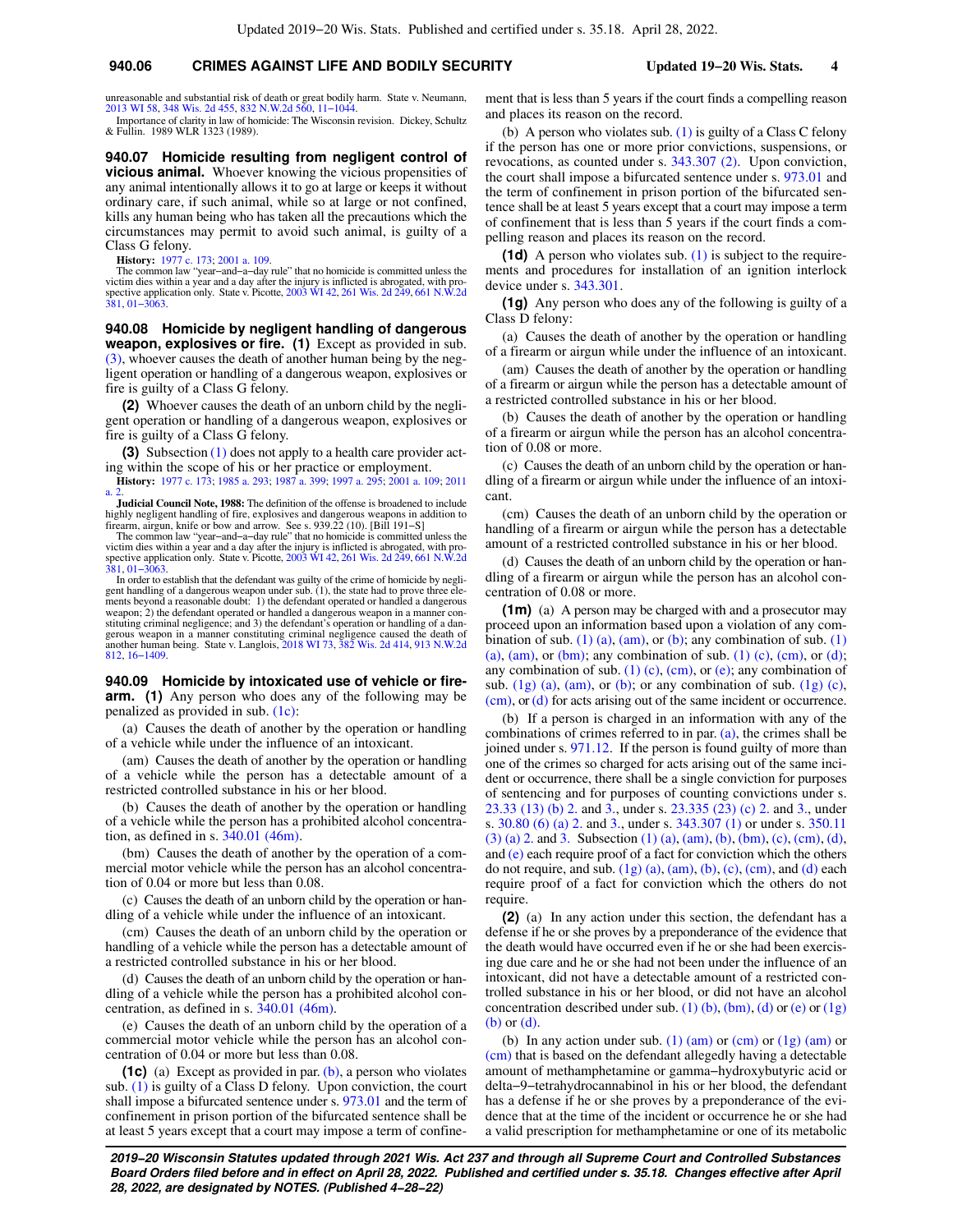precursors or gamma−hydroxybutyric acid or delta−9−tetrahydrocannabinol.

**(3)** An officer who makes an arrest for a violation of this section shall make a report as required under s. [23.33 \(4t\)](https://docs-preview.legis.wisconsin.gov/document/statutes/23.33(4t)), [23.335 \(12\)](https://docs-preview.legis.wisconsin.gov/document/statutes/23.335(12)(j)) [\(j\)](https://docs-preview.legis.wisconsin.gov/document/statutes/23.335(12)(j)), [30.686,](https://docs-preview.legis.wisconsin.gov/document/statutes/30.686) [346.635](https://docs-preview.legis.wisconsin.gov/document/statutes/346.635) or [350.106](https://docs-preview.legis.wisconsin.gov/document/statutes/350.106).

**History:** [1977 c. 173;](https://docs-preview.legis.wisconsin.gov/document/acts/1977/173) [1981 c. 20](https://docs-preview.legis.wisconsin.gov/document/acts/1981/20), [184](https://docs-preview.legis.wisconsin.gov/document/acts/1981/184), [314](https://docs-preview.legis.wisconsin.gov/document/acts/1981/314), [391;](https://docs-preview.legis.wisconsin.gov/document/acts/1981/391) [1983 a. 459](https://docs-preview.legis.wisconsin.gov/document/acts/1983/459); [1985 a. 331](https://docs-preview.legis.wisconsin.gov/document/acts/1985/331); [1987](https://docs-preview.legis.wisconsin.gov/document/acts/1987/399) [a. 399;](https://docs-preview.legis.wisconsin.gov/document/acts/1987/399) [1989 a. 105](https://docs-preview.legis.wisconsin.gov/document/acts/1989/105), [275](https://docs-preview.legis.wisconsin.gov/document/acts/1989/275), [359](https://docs-preview.legis.wisconsin.gov/document/acts/1989/359); [1991 a. 32,](https://docs-preview.legis.wisconsin.gov/document/acts/1991/32) [277;](https://docs-preview.legis.wisconsin.gov/document/acts/1991/277) [1993 a. 317](https://docs-preview.legis.wisconsin.gov/document/acts/1993/317); [1995 a. 425](https://docs-preview.legis.wisconsin.gov/document/acts/1995/425), [436](https://docs-preview.legis.wisconsin.gov/document/acts/1995/436); [1997](https://docs-preview.legis.wisconsin.gov/document/acts/1997/237) [a. 237,](https://docs-preview.legis.wisconsin.gov/document/acts/1997/237) [295](https://docs-preview.legis.wisconsin.gov/document/acts/1997/295), [338](https://docs-preview.legis.wisconsin.gov/document/acts/1997/338); [1999 a. 32,](https://docs-preview.legis.wisconsin.gov/document/acts/1999/32) [109](https://docs-preview.legis.wisconsin.gov/document/acts/1999/109); [2001 a. 16,](https://docs-preview.legis.wisconsin.gov/document/acts/2001/16) [109](https://docs-preview.legis.wisconsin.gov/document/acts/2001/109); [2003 a. 30,](https://docs-preview.legis.wisconsin.gov/document/acts/2003/30) [97;](https://docs-preview.legis.wisconsin.gov/document/acts/2003/97) [2009 a. 100;](https://docs-preview.legis.wisconsin.gov/document/acts/2009/100) [2015](https://docs-preview.legis.wisconsin.gov/document/acts/2015/170) [a. 170;](https://docs-preview.legis.wisconsin.gov/document/acts/2015/170) [2015 a. 197](https://docs-preview.legis.wisconsin.gov/document/acts/2015/197) s. [51;](https://docs-preview.legis.wisconsin.gov/document/acts/2015/197,%20s.%2051) [2019 a. 31.](https://docs-preview.legis.wisconsin.gov/document/acts/2019/31)

**NOTE: For legislative intent see [chapter 20, laws of 1981](https://docs-preview.legis.wisconsin.gov/document/acts/1981/20), section [2051 \(13\)](https://docs-preview.legis.wisconsin.gov/document/acts/1981/20,%20s.%202051).** Probable cause for arrest on a charge of homicide by intoxicated use of a motor vehicle justified taking a blood sample without a search warrant or arrest. State v. Bentley, [92 Wis. 2d 860](https://docs-preview.legis.wisconsin.gov/document/courts/92%20Wis.%202d%20860), [286 N.W.2d 153](https://docs-preview.legis.wisconsin.gov/document/courts/286%20N.W.2d%20153) (Ct. App. 1979).

Each death caused by an intoxicated operator's negligence is chargeable as a sepa-rate offense. State v. Rabe, [96 Wis. 2d 48](https://docs-preview.legis.wisconsin.gov/document/courts/96%20Wis.%202d%2048), [291 N.W.2d 809](https://docs-preview.legis.wisconsin.gov/document/courts/291%20N.W.2d%20809) (1980).

Because driving while intoxicated is inherently dangerous, the state need not prove a causal connection between the driver's intoxication and the victim's death. Sub. (2) does not violate the right against self−incrimination. State v. Caibaiosai, [122 Wis. 2d](https://docs-preview.legis.wisconsin.gov/document/courts/122%20Wis.%202d%20587) [587](https://docs-preview.legis.wisconsin.gov/document/courts/122%20Wis.%202d%20587), [363 N.W.2d 574](https://docs-preview.legis.wisconsin.gov/document/courts/363%20N.W.2d%20574) (1985).

Affirmed. State v. Fonte, [2005 WI 77,](https://docs-preview.legis.wisconsin.gov/document/courts/2005%20WI%2077) [281 Wis. 2d 654](https://docs-preview.legis.wisconsin.gov/document/courts/281%20Wis.%202d%20654), [698 N.W.2d 594](https://docs-preview.legis.wisconsin.gov/document/courts/698%20N.W.2d%20594), [03−2097](https://docs-preview.legis.wisconsin.gov/document/wisupremecourt/03-2097). The definition of vehicle in s. 939.22 (44) applies to this section and includes a tractor. State v. Sohn, [193 Wis. 2d 346,](https://docs-preview.legis.wisconsin.gov/document/courts/193%20Wis.%202d%20346) [535 N.W.2d 1](https://docs-preview.legis.wisconsin.gov/document/courts/535%20N.W.2d%201) (Ct. App. 1995).

Sub. (2) does not violate the constitutional guarantee of equal protection. State v. Lohmeier, [196 Wis. 2d 432](https://docs-preview.legis.wisconsin.gov/document/courts/196%20Wis.%202d%20432), [538 N.W.2d 821](https://docs-preview.legis.wisconsin.gov/document/courts/538%20N.W.2d%20821) (Ct. App. 1995), [94−2187](https://docs-preview.legis.wisconsin.gov/document/wicourtofappeals/94-2187).

The defense under sub. (2) does not require an intervening cause; a victim's conduct can be the basis of the defense. The s. 939.14 rule that contributory negligence is not a defense to a crime does not prevent considering the victim's negligence in relation to causation. State v. Lohmeier, [205 Wis. 2d 183,](https://docs-preview.legis.wisconsin.gov/document/courts/205%20Wis.%202d%20183) [556 N.W.2d 90](https://docs-preview.legis.wisconsin.gov/document/courts/556%20N.W.2d%2090) (1996), [94−2187](https://docs-preview.legis.wisconsin.gov/document/wisupremecourt/94-2187).

Second−degree reckless homicide is not a lesser included offense of homicide by intoxicated use of a motor vehicle. State v. Lechner, [217 Wis. 2d 392,](https://docs-preview.legis.wisconsin.gov/document/courts/217%20Wis.%202d%20392) [576 N.W.2d](https://docs-preview.legis.wisconsin.gov/document/courts/576%20N.W.2d%20912) [912](https://docs-preview.legis.wisconsin.gov/document/courts/576%20N.W.2d%20912) (1998), [96−2830.](https://docs-preview.legis.wisconsin.gov/document/wisupremecourt/96-2830)

The common law "year−and−a−day rule" that no homicide is committed unless the victim dies within a year and a day after the injury is inflicted is prospectively abrogated. State v. Picotte, [2003 WI 42,](https://docs-preview.legis.wisconsin.gov/document/courts/2003%20WI%2042) [261 Wis. 2d 249,](https://docs-preview.legis.wisconsin.gov/document/courts/261%20Wis.%202d%20249) [661 N.W.2d 381,](https://docs-preview.legis.wisconsin.gov/document/courts/661%20N.W.2d%20381) [01−3063.](https://docs-preview.legis.wisconsin.gov/document/wisupremecourt/01-3063)

Defendant's conviction under sub. (1) (c) for causing the death of an unborn child was not unconstitutional. The court rejected the assertion that s. 939.75 (2) (b) 3. denies equal protection of the law because a pregnant woman can perform acts that cause the death of her unborn child without criminal liability while others are not sim-ilarly exempt for acts causing the death of the same unborn child. Because neither the defendant in this case nor anyone else is similarly situated to a pregnant woman who engages in conduct that causes the death of or harm to the unborn child within the pregnant woman, there is no equal protection violation. State v. Benson, [2012 WI](https://docs-preview.legis.wisconsin.gov/document/courts/2012%20WI%20App%20101) [App 101](https://docs-preview.legis.wisconsin.gov/document/courts/2012%20WI%20App%20101), [344 Wis. 2d 126,](https://docs-preview.legis.wisconsin.gov/document/courts/344%20Wis.%202d%20126) [822 N.W.2d 484](https://docs-preview.legis.wisconsin.gov/document/courts/822%20N.W.2d%20484), [11−1399](https://docs-preview.legis.wisconsin.gov/document/wicourtofappeals/11-1399).

When a blood test reveals the presence of a restricted controlled substance, homicide by intoxicated use of a vehicle is a type of strict liability offense; the state only need prove that the restricted controlled substance was present and the defendant caused the death of another by using a motor vehicle. Though generally structured as a strict liability offense, sub. (2) (a) provides a defense for when there is an intervening cause between the intoxicated operation of the automobile and the death of an individual. A seizure can, as a general matter, be a defense to the charge. State v. Raczka, [2018 WI App 3](https://docs-preview.legis.wisconsin.gov/document/courts/2018%20WI%20App%203), [379 Wis. 2d 720,](https://docs-preview.legis.wisconsin.gov/document/courts/379%20Wis.%202d%20720) [906 N.W.2d 722,](https://docs-preview.legis.wisconsin.gov/document/courts/906%20N.W.2d%20722) [16−1057.](https://docs-preview.legis.wisconsin.gov/document/wicourtofappeals/16-1057)

In this case, the defendant had a history of seizures and failed to take his seizure medication as prescribed. If failing to take the medication was negligent and this negligence caused the seizure and the crash, then the statute offers no defense. However, whether the defendant's failure to take his medication was a failure to exercise due care is a question of fact; it cannot be presumed as a matter of law. State v. Raczka, [2018 WI App 3,](https://docs-preview.legis.wisconsin.gov/document/courts/2018%20WI%20App%203) [379 Wis. 2d 720](https://docs-preview.legis.wisconsin.gov/document/courts/379%20Wis.%202d%20720), [906 N.W.2d 722,](https://docs-preview.legis.wisconsin.gov/document/courts/906%20N.W.2d%20722) [16−1057.](https://docs-preview.legis.wisconsin.gov/document/wicourtofappeals/16-1057)

This statute does not violate due process. Caibaiosai v. Barrington, [643 F. Supp.](https://docs-preview.legis.wisconsin.gov/document/courts/643%20F.%20Supp.%201007) [1007](https://docs-preview.legis.wisconsin.gov/document/courts/643%20F.%20Supp.%201007) (W. D. Wis. 1986).

Homicide By Intoxicated Use Statute. Sines. Wis. Law. April, 1995.

**940.10 Homicide by negligent operation of vehicle. (1)** Whoever causes the death of another human being by the negligent operation or handling of a vehicle is guilty of a Class G felony.

**(2)** Whoever causes the death of an unborn child by the negligent operation or handling of a vehicle is guilty of a Class G felony.

**History:** [1987 a. 399](https://docs-preview.legis.wisconsin.gov/document/acts/1987/399); [1997 a. 295](https://docs-preview.legis.wisconsin.gov/document/acts/1997/295); [2001 a. 109.](https://docs-preview.legis.wisconsin.gov/document/acts/2001/109)

**Judicial Council Note, 1988** Homicide by negligent operation of vehicle is analoous to prior s. 940.08. The mental element is criminal negligence as defined in s. 939.25. [Bill 191−S]

A motorist was properly convicted under this section for running a red light at 50 m.p.h., even though the speed limit was 55 m.p.h. State v. Cooper, [117 Wis. 2d 30](https://docs-preview.legis.wisconsin.gov/document/courts/117%20Wis.%202d%2030), [344 N.W.2d 194](https://docs-preview.legis.wisconsin.gov/document/courts/344%20N.W.2d%20194) (Ct. App. 1983).

The definition of criminal negligence as applied to homicide by negligent operation of a vehicle is not unconstitutionally vague. State v. Barman, [183 Wis. 2d 180](https://docs-preview.legis.wisconsin.gov/document/courts/183%20Wis.%202d%20180), [515 N.W.2d 493](https://docs-preview.legis.wisconsin.gov/document/courts/515%20N.W.2d%20493) (Ct. App. 1994).

A corporation may be subject to criminal liability under this section. State v. Knutson, Inc. [196 Wis. 2d 86,](https://docs-preview.legis.wisconsin.gov/document/courts/196%20Wis.%202d%2086) [537 N.W.2d 420](https://docs-preview.legis.wisconsin.gov/document/courts/537%20N.W.2d%20420) (Ct. App. 1995), [93−1898.](https://docs-preview.legis.wisconsin.gov/document/wicourtofappeals/93-1898) See also State v. Steenberg Homes, Inc. [223 Wis. 2d 511,](https://docs-preview.legis.wisconsin.gov/document/courts/223%20Wis.%202d%20511) [589 N.W.2d 668](https://docs-preview.legis.wisconsin.gov/document/courts/589%20N.W.2d%20668) (Ct. App. 1998), [98−0104](https://docs-preview.legis.wisconsin.gov/document/wicourtofappeals/98-0104).

It is not a requirement for finding criminal negligence that the actor be specifically warned that his or her conduct may result in harm. State v. Johannes, [229 Wis. 2d 215](https://docs-preview.legis.wisconsin.gov/document/courts/229%20Wis.%202d%20215), [598 N.W.2d 299](https://docs-preview.legis.wisconsin.gov/document/courts/598%20N.W.2d%20299) (Ct. App. 1999), [98−2239](https://docs-preview.legis.wisconsin.gov/document/wicourtofappeals/98-2239).

The common law "year−and−a−day rule" that no homicide is committed unless the victim dies within a year and a day after the injury is inflicted is abrogated, with pro-spective application only. State v. Picotte, [2003 WI 42,](https://docs-preview.legis.wisconsin.gov/document/courts/2003%20WI%2042) [261 Wis. 2d 249,](https://docs-preview.legis.wisconsin.gov/document/courts/261%20Wis.%202d%20249) [661 N.W.2d](https://docs-preview.legis.wisconsin.gov/document/courts/661%20N.W.2d%20381) [381,](https://docs-preview.legis.wisconsin.gov/document/courts/661%20N.W.2d%20381) [01−3063.](https://docs-preview.legis.wisconsin.gov/document/wisupremecourt/01-3063)

**940.11 Mutilating or hiding a corpse. (1)** Whoever mutilates, disfigures or dismembers a corpse, with intent to conceal a crime or avoid apprehension, prosecution or conviction for a crime, is guilty of a Class F felony.

**(2)** Whoever hides or buries a corpse, with intent to conceal a crime or avoid apprehension, prosecution, or conviction for a crime or notwithstanding s. [946.90 \(2\)](https://docs-preview.legis.wisconsin.gov/document/statutes/946.90(2)) or [\(3\)](https://docs-preview.legis.wisconsin.gov/document/statutes/946.90(3)), [946.91 \(2\),](https://docs-preview.legis.wisconsin.gov/document/statutes/946.91(2)) [946.92,](https://docs-preview.legis.wisconsin.gov/document/statutes/946.92) or [946.93 \(2\)](https://docs-preview.legis.wisconsin.gov/document/statutes/946.93(2)) or [\(3\)](https://docs-preview.legis.wisconsin.gov/document/statutes/946.93(3)) with intent to collect benefits under the assistance program for families with dependent children administered under ss. [49.141](https://docs-preview.legis.wisconsin.gov/document/statutes/49.141) to [49.161](https://docs-preview.legis.wisconsin.gov/document/statutes/49.161), the Medical Assistance program administered under subch. [IV of ch. 49](https://docs-preview.legis.wisconsin.gov/document/statutes/subch.%20IV%20of%20ch.%2049), or the food stamp program, as defined in s. [49.79 \(1\) \(c\)](https://docs-preview.legis.wisconsin.gov/document/statutes/49.79(1)(c)), is guilty of a Class F felony.

**(3)** A person may not be subject to prosecution under both this section and s. [946.47](https://docs-preview.legis.wisconsin.gov/document/statutes/946.47) or under both this section and s. [948.23 \(2\)](https://docs-preview.legis.wisconsin.gov/document/statutes/948.23(2)) for his or her acts regarding the same corpse.

**History:** [1991 a. 205;](https://docs-preview.legis.wisconsin.gov/document/acts/1991/205) [2001 a. 109](https://docs-preview.legis.wisconsin.gov/document/acts/2001/109); [2011 a. 268;](https://docs-preview.legis.wisconsin.gov/document/acts/2011/268) [2013 a. 226](https://docs-preview.legis.wisconsin.gov/document/acts/2013/226); [2015 a. 147](https://docs-preview.legis.wisconsin.gov/document/acts/2015/147).

Evidence that the defendant dragged a corpse behind a locked gate into a restricted, secluded wildlife area, then rolled the corpse into water at the bottom of a ditch was sufficient for a jury to conclude that the defendant hid a corpse in violation of this section. State v. Badker, [2001 WI App 27](https://docs-preview.legis.wisconsin.gov/document/courts/2001%20WI%20App%2027), [240 Wis. 2d 460](https://docs-preview.legis.wisconsin.gov/document/courts/240%20Wis.%202d%20460), [623 N.W.2d 142,](https://docs-preview.legis.wisconsin.gov/document/courts/623%20N.W.2d%20142) [99−2943](https://docs-preview.legis.wisconsin.gov/document/wicourtofappeals/99-2943).

**940.12 Assisting suicide.** Whoever with intent that another take his or her own life assists such person to commit suicide is guilty of a Class H felony. **History:** [1977 c. 173;](https://docs-preview.legis.wisconsin.gov/document/acts/1977/173) [2001 a. 109](https://docs-preview.legis.wisconsin.gov/document/acts/2001/109).

**940.13 Abortion exception.** No fine or imprisonment may be imposed or enforced against and no prosecution may be brought against a woman who obtains an abortion or otherwise violates any provision of any abortion statute with respect to her unborn child or fetus, and s. [939.05,](https://docs-preview.legis.wisconsin.gov/document/statutes/939.05) [939.30](https://docs-preview.legis.wisconsin.gov/document/statutes/939.30) or [939.31](https://docs-preview.legis.wisconsin.gov/document/statutes/939.31) does not apply to a woman who obtains an abortion or otherwise violates any provision of any abortion statute with respect to her unborn child or fetus.

**History:** [1985 a. 56](https://docs-preview.legis.wisconsin.gov/document/acts/1985/56).

**940.15 Abortion. (1)** In this section, "viability" means that stage of fetal development when, in the medical judgment of the attending physician based on the particular facts of the case before him or her, there is a reasonable likelihood of sustained survival of the fetus outside the womb, with or without artificial support.

**(2)** Whoever intentionally performs an abortion after the fetus or unborn child reaches viability, as determined by reasonable medical judgment of the woman's attending physician, is guilty of a Class I felony.

**(3)** Subsection [\(2\)](https://docs-preview.legis.wisconsin.gov/document/statutes/940.15(2)) does not apply if the abortion is necessary to preserve the life or health of the woman, as determined by reasonable medical judgment of the woman's attending physician.

**(4)** Any abortion performed under sub. [\(3\)](https://docs-preview.legis.wisconsin.gov/document/statutes/940.15(3)) after viability of the fetus or unborn child, as determined by reasonable medical judgment of the woman's attending physician, shall be performed in a hospital on an inpatient basis.

**(5)** Whoever intentionally performs an abortion and who is not a physician is guilty of a Class I felony.

**(6)** Any physician who intentionally performs an abortion under sub. [\(3\)](https://docs-preview.legis.wisconsin.gov/document/statutes/940.15(3)) shall use that method of abortion which, of those he or she knows to be available, is in his or her medical judgment most likely to preserve the life and health of the fetus or unborn child. Nothing in this subsection requires a physician performing an abortion to employ a method of abortion which, in his or her medical judgment based on the particular facts of the case before him or her, would increase the risk to the woman. Any physician violating this subsection is guilty of a Class I felony.

**(7)** Subsections [\(2\)](https://docs-preview.legis.wisconsin.gov/document/statutes/940.15(2)) to [\(6\)](https://docs-preview.legis.wisconsin.gov/document/statutes/940.15(6)) and s. [939.05,](https://docs-preview.legis.wisconsin.gov/document/statutes/939.05) [939.30](https://docs-preview.legis.wisconsin.gov/document/statutes/939.30) or [939.31](https://docs-preview.legis.wisconsin.gov/document/statutes/939.31) do not apply to a woman who obtains an abortion that is in violation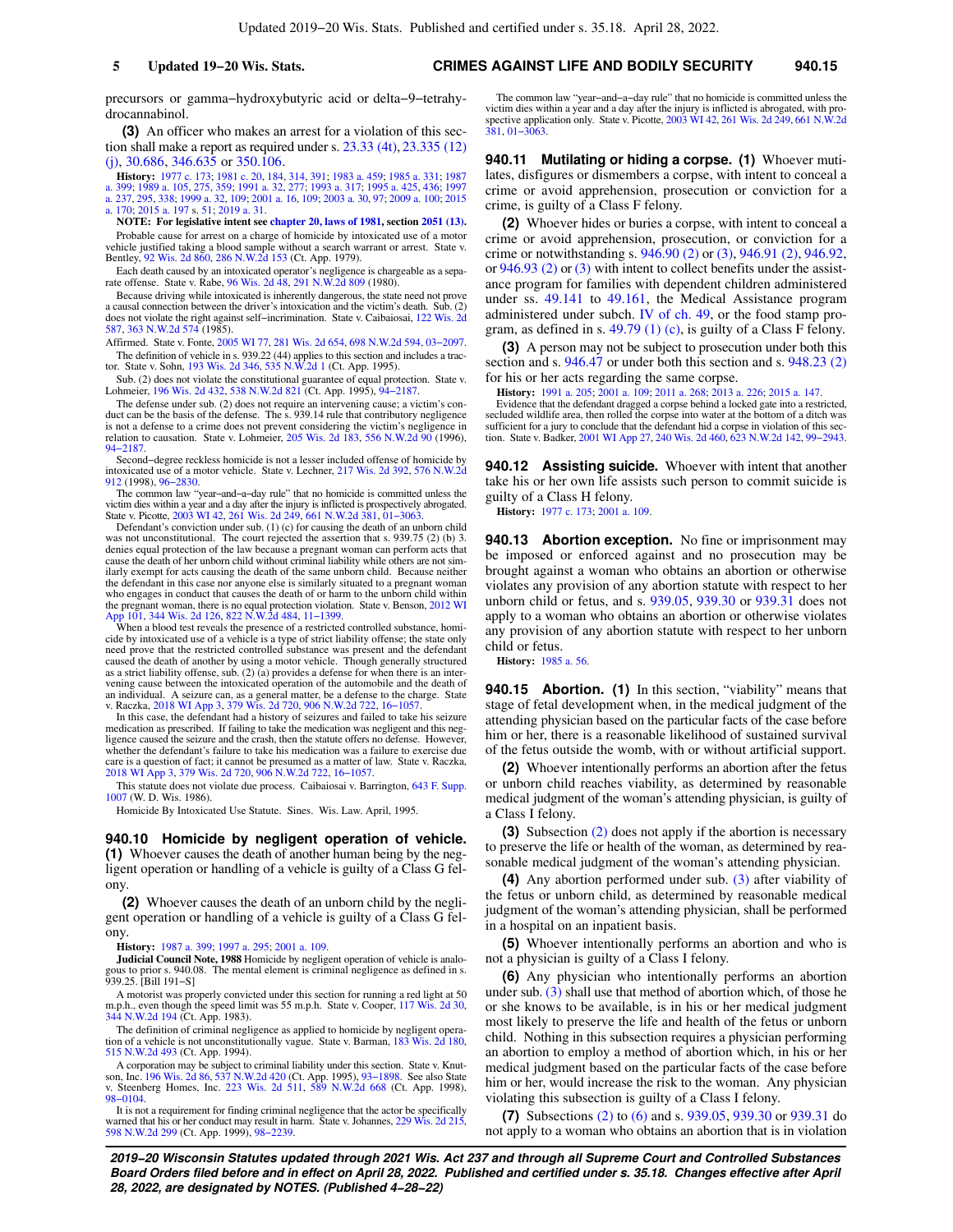## **940.15 CRIMES AGAINST LIFE AND BODILY SECURITY Updated 19−20 Wis. Stats. 6**

**History:** [1985 a. 56;](https://docs-preview.legis.wisconsin.gov/document/acts/1985/56) [2001 a. 109.](https://docs-preview.legis.wisconsin.gov/document/acts/2001/109)

The essential holding of *Roe v. Wade* allowing abortion is upheld, but various state restrictions on abortion are permissible. Planned Parenthood v. Casey, [505 U.S. 833](https://docs-preview.legis.wisconsin.gov/document/courts/505%20U.S.%20833), [120 L. Ed. 2d 674](https://docs-preview.legis.wisconsin.gov/document/courts/120%20L.%20Ed.%202d%20674) (1992).

#### **940.16 Partial−birth abortion. (1)** In this section:

(a) "Child" means a human being from the time of fertilization until it is completely delivered from a pregnant woman.

(b) "Partial−birth abortion" means an abortion in which a person partially vaginally delivers a living child, causes the death of the partially delivered child with the intent to kill the child, and then completes the delivery of the child.

**(2)** Except as provided in sub. [\(3\),](https://docs-preview.legis.wisconsin.gov/document/statutes/940.16(3)) whoever intentionally performs a partial−birth abortion is guilty of a Class A felony.

**(3)** Subsection [\(2\)](https://docs-preview.legis.wisconsin.gov/document/statutes/940.16(2)) does not apply if the partial−birth abortion is necessary to save the life of a woman whose life is endangered by a physical disorder, physical illness or physical injury, including a life−endangering physical disorder, physical illness or physical injury caused by or arising from the pregnancy itself, and if no other medical procedure would suffice for that purpose.

**History:** [1997 a. 219](https://docs-preview.legis.wisconsin.gov/document/acts/1997/219).

A Nebraska statute that provided that no partial birth abortion can be performed unless it is necessary to save the life of the mother whose life is endangered by a physical disorder, physical illness, or physical injury is unconstitutional. Stenberg v. Car-hart, [530 U.S. 949](https://docs-preview.legis.wisconsin.gov/document/courts/530%20U.S.%20949), [147 L. Ed. 2d 743](https://docs-preview.legis.wisconsin.gov/document/courts/147%20L.%20Ed.%202d%20743) (2000). Enforcement of this section is enjoined under *Carhart.* Hope Clinic v. Ryan, [249](https://docs-preview.legis.wisconsin.gov/document/courts/249%20F.3d%20603)

[F.3d 603](https://docs-preview.legis.wisconsin.gov/document/courts/249%20F.3d%20603) (2001).

#### SUBCHAPTER II

#### BODILY SECURITY

**940.19 Battery; substantial battery; aggravated battery. (1)** Whoever causes bodily harm to another by an act done with intent to cause bodily harm to that person or another without the consent of the person so harmed is guilty of a Class A misdemeanor.

**(2)** Whoever causes substantial bodily harm to another by an act done with intent to cause bodily harm to that person or another is guilty of a Class I felony.

**(4)** Whoever causes great bodily harm to another by an act done with intent to cause bodily harm to that person or another is guilty of a Class H felony.

**(5)** Whoever causes great bodily harm to another by an act done with intent to cause great bodily harm to that person or another is guilty of a Class E felony.

**(6)** Whoever intentionally causes bodily harm to another by conduct that creates a substantial risk of great bodily harm is guilty of a Class H felony. A rebuttable presumption of conduct creating a substantial risk of great bodily harm arises if the person harmed has a physical disability, whether congenital or acquired by accident, injury or disease, that is discernible by an ordinary person viewing the physically disabled person, or that is actually known by the actor.

**History:** [1977 c. 173;](https://docs-preview.legis.wisconsin.gov/document/acts/1977/173) [1979 c. 111,](https://docs-preview.legis.wisconsin.gov/document/acts/1979/111) [113;](https://docs-preview.legis.wisconsin.gov/document/acts/1979/113) [1987 a. 399](https://docs-preview.legis.wisconsin.gov/document/acts/1987/399); [1993 a. 441](https://docs-preview.legis.wisconsin.gov/document/acts/1993/441), [483](https://docs-preview.legis.wisconsin.gov/document/acts/1993/483); [2001 a. 109](https://docs-preview.legis.wisconsin.gov/document/acts/2001/109); [2021 a. 76](https://docs-preview.legis.wisconsin.gov/document/acts/2021/76).

Under the "elements only" test, offenses under subsections that require proof of nonconsent are not lesser included offenses of offenses under subsections for which poof of nonconsent is not required. State v. Richards, [123 Wis. 2d 1](https://docs-preview.legis.wisconsin.gov/document/courts/123%20Wis.%202d%201), [365 N.W.2d](https://docs-preview.legis.wisconsin.gov/document/courts/365%20N.W.2d%207) proof of 1<br>[7](https://docs-preview.legis.wisconsin.gov/document/courts/365%20N.W.2d%207) (1985).

"Physical disability" is discussed. State v. Crowley, [143 Wis. 2d 324,](https://docs-preview.legis.wisconsin.gov/document/courts/143%20Wis.%202d%20324) [422 N.W.2d](https://docs-preview.legis.wisconsin.gov/document/courts/422%20N.W.2d%20847) [847](https://docs-preview.legis.wisconsin.gov/document/courts/422%20N.W.2d%20847) (1988).

First−degree reckless injury, s. 940.23 (1), is not a lesser included offense of aggra-vated battery. State v. Eastman, [185 Wis. 2d 405](https://docs-preview.legis.wisconsin.gov/document/courts/185%20Wis.%202d%20405), [518 N.W.2d 257](https://docs-preview.legis.wisconsin.gov/document/courts/518%20N.W.2d%20257) (Ct. App. 1994). The act of throwing urine that strikes another and causes pain constitutes a battery.<br>tate v. Higgs, 230 Wis. 2d 1, 601 N.W.2d 653 (Ct. App. 1999), 98-1811.

State v. Higgs, [230 Wis. 2d 1](https://docs-preview.legis.wisconsin.gov/document/courts/230%20Wis.%202d%201), [601 N.W.2d 653](https://docs-preview.legis.wisconsin.gov/document/courts/601%20N.W.2d%20653) (Ct. App. 1999), [98−1811.](https://docs-preview.legis.wisconsin.gov/document/wicourtofappeals/98-1811) Section 941.20 (1), 1st−degree recklessly endangering safety, is not a lesser included offense of sub. (5), aggravated battery. State v. Dibble, [2002 WI App 219](https://docs-preview.legis.wisconsin.gov/document/courts/2002%20WI%20App%20219), 257 Wis. 2d. 274, [650 N.W.2d 908](https://docs-preview.legis.wisconsin.gov/document/courts/650%20N.W.2d%20908), [02−0538](https://docs-preview.legis.wisconsin.gov/document/wicourtofappeals/02-0538).

**940.195 Battery to an unborn child; substantial battery to an unborn child; aggravated battery to an unborn child. (1)** Whoever causes bodily harm to an unborn child by an act done with intent to cause bodily harm to that unborn child, to the woman who is pregnant with that unborn child or another is guilty of a Class A misdemeanor.

**(2)** Whoever causes substantial bodily harm to an unborn child by an act done with intent to cause bodily harm to that unborn child, to the woman who is pregnant with that unborn child or another is guilty of a Class I felony.

**(4)** Whoever causes great bodily harm to an unborn child by an act done with intent to cause bodily harm to that unborn child, to the woman who is pregnant with that unborn child or another is guilty of a Class H felony.

**(5)** Whoever causes great bodily harm to an unborn child by an act done with intent to cause great bodily harm to that unborn child, to the woman who is pregnant with that unborn child or another is guilty of a Class E felony.

**(6)** Whoever intentionally causes bodily harm to an unborn child by conduct that creates a substantial risk of great bodily harm is guilty of a Class H felony.

**History:** [1997 a. 295;](https://docs-preview.legis.wisconsin.gov/document/acts/1997/295) [2001 a. 109](https://docs-preview.legis.wisconsin.gov/document/acts/2001/109).

940.198 Physical abuse of an elder person. (1) DEFINI-TIONS. In this section:

(a) "Elder person" means any individual who is 60 years of age or older.

(b) "Recklessly" means conduct that creates a situation of unreasonable risk of harm to and demonstrates a conscious disregard for the safety of the elder person.

**(2)** INTENTIONAL CAUSATION OF BODILY HARM. (a) Whoever intentionally causes great bodily harm to an elder person is guilty of a Class C felony.

(b) Whoever intentionally causes bodily harm to an elder person is guilty of a Class H felony.

(c) Whoever intentionally causes bodily harm to an elder person under circumstances or conditions that are likely to produce great bodily harm is guilty of a Class F felony.

**(3)** RECKLESS CAUSATION OF BODILY HARM. (a) Whoever recklessly causes great bodily harm to an elder person is guilty of a Class E felony.

(b) Whoever recklessly causes bodily harm to an elder person is guilty of a Class I felony.

(c) Whoever recklessly causes bodily harm to an elder person under circumstances or conditions that are likely to produce great bodily harm is guilty of a Class H felony.

**(4)** KNOWLEDGE OF AGE NOT REQUIRED. This section applies irrespective of whether the defendant had actual knowledge of the victim's age. A mistake regarding the victim's age is not a defense to a prosecution under this section.

**History:** [2021 a. 76](https://docs-preview.legis.wisconsin.gov/document/acts/2021/76).

**940.20 Battery: special circumstances. (1) BATTERY BY** PRISONERS. Any prisoner confined to a state prison or other state, county, or municipal detention facility who intentionally causes bodily harm or a soft tissue injury, as defined in s. [946.41 \(2\) \(c\),](https://docs-preview.legis.wisconsin.gov/document/statutes/946.41(2)(c)) to an officer, employee, visitor, or another inmate of such prison or institution, without his or her consent, is guilty of a Class H felony.

**(1g)** BATTERY BY CERTAIN DETAINED OR COMMITTED PERSONS. Any person who is placed in a facility under s. [980.04](https://docs-preview.legis.wisconsin.gov/document/statutes/980.04) or [980.065](https://docs-preview.legis.wisconsin.gov/document/statutes/980.065) and who intentionally causes bodily harm to an officer, employee, agent, visitor, or other resident of the facility, without his or her consent, is guilty of a Class H felony.

**(1m)** BATTERY BY PERSONS SUBJECT TO CERTAIN INJUNCTIONS. (a) Any person who is subject to an injunction under s. [813.12](https://docs-preview.legis.wisconsin.gov/document/statutes/813.12) or a tribal injunction filed under s. [813.128 \(3g\)](https://docs-preview.legis.wisconsin.gov/document/statutes/813.128(3g)) and who intentionally causes bodily harm to the petitioner who sought the injunction by an act done without the consent of the petitioner is guilty of a Class I felony.

(b) Any person who is subject to an injunction under s. [813.125](https://docs-preview.legis.wisconsin.gov/document/statutes/813.125) and who intentionally causes bodily harm to the petitioner who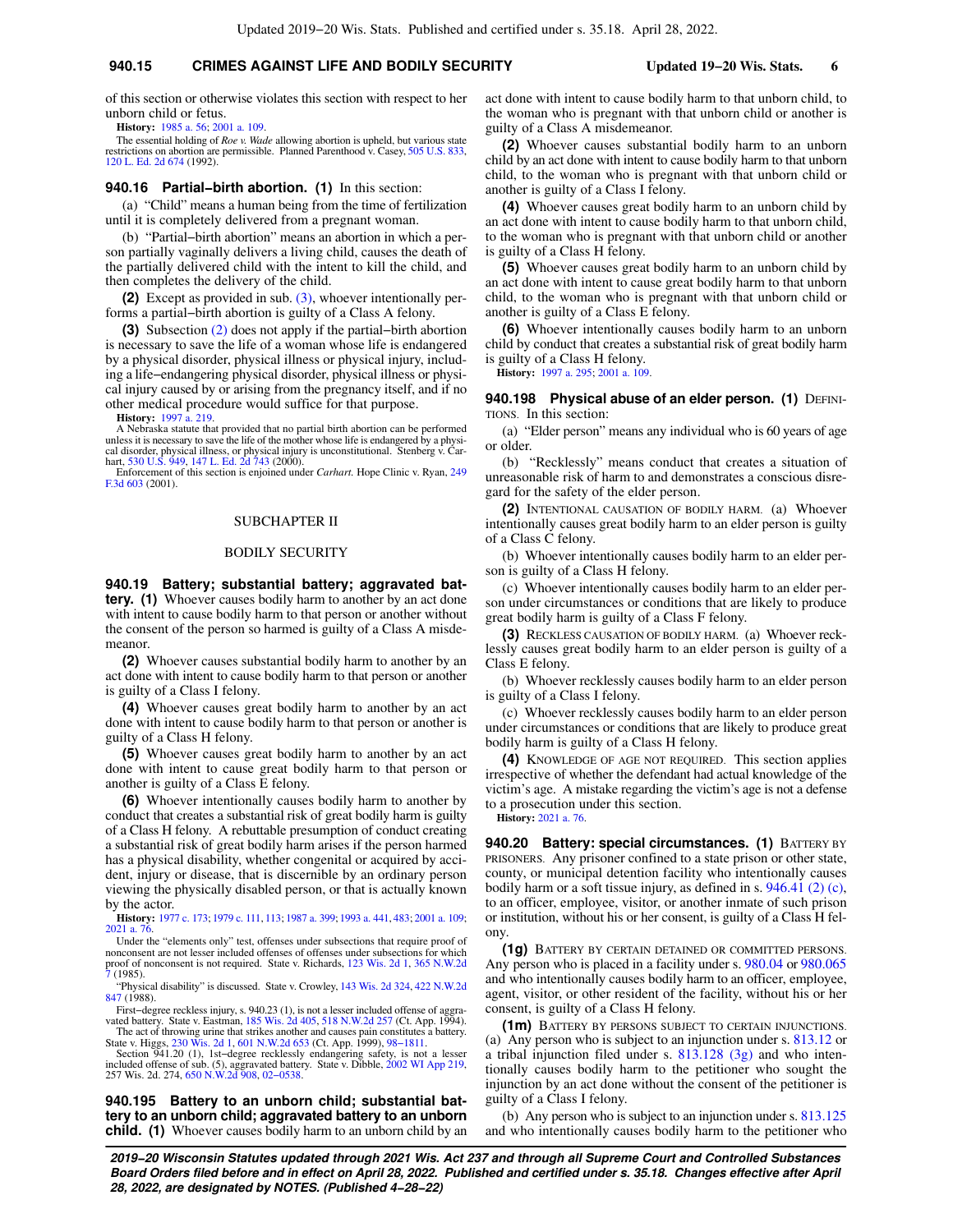sought the injunction by an act done without the consent of the petitioner is guilty of a Class I felony.

**(2)** BATTERY TO FIRE FIGHTERS AND COMMISSION WARDENS. Whoever intentionally causes bodily harm to a fire fighter, as defined in s.  $102.475$  (8) (b), or to a commission warden, acting in an official capacity and the person knows or has reason to know that the victim is a fire fighter or commission warden, by an act done without the consent of the person so injured, is guilty of a Class H felony.

**(2m)** BATTERY TO PROBATION, EXTENDED SUPERVISION AND PAROLE AGENTS, COMMUNITY SUPERVISION AGENTS, AND AFTERCARE AGENTS. (a) In this subsection:

1. "Aftercare agent" means any person authorized by the department of corrections to exercise control over a juvenile on aftercare or authorized by a federally recognized American Indian tribe or band to exercise control over a juvenile on aftercare or a comparable program that is authorized by the tribe or band.

1m. "Community supervision agent" means any person authorized by the department of corrections to exercise control over a juvenile on community supervision or authorized by a federally recognized American Indian tribe or band to exercise control over a juvenile on community supervision or a comparable program that is authorized by the tribe or band.

1o. "Exercise control" includes exercising control either directly or through a subordinate and includes transporting the individual.

1p. "Family member" means a spouse, child, stepchild, foster child, parent, sibling, or grandchild.

2. "Probation, extended supervision, and parole agent" means any person authorized by the department of corrections to exercise control over a probationer, parolee, or person on extended supervision or authorized by a federally recognized American Indian tribe or band to exercise control over a probationer, parolee, or person on extended supervision or a comparable program that is authorized by the tribe or band.

(b) Whoever intentionally causes bodily harm or threatens to cause bodily harm to the person or family member of a probation, extended supervision, and parole agent, a community supervision agent, or an aftercare agent under all of the following circumstances is guilty of a Class H felony:

1. At the time of the act or threat, the actor knows or has reason to know that the victim is a probation, extended supervision, and parole agent, a community supervision agent, or an aftercare agent, or a member of the agent's family.

2. The act or threat is in response to any action taken by the agent acting in an official capacity.

3. The act or threat is done without the consent of the person harmed or threatened.

**(3)** BATTERY TO JURORS. Whoever intentionally causes bodily harm to a person who he or she knows or has reason to know is or was a grand or petit juror, and by reason of any verdict or indictment assented to by the person, without the consent of the person injured, is guilty of a Class H felony.

**(4)** BATTERY TO PUBLIC OFFICERS. Whoever intentionally causes bodily harm to a public officer in order to influence the action of such officer or as a result of any action taken within an official capacity, without the consent of the person injured, is guilty of a Class I felony.

**(5)** BATTERY TO TECHNICAL COLLEGE DISTRICT OR SCHOOL DIS-TRICT OFFICERS AND EMPLOYEES. (a) In this subsection:

1. "School district" has the meaning given in s. [115.01 \(3\).](https://docs-preview.legis.wisconsin.gov/document/statutes/115.01(3))

2. "Technical college district" means a district established under ch. [38.](https://docs-preview.legis.wisconsin.gov/document/statutes/ch.%2038)

(b) Whoever intentionally causes bodily harm to a technical college district or school district officer or employee acting in that capacity, and the person knows or has reason to know that the victim is a technical college district or school district officer or employee, without the consent of the person so injured, is guilty of a Class I felony.

**(6)** BATTERY TO PUBLIC TRANSIT VEHICLE OPERATOR, DRIVER OR PASSENGER. (a) In this subsection, "public transit vehicle" means any vehicle used for providing transportation service to the general public.

(b) Whoever intentionally causes bodily harm to another under any of the following circumstances is guilty of a Class I felony:

1. The harm occurs while the victim is an operator, a driver or a passenger of, in or on a public transit vehicle.

2. The harm occurs after the offender forces or directs the victim to leave a public transit vehicle.

3. The harm occurs as the offender prevents, or attempts to prevent, the victim from gaining lawful access to a public transit vehicle.

**History:** [1977 c. 173;](https://docs-preview.legis.wisconsin.gov/document/acts/1977/173) [1979 c. 30,](https://docs-preview.legis.wisconsin.gov/document/acts/1979/30) [113](https://docs-preview.legis.wisconsin.gov/document/acts/1979/113), [221](https://docs-preview.legis.wisconsin.gov/document/acts/1979/221); [1981 c. 118](https://docs-preview.legis.wisconsin.gov/document/acts/1981/118) s. [9](https://docs-preview.legis.wisconsin.gov/document/acts/1981/118,%20s.%209); [1983 a. 189](https://docs-preview.legis.wisconsin.gov/document/acts/1983/189) s. [329](https://docs-preview.legis.wisconsin.gov/document/acts/1983/189,%20s.%20329) [\(4\)](https://docs-preview.legis.wisconsin.gov/document/acts/1983/189,%20s.%20329); [1989 a. 336;](https://docs-preview.legis.wisconsin.gov/document/acts/1989/336) [1993 a. 54](https://docs-preview.legis.wisconsin.gov/document/acts/1993/54), [164](https://docs-preview.legis.wisconsin.gov/document/acts/1993/164), [491;](https://docs-preview.legis.wisconsin.gov/document/acts/1993/491) [1995 a. 27](https://docs-preview.legis.wisconsin.gov/document/acts/1995/27) s. [9126 \(19\);](https://docs-preview.legis.wisconsin.gov/document/acts/1995/27,%20s.%209126) [1995 a. 77,](https://docs-preview.legis.wisconsin.gov/document/acts/1995/77) [145,](https://docs-preview.legis.wisconsin.gov/document/acts/1995/145) [225](https://docs-preview.legis.wisconsin.gov/document/acts/1995/225), [343;](https://docs-preview.legis.wisconsin.gov/document/acts/1995/343) [1997 a. 35,](https://docs-preview.legis.wisconsin.gov/document/acts/1997/35) [143,](https://docs-preview.legis.wisconsin.gov/document/acts/1997/143) [283;](https://docs-preview.legis.wisconsin.gov/document/acts/1997/283) [1999 a. 85;](https://docs-preview.legis.wisconsin.gov/document/acts/1999/85) [2001 a. 109](https://docs-preview.legis.wisconsin.gov/document/acts/2001/109); [2005 a. 434](https://docs-preview.legis.wisconsin.gov/document/acts/2005/434); [2007 a. 20](https://docs-preview.legis.wisconsin.gov/document/acts/2007/20) s. [9121](https://docs-preview.legis.wisconsin.gov/document/acts/2007/20,%20s.%209121) [\(6\) \(a\);](https://docs-preview.legis.wisconsin.gov/document/acts/2007/20,%20s.%209121) [2007 a. 27](https://docs-preview.legis.wisconsin.gov/document/acts/2007/27), [130](https://docs-preview.legis.wisconsin.gov/document/acts/2007/130); [2011 a. 32,](https://docs-preview.legis.wisconsin.gov/document/acts/2011/32) [74](https://docs-preview.legis.wisconsin.gov/document/acts/2011/74); [2015 a. 55](https://docs-preview.legis.wisconsin.gov/document/acts/2015/55), [78,](https://docs-preview.legis.wisconsin.gov/document/acts/2015/78) [352;](https://docs-preview.legis.wisconsin.gov/document/acts/2015/352) [2017 a. 12](https://docs-preview.legis.wisconsin.gov/document/acts/2017/12); [2019 a. 97](https://docs-preview.legis.wisconsin.gov/document/acts/2019/97); [2021 a. 13](https://docs-preview.legis.wisconsin.gov/document/acts/2021/13), [187,](https://docs-preview.legis.wisconsin.gov/document/acts/2021/187) [209;](https://docs-preview.legis.wisconsin.gov/document/acts/2021/209) s. 35.17 correction in (2m) (a) 2., (b) 1.

Resisting or obstructing an officer, s. 946.41, is not a lesser−included offense of battery to a peace officer. State v. Zdiarstek, [53 Wis. 2d 776,](https://docs-preview.legis.wisconsin.gov/document/courts/53%20Wis.%202d%20776) [193 N.W.2d 833](https://docs-preview.legis.wisconsin.gov/document/courts/193%20N.W.2d%20833) (1972).

A county deputy sheriff was not acting in an official capacity under s. 940.205 [now s. 940.20 (2)] when making an arrest outside of his county of employment. State v. Barrett, [96 Wis. 2d 174](https://docs-preview.legis.wisconsin.gov/document/courts/96%20Wis.%202d%20174), [291 N.W.2d 498](https://docs-preview.legis.wisconsin.gov/document/courts/291%20N.W.2d%20498) (1980).

A prisoner is "confined to a state prison" under sub. (1) when kept under guard at a hospital for treatment. State v. Cummings, [153 Wis. 2d 603,](https://docs-preview.legis.wisconsin.gov/document/courts/153%20Wis.%202d%20603) [451 N.W.2d 463](https://docs-preview.legis.wisconsin.gov/document/courts/451%20N.W.2d%20463) (Ct. App. 1989).

A defendant's commitment to a mental institution upon a finding of not guilty by reason of mental disease or defect rendered him a "prisoner" under sub. (1). State v. Skamfer, [176 Wis. 2d 304](https://docs-preview.legis.wisconsin.gov/document/courts/176%20Wis.%202d%20304), N.W.2d (Ct. App. 1993).

There is no requirement under sub. (2) that the officer/victim be acting lawfully when he or she is hit by a defendant. When an officer was assaulted when doing something within the scope of what the officer was employed to do, the lawfulness of the officer's presence in the house where the defendant hit him was not material to a vio-lation of sub. (2). State v. Haywood, [2009 WI App 178](https://docs-preview.legis.wisconsin.gov/document/courts/2009%20WI%20App%20178), [322 Wis. 2d 691](https://docs-preview.legis.wisconsin.gov/document/courts/322%20Wis.%202d%20691), [777 N.W.2d](https://docs-preview.legis.wisconsin.gov/document/courts/777%20N.W.2d%20921) [921,](https://docs-preview.legis.wisconsin.gov/document/courts/777%20N.W.2d%20921) [09−0030.](https://docs-preview.legis.wisconsin.gov/document/wicourtofappeals/09-0030)

**940.201 Battery or threat to witnesses. (1)** In this section:

(a) "Family member" means a spouse, child, stepchild, foster child, parent, sibling, or grandchild.

(b) "Witness" has the meaning given in s. [940.41 \(3\).](https://docs-preview.legis.wisconsin.gov/document/statutes/940.41(3))

**(2)** Whoever does any of the following is guilty of a Class H felony:

(a) Intentionally causes bodily harm or threatens to cause bodily harm to a person who he or she knows or has reason to know is or was a witness by reason of the person having attended or testified as a witness and without the consent of the person harmed or threatened.

(b) Intentionally causes bodily harm or threatens to cause bodily harm to a person who he or she knows or has reason to know is a family member of a witness or a person sharing a common domicile with a witness by reason of the witness having attended or testified as a witness and without the consent of the person harmed or threatened.

**History:** [1997 a. 143;](https://docs-preview.legis.wisconsin.gov/document/acts/1997/143) [2001 a. 109](https://docs-preview.legis.wisconsin.gov/document/acts/2001/109); [2009 a. 28](https://docs-preview.legis.wisconsin.gov/document/acts/2009/28).

Battery to a prospective witness is prohibited by s. 940.206 [now s. 940.201].<br>McLeod v. State, [85 Wis. 2d 787](https://docs-preview.legis.wisconsin.gov/document/courts/85%20Wis.%202d%20787), [271 N.W.2d 157](https://docs-preview.legis.wisconsin.gov/document/courts/271%20N.W.2d%20157) (Ct. App. 1978).

#### **940.203 Battery or threat to an officer of the court or law enforcement officer. (1)** In this section:

(ab) "Advocate" means an individual who is representing the interests of a child, the tribe, or another party in a tribal court proceeding.

(ac) "Attorney" means a legal professional practicing law, as defined in [SCR 23.01](https://docs-preview.legis.wisconsin.gov/document/scr/23.01).

(am) "Family member" means a parent, spouse, sibling, child, stepchild, or foster child.

(b) "Judge" means a person who currently is or who formerly was a supreme court justice, court of appeals judge, circuit court judge, municipal judge, tribal judge, temporary or permanent reserve judge, or circuit, supplemental, or municipal court commissioner.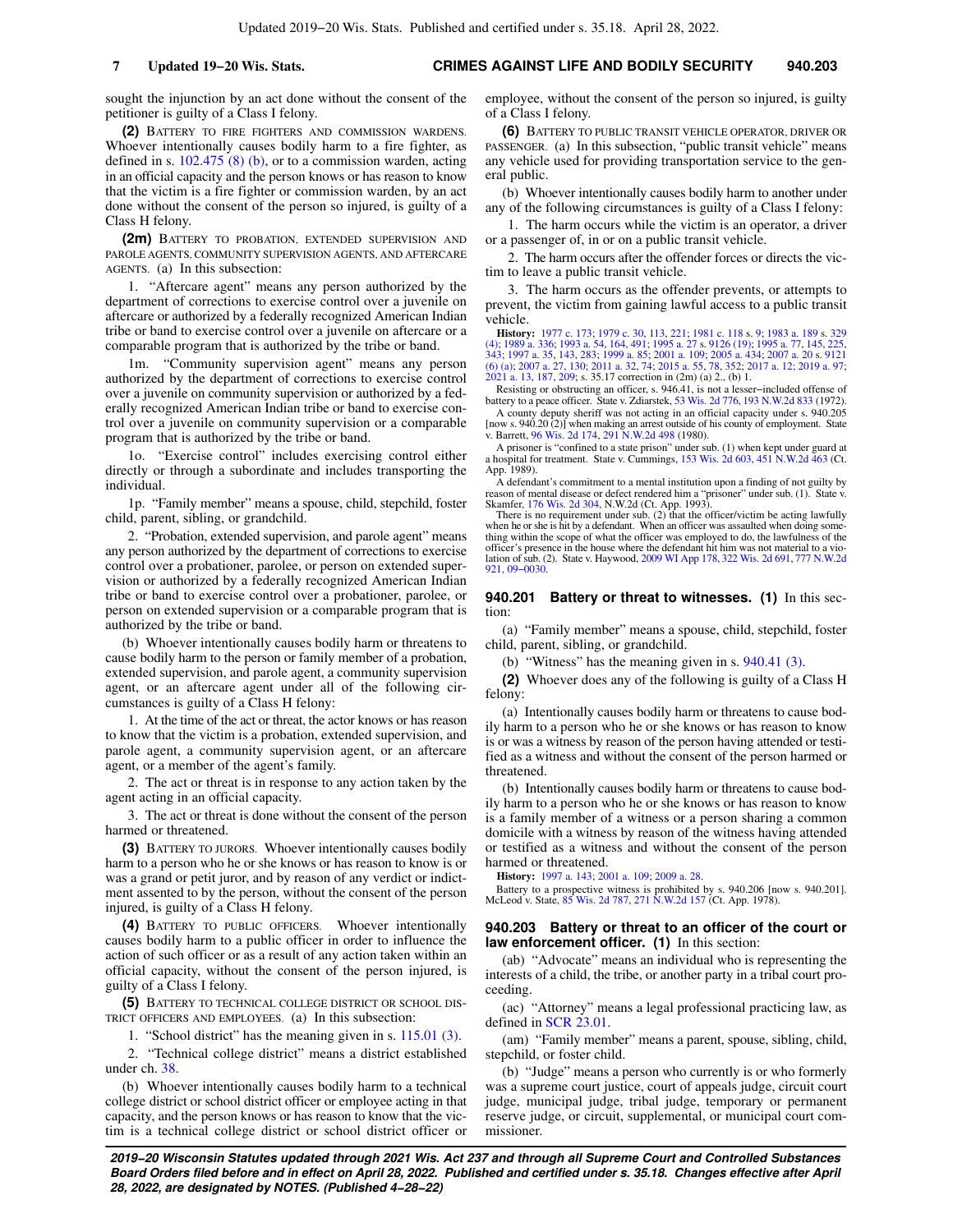## **940.203 CRIMES AGAINST LIFE AND BODILY SECURITY Updated 19−20 Wis. Stats. 8**

(c) "Law enforcement officer" has the meaning given in s. [165.85 \(2\) \(c\)](https://docs-preview.legis.wisconsin.gov/document/statutes/165.85(2)(c)) and includes a person who formerly was a law enforcement officer under that definition.

(d) "Prosecutor" means a person who currently is or formerly was any of the following:

1. A district attorney, a deputy district attorney, an assistant district attorney, or a special prosecutor appointed under s. [978.045](https://docs-preview.legis.wisconsin.gov/document/statutes/978.045) or [978.05 \(8\) \(b\).](https://docs-preview.legis.wisconsin.gov/document/statutes/978.05(8)(b))

2. The attorney general, a deputy attorney general, or an assistant attorney general.

3. A tribal prosecutor.

**(2)** Whoever intentionally causes bodily harm or threatens to cause bodily harm to the person or family member of any judge, prosecutor, or law enforcement officer under all of the following circumstances is guilty of a Class H felony:

(a) At the time of the act or threat, the actor knows or should have known that the victim is a judge, prosecutor, or law enforcement officer or a member of the judge's, prosecutor's, or law enforcement officer's family.

(b) The act or threat is in response to any action taken by a judge, prosecutor, or law enforcement officer in an official capacity.

(c) There is no consent by the person harmed or threatened.

**(3)** Whoever intentionally causes bodily harm or threatens to cause bodily harm to the person or family member of a current or former guardian ad litem, corporation counsel, advocate, or attorney under all of the following circumstances is guilty of a Class H felony:

(a) At the time of the act or threat, the actor knows or should have known that the victim is a current or former guardian ad litem, corporation counsel, advocate, or attorney, or a member of the current or former guardian ad litem's, corporation counsel's, advocate's, or attorney's family.

(b) The act or threat is in response to an action taken by the current or former guardian ad litem, corporation counsel, advocate, or attorney in his or her official capacity in a proceeding under ch. [48,](https://docs-preview.legis.wisconsin.gov/document/statutes/ch.%2048) [51,](https://docs-preview.legis.wisconsin.gov/document/statutes/ch.%2051) [54](https://docs-preview.legis.wisconsin.gov/document/statutes/ch.%2054), [55,](https://docs-preview.legis.wisconsin.gov/document/statutes/ch.%2055) [767](https://docs-preview.legis.wisconsin.gov/document/statutes/ch.%20767), [813](https://docs-preview.legis.wisconsin.gov/document/statutes/ch.%20813), or [938](https://docs-preview.legis.wisconsin.gov/document/statutes/ch.%20938) or in a similar proceeding in a tribal court.

(c) There is no consent by the person harmed or threatened. **History:** [1993 a. 50](https://docs-preview.legis.wisconsin.gov/document/acts/1993/50), [446](https://docs-preview.legis.wisconsin.gov/document/acts/1993/446); [2001 a. 61,](https://docs-preview.legis.wisconsin.gov/document/acts/2001/61) [109;](https://docs-preview.legis.wisconsin.gov/document/acts/2001/109) [2009 a. 28;](https://docs-preview.legis.wisconsin.gov/document/acts/2009/28) [2015 a. 78](https://docs-preview.legis.wisconsin.gov/document/acts/2015/78); [2017 a. 272](https://docs-preview.legis.wisconsin.gov/document/acts/2017/272), [352](https://docs-preview.legis.wisconsin.gov/document/acts/2017/352); [2021 a. 82](https://docs-preview.legis.wisconsin.gov/document/acts/2021/82), [191.](https://docs-preview.legis.wisconsin.gov/document/acts/2021/191)

Only a "true threat" is punishable under this section. A true threat is a statement that a speaker would reasonably foresee that a listener would reasonably interpret as a serious expression of a purpose to inflict harm, as distinguished from hyperbole,<br>jest, innocuous talk, expressions of political views, or other similarly protected<br>speech. It is not necessary that the speaker have the a [WI 46](https://docs-preview.legis.wisconsin.gov/document/courts/2001%20WI%2046), [243 Wis. 2d 141](https://docs-preview.legis.wisconsin.gov/document/courts/243%20Wis.%202d%20141), [626 N.W.2d 762,](https://docs-preview.legis.wisconsin.gov/document/courts/626%20N.W.2d%20762) [99−1924.](https://docs-preview.legis.wisconsin.gov/document/wisupremecourt/99-1924)

## **940.204 Battery or threat to health care providers and staff. (1)** In this section:

(a) "Family member" means a parent, spouse, sibling, child, stepchild, or foster child.

(b) "Health care facility" means any of the following:

1. A hospital, as defined in s. [50.33 \(2\)](https://docs-preview.legis.wisconsin.gov/document/statutes/50.33(2)).

2. A clinic, which is a location with the primary purpose of providing outpatient diagnosis, treatment, or management of health conditions.

- 3. A pharmacy that is licensed under s. [450.06](https://docs-preview.legis.wisconsin.gov/document/statutes/450.06).
- 4. An adult day care center, as defined in s. [49.45 \(47\) \(a\).](https://docs-preview.legis.wisconsin.gov/document/statutes/49.45(47)(a))
- 5. An adult family home, as defined in s. [50.01 \(1\)](https://docs-preview.legis.wisconsin.gov/document/statutes/50.01(1)).

6. A community−based residential facility, as defined in s. [50.01 \(1g\).](https://docs-preview.legis.wisconsin.gov/document/statutes/50.01(1g))

7. A residential care apartment complex, as defined in s.[50.01](https://docs-preview.legis.wisconsin.gov/document/statutes/50.01(6d)) [\(6d\).](https://docs-preview.legis.wisconsin.gov/document/statutes/50.01(6d))

8. A nursing home, as defined in s. [50.01 \(3\)](https://docs-preview.legis.wisconsin.gov/document/statutes/50.01(3)).

9. A mental health or substance use disorder facility, which is a location that provides diagnosis, treatment, or management of mental health or substance use disorders.

10. An ambulatory surgical center, as defined in [42 CFR](https://docs-preview.legis.wisconsin.gov/document/cfr/42%20CFR%20416.2) [416.2](https://docs-preview.legis.wisconsin.gov/document/cfr/42%20CFR%20416.2).

(c) "Health care provider" means any of the following:

1. A health care provider, as defined in s. [146.81 \(1\) \(a\)](https://docs-preview.legis.wisconsin.gov/document/statutes/146.81(1)(a)) to [\(hp\)](https://docs-preview.legis.wisconsin.gov/document/statutes/146.81(1)(hp)), [\(q\)](https://docs-preview.legis.wisconsin.gov/document/statutes/146.81(1)(q)), [\(r\),](https://docs-preview.legis.wisconsin.gov/document/statutes/146.81(1)(r)) or [\(s\).](https://docs-preview.legis.wisconsin.gov/document/statutes/146.81(1)(s))

2. A radiographer or limited X−ray machine operator licensed or permitted under ch. [462](https://docs-preview.legis.wisconsin.gov/document/statutes/ch.%20462).

3. A driver of an ambulance, as defined in s. [256.01 \(1t\).](https://docs-preview.legis.wisconsin.gov/document/statutes/256.01(1t))

**(2)** Whoever intentionally causes bodily harm or threatens to cause bodily harm to a person who works in a health care facility or to a family member of a person who works in a health care facility under all of the following circumstances is guilty of a Class H felony:

(a) At the time of the act or threat, the actor knows or should have known that the victim works or formerly worked in a health care facility or is a family member of the person who works or formerly worked in a health care facility.

(b) The act or threat is in response to an action occurring at the health care facility or an action by an official, employee, or agent of the health care facility acting in his or her official capacity.

(c) There is no consent by the person harmed or threatened.

**(3)** Whoever intentionally causes bodily harm or threatens to cause bodily harm to a health care provider or to a family member of a health care provider under all of the following circumstances is guilty of a Class H felony:

(a) At the time of the act or threat, the actor knows or should have known that the victim is a health care provider or is a family member of a health care provider.

(b) The act or threat is in response to an action by the health care provider acting in his or her capacity as a health care provider.

(c) There is no consent by the person harmed or threatened.

**(4)** The department of justice shall post on its website model language that health care facilities may post at their entrances alerting persons to the penalties under this section.

**History:** [2021 a. 209;](https://docs-preview.legis.wisconsin.gov/document/acts/2021/209) s. 35.17 correction in (1) (b) 4., (c) 1., (4).

**940.205 Battery or threat to department of revenue employee.** (1) In this section, "family member" means a parent, spouse, sibling, child, stepchild, or foster child.

**(2)** Whoever intentionally causes bodily harm or threatens to cause bodily harm to the person or family member of any department of revenue official, employee or agent under all of the following circumstances is guilty of a Class H felony:

(a) At the time of the act or threat, the actor knows or should have known that the victim is a department of revenue official, employee or agent or a member of his or her family.

(b) The official, employee or agent is acting in an official capacity at the time of the act or threat or the act or threat is in response to any action taken in an official capacity.

(c) There is no consent by the person harmed or threatened. **History:** [1985 a. 29](https://docs-preview.legis.wisconsin.gov/document/acts/1985/29); [1993 a. 446;](https://docs-preview.legis.wisconsin.gov/document/acts/1993/446) [2001 a. 109](https://docs-preview.legis.wisconsin.gov/document/acts/2001/109); [2009 a. 28.](https://docs-preview.legis.wisconsin.gov/document/acts/2009/28)

**940.207 Battery or threat to department of safety and professional services or department of workforce development employee. (1)** In this section, "family member" means a parent, spouse, sibling, child, stepchild, or foster child.

**(2)** Whoever intentionally causes bodily harm or threatens to cause bodily harm to the person or family member of any department of safety and professional services or department of workforce development official, employee or agent under all of the following circumstances is guilty of a Class H felony:

(a) At the time of the act or threat, the actor knows or should have known that the victim is a department of safety and professional services or department of workforce development official, employee or agent or a member of his or her family.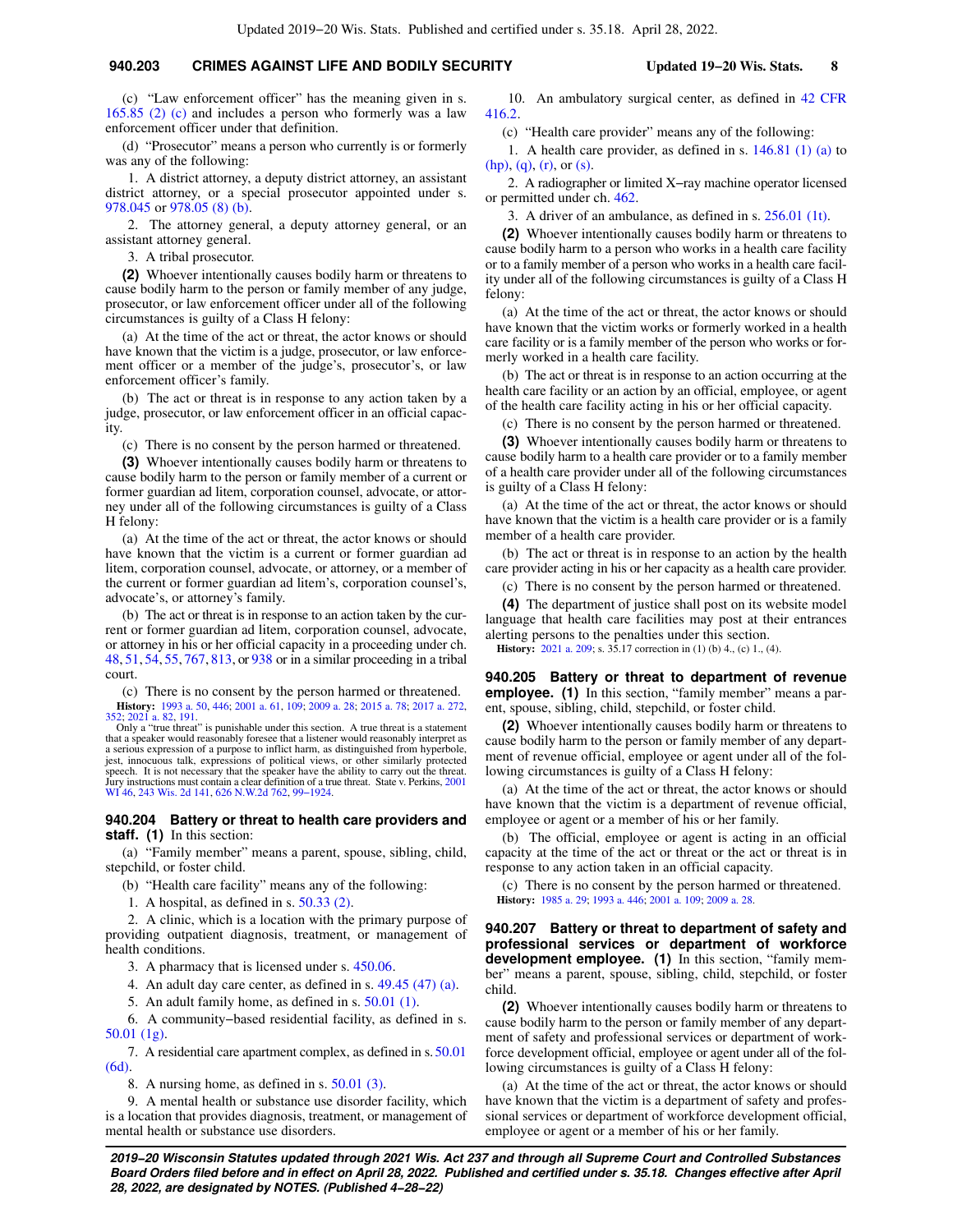(b) The official, employee or agent is acting in an official capacity at the time of the act or threat or the act or threat is in response to any action taken in an official capacity.

(c) There is no consent by the person harmed or threatened. **History:** [1993 a. 86,](https://docs-preview.legis.wisconsin.gov/document/acts/1993/86) [446;](https://docs-preview.legis.wisconsin.gov/document/acts/1993/446) [1995 a. 27](https://docs-preview.legis.wisconsin.gov/document/acts/1995/27) ss. [7227](https://docs-preview.legis.wisconsin.gov/document/acts/1995/27,%20s.%207227) to [7229,](https://docs-preview.legis.wisconsin.gov/document/acts/1995/27,%20s.%207229) [9116 \(5\),](https://docs-preview.legis.wisconsin.gov/document/acts/1995/27,%20s.%209116) [9130 \(4\)](https://docs-preview.legis.wisconsin.gov/document/acts/1995/27,%20s.%209130); [1997](https://docs-preview.legis.wisconsin.gov/document/acts/1997/3) [a. 3;](https://docs-preview.legis.wisconsin.gov/document/acts/1997/3) [2001 a. 109;](https://docs-preview.legis.wisconsin.gov/document/acts/2001/109) [2009 a. 28;](https://docs-preview.legis.wisconsin.gov/document/acts/2009/28) [2011 a. 32.](https://docs-preview.legis.wisconsin.gov/document/acts/2011/32)

**940.208 Battery to certain employees of counties, cities, villages, or towns.** Whoever intentionally causes bodily harm to an employee of a county, city, village, or town under all of the following circumstances is guilty of a Class I felony:

**(1)** At the time of the act, the actor knows or should know that the victim is an employee of a county, city, village, or town.

**(2)** The victim is enforcing, or conducting an inspection for the purpose of enforcing, a state, county, city, village, or town zoning ordinance, building code, or other construction law, rule, standard, or plan at the time of the act or the act is in response to any such enforcement or inspection activity.

**(2p)** The enforcement or inspection complies with any law, ordinance, or rule, including any applicable notice requirement.

**(3)** There is no consent by the victim.

**History:** [2007 a. 193](https://docs-preview.legis.wisconsin.gov/document/acts/2007/193).

**940.21 Mayhem.** Whoever, with intent to disable or disfigure another, cuts or mutilates the tongue, eye, ear, nose, lip, limb or other bodily member of another is guilty of a Class C felony.

**History:** [1977 c. 173](https://docs-preview.legis.wisconsin.gov/document/acts/1977/173); [2001 a. 109](https://docs-preview.legis.wisconsin.gov/document/acts/2001/109). The forehead qualifies as an "other bodily member" under s. 940.21 because "other bodily member" encompasses all bodily parts. State v. Quintana, [2008 WI 33,](https://docs-preview.legis.wisconsin.gov/document/courts/2008%20WI%2033) [308](https://docs-preview.legis.wisconsin.gov/document/courts/308%20Wis.%202d%20615) [Wis. 2d 615,](https://docs-preview.legis.wisconsin.gov/document/courts/308%20Wis.%202d%20615) [748 N.W.2d 447](https://docs-preview.legis.wisconsin.gov/document/courts/748%20N.W.2d%20447), [06−0499](https://docs-preview.legis.wisconsin.gov/document/wisupremecourt/06-0499).

Failure to instruct a jury that great bodily harm is an essential element of mayhem was reversible error. Cole v. Young, [817 F. 2d 412](https://docs-preview.legis.wisconsin.gov/document/courts/817%20F.%202d%20412) (1987).

**940.22 Sexual exploitation by therapist; duty to report. (1)** DEFINITIONS. In this section:

(a) "Department" means the department of safety and professional services.

(b) "Physician" has the meaning designated in s. [448.01 \(5\)](https://docs-preview.legis.wisconsin.gov/document/statutes/448.01(5)).

(c) "Psychologist" means a person who practices psychology, as described in s. [455.01 \(5\).](https://docs-preview.legis.wisconsin.gov/document/statutes/455.01(5))

(d) "Psychotherapy" has the meaning designated in s. [455.01](https://docs-preview.legis.wisconsin.gov/document/statutes/455.01(6)) [\(6\)](https://docs-preview.legis.wisconsin.gov/document/statutes/455.01(6)).

(e) "Record" means any document relating to the investigation, assessment and disposition of a report under this section.

(f) "Reporter" means a therapist who reports suspected sexual contact between his or her patient or client and another therapist.

(g) "Sexual contact" has the meaning designated in s. [940.225](https://docs-preview.legis.wisconsin.gov/document/statutes/940.225(5)(b)) [\(5\) \(b\)](https://docs-preview.legis.wisconsin.gov/document/statutes/940.225(5)(b)).

(h) "Subject" means the therapist named in a report or record as being suspected of having sexual contact with a patient or client or who has been determined to have engaged in sexual contact with a patient or client.

(i) "Therapist" means a physician, psychologist, social worker, marriage and family therapist, professional counselor, nurse, chemical dependency counselor, member of the clergy or other person, whether or not licensed or certified by the state, who performs or purports to perform psychotherapy.

**(2)** SEXUAL CONTACT PROHIBITED. Any person who is or who holds himself or herself out to be a therapist and who intentionally has sexual contact with a patient or client during any ongoing therapist−patient or therapist−client relationship, regardless of whether it occurs during any treatment, consultation, interview or examination, is guilty of a Class F felony. Consent is not an issue in an action under this subsection.

**(3)** REPORTS OF SEXUAL CONTACT. (a) If a therapist has reasonable cause to suspect that a patient or client he or she has seen in the course of professional duties is a victim of sexual contact by another therapist or a person who holds himself or herself out to be a therapist in violation of sub.  $(2)$ , as soon thereafter as practicable the therapist shall ask the patient or client if he or she wants the therapist to make a report under this subsection. The therapist shall explain that the report need not identify the patient or client as the victim. If the patient or client wants the therapist to make the report, the patient or client shall provide the therapist with a written consent to the report and shall specify whether the patient's or client's identity will be included in the report.

(b) Within 30 days after a patient or client consents under par. [\(a\)](https://docs-preview.legis.wisconsin.gov/document/statutes/940.22(3)(a)) to a report, the therapist shall report the suspicion to:

1. The department, if the reporter believes the subject of the report is licensed by the state. The department shall promptly communicate the information to the appropriate examining board or affiliated credentialing board.

2. The district attorney for the county in which the sexual contact is likely, in the opinion of the reporter, to have occurred, if subd. [1.](https://docs-preview.legis.wisconsin.gov/document/statutes/940.22(3)(b)1.) is not applicable.

(c) A report under this subsection shall contain only information that is necessary to identify the reporter and subject and to express the suspicion that sexual contact has occurred in violation of sub. [\(2\).](https://docs-preview.legis.wisconsin.gov/document/statutes/940.22(2)) The report shall not contain information as to the identity of the alleged victim of sexual contact unless the patient or client requests under par. [\(a\)](https://docs-preview.legis.wisconsin.gov/document/statutes/940.22(3)(a)) that this information be included.

(d) Whoever intentionally violates this subsection by failing to report as required under pars. [\(a\)](https://docs-preview.legis.wisconsin.gov/document/statutes/940.22(3)(a)) to  $(c)$  is guilty of a Class A misdemeanor.

**(4)** CONFIDENTIALITY OF REPORTS AND RECORDS. (a) All reports and records made from reports under sub. [\(3\)](https://docs-preview.legis.wisconsin.gov/document/statutes/940.22(3)) and maintained by the department, examining boards, affiliated credentialing boards, district attorneys and other persons, officials and institutions shall be confidential and are exempt from disclosure under s. [19.35 \(1\).](https://docs-preview.legis.wisconsin.gov/document/statutes/19.35(1)) Information regarding the identity of a victim or alleged victim of sexual contact by a therapist shall not be disclosed by a reporter or by persons who have received or have access to a report or record unless disclosure is consented to in writing by the victim or alleged victim. The report of information under sub. [\(3\)](https://docs-preview.legis.wisconsin.gov/document/statutes/940.22(3)) and the disclosure of a report or record under this subsection does not violate any person's responsibility for maintaining the confidentiality of patient health care records, as defined in s. [146.81 \(4\)](https://docs-preview.legis.wisconsin.gov/document/statutes/146.81(4)) and as required under s. [146.82.](https://docs-preview.legis.wisconsin.gov/document/statutes/146.82) Reports and records may be disclosed only to appropriate staff of a district attorney or a law enforcement agency within this state for purposes of investigation or prosecution.

(b) 1. The department, a district attorney, an examining board or an affiliated credentialing board within this state may exchange information from a report or record on the same subject.

2. If the department receives 2 or more reports under sub. [\(3\)](https://docs-preview.legis.wisconsin.gov/document/statutes/940.22(3)) regarding the same subject, the department shall communicate information from the reports to the appropriate district attorneys and may inform the applicable reporters that another report has been received regarding the same subject.

3. If a district attorney receives 2 or more reports under sub. [\(3\)](https://docs-preview.legis.wisconsin.gov/document/statutes/940.22(3)) regarding the same subject, the district attorney may inform the applicable reporters that another report has been received regarding the same subject.

4. After reporters receive the information under subd. [2.](https://docs-preview.legis.wisconsin.gov/document/statutes/940.22(4)(b)2.) or [3.,](https://docs-preview.legis.wisconsin.gov/document/statutes/940.22(4)(b)3.) they may inform the applicable patients or clients that another report was received regarding the same subject.

(c) A person to whom a report or record is disclosed under this subsection may not further disclose it, except to the persons and for the purposes specified in this section.

(d) Whoever intentionally violates this subsection, or permits or encourages the unauthorized dissemination or use of information contained in reports and records made under this section, is guilty of a Class A misdemeanor.

**(5)** IMMUNITY FROM LIABILITY. Any person or institution participating in good faith in the making of a report or record under this section is immune from any civil or criminal liability that results by reason of the action. For the purpose of any civil or criminal action or proceeding, any person reporting under this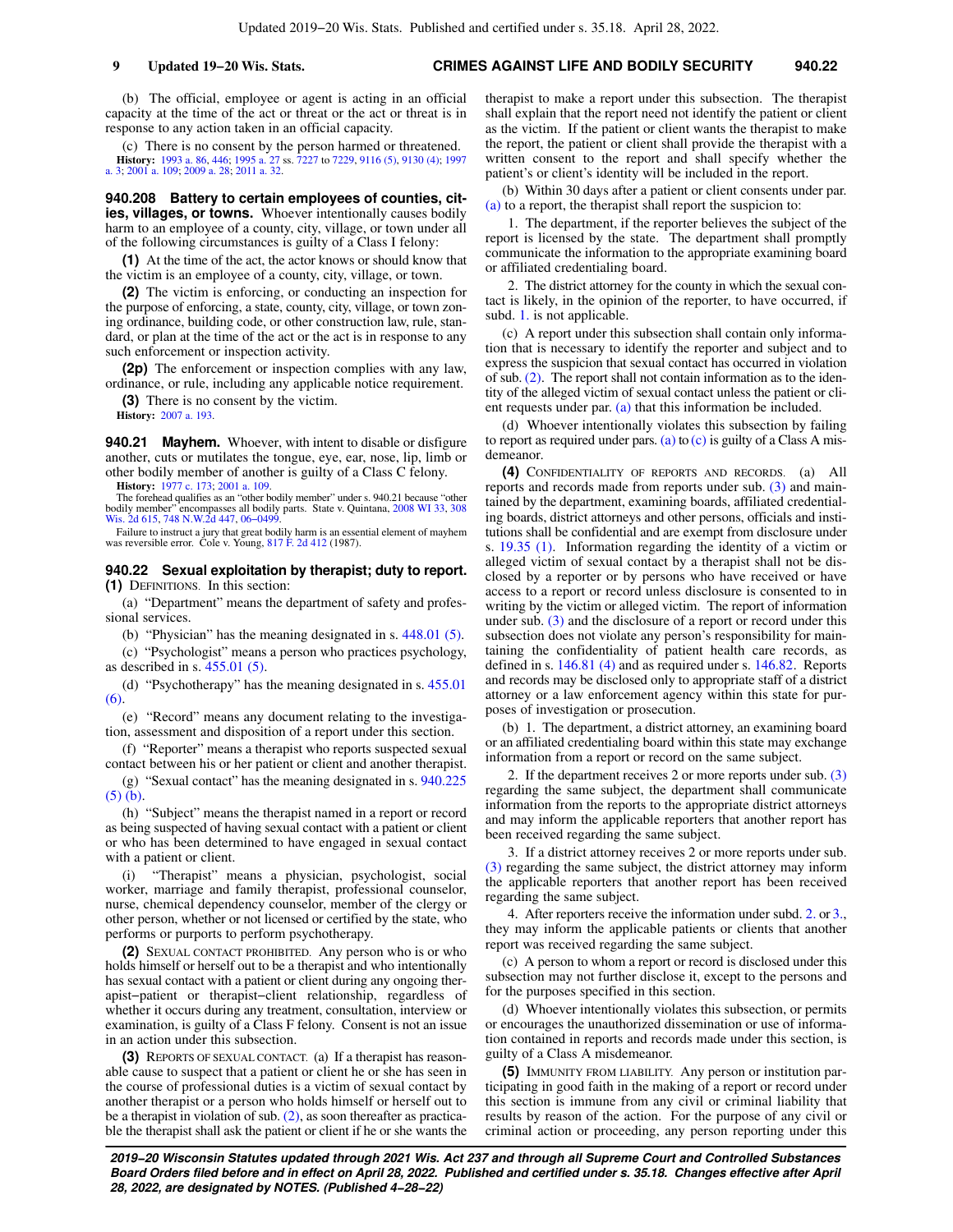## **940.22 CRIMES AGAINST LIFE AND BODILY SECURITY Updated 19−20 Wis. Stats. 10**

section is presumed to be acting in good faith. The immunity provided under this subsection does not apply to liability resulting from sexual contact by a therapist with a patient or client.

**History:** [1983 a. 434;](https://docs-preview.legis.wisconsin.gov/document/acts/1983/434) [1985 a. 275](https://docs-preview.legis.wisconsin.gov/document/acts/1985/275); [1987 a. 352](https://docs-preview.legis.wisconsin.gov/document/acts/1987/352), [380](https://docs-preview.legis.wisconsin.gov/document/acts/1987/380); [1991 a. 160](https://docs-preview.legis.wisconsin.gov/document/acts/1991/160); [1993 a. 107](https://docs-preview.legis.wisconsin.gov/document/acts/1993/107); [1995 a. 300;](https://docs-preview.legis.wisconsin.gov/document/acts/1995/300) [2001 a. 109](https://docs-preview.legis.wisconsin.gov/document/acts/2001/109); [2011 a. 32](https://docs-preview.legis.wisconsin.gov/document/acts/2011/32).

This section applies to persons engaged in professional therapist−patient relationships. A teacher who conducts informal counseling is not engaged as a professional therapist. State v. Ambrose, [196 Wis. 2d 768](https://docs-preview.legis.wisconsin.gov/document/courts/196%20Wis.%202d%20768), [540 N.W.2d 208](https://docs-preview.legis.wisconsin.gov/document/courts/540%20N.W.2d%20208) (Ct. App. 1995), [94−3391](https://docs-preview.legis.wisconsin.gov/document/wicourtofappeals/94-3391).

Even though the alleged victim feigned her role as a patient at the last counseling session she attended, attending as a police agent for the purpose of recording the ses-sion to obtain evidence, any acts that occurred during the session were during an ongoing therapist-patient relationship as those terms are used in this section. State<br>v. DeLain, [2005 WI 52](https://docs-preview.legis.wisconsin.gov/document/courts/2005%20WI%2052), [280 Wis. 2d 51](https://docs-preview.legis.wisconsin.gov/document/courts/280%20Wis.%202d%2051), [695 N.W.2d 484](https://docs-preview.legis.wisconsin.gov/document/courts/695%20N.W.2d%20484), 03-1253.<br>The totality of the circumstances determine the existence of an ongoing

patient relationship under sub. (2). A defendant's state of mind, a secret unilateral action of a patient, and explicit remarks of one party to the other regarding the rela-tionship may be factors, but are not necessarily dispositive. Other factors may be: 1) how much time has gone by since the last therapy session; 2) how close together the therapy sessions had been to each other; 3) the age of the patient; 4) the particular vul-nerabilities experienced by the patient as a result of mental health issues; and 5) the ethical obligations of the therapist's profession. State v. DeLain, [2005 WI 52,](https://docs-preview.legis.wisconsin.gov/document/courts/2005%20WI%2052) [280](https://docs-preview.legis.wisconsin.gov/document/courts/280%20Wis.%202d%2051) [Wis. 2d 51](https://docs-preview.legis.wisconsin.gov/document/courts/280%20Wis.%202d%2051), [695 N.W.2d 484,](https://docs-preview.legis.wisconsin.gov/document/courts/695%20N.W.2d%20484) [03−1253.](https://docs-preview.legis.wisconsin.gov/document/wisupremecourt/03-1253)

It was constitutional error to give a pattern jury instruction that never directed the jury to make an independent, beyond−a−reasonable−doubt decision as to whether the defendant clergy member performed or purported to perform psychotherapy. State v. Draughon, [2005 WI App 162,](https://docs-preview.legis.wisconsin.gov/document/courts/2005%20WI%20App%20162) [285 Wis. 2d 633](https://docs-preview.legis.wisconsin.gov/document/courts/285%20Wis.%202d%20633), [702 N.W.2d 412](https://docs-preview.legis.wisconsin.gov/document/courts/702%20N.W.2d%20412), [04−1637](https://docs-preview.legis.wisconsin.gov/document/wicourtofappeals/04-1637).

**940.225 Sexual assault. (1)** FIRST DEGREE SEXUAL ASSAULT. Whoever does any of the following is guilty of a Class B felony:

(a) Has sexual contact or sexual intercourse with another person without consent of that person and causes pregnancy or great bodily harm to that person.

(b) Has sexual contact or sexual intercourse with another person without consent of that person by use or threat of use of a dangerous weapon or any article used or fashioned in a manner to lead the victim reasonably to believe it to be a dangerous weapon.

(c) Is aided or abetted by one or more other persons and has sexual contact or sexual intercourse with another person without consent of that person by use or threat of force or violence.

(d) Commits a violation under sub. [\(2\)](https://docs-preview.legis.wisconsin.gov/document/statutes/940.225(2)) against an individual who is 60 years of age or older. This paragraph applies irrespective of whether the defendant had actual knowledge of the victim's age. A mistake regarding the victim's age is not a defense to a prosecution under this paragraph.

**(2)** SECOND DEGREE SEXUAL ASSAULT. Whoever does any of the following is guilty of a Class C felony:

(a) Has sexual contact or sexual intercourse with another person without consent of that person by use or threat of force or violence.

(b) Has sexual contact or sexual intercourse with another person without consent of that person and causes injury, illness, disease or impairment of a sexual or reproductive organ, or mental anguish requiring psychiatric care for the victim.

(c) Has sexual contact or sexual intercourse with a person who suffers from a mental illness or deficiency which renders that person temporarily or permanently incapable of appraising the person's conduct, and the defendant knows of such condition.

(cm) Has sexual contact or sexual intercourse with a person who is under the influence of an intoxicant to a degree which renders that person incapable of giving consent if the defendant has actual knowledge that the person is incapable of giving consent and the defendant has the purpose to have sexual contact or sexual intercourse with the person while the person is incapable of giving consent.

(d) Has sexual contact or sexual intercourse with a person who the defendant knows is unconscious.

(f) Is aided or abetted by one or more other persons and has sexual contact or sexual intercourse with another person without the consent of that person.

(g) Is an employee of a facility or program under s. [940.295](https://docs-preview.legis.wisconsin.gov/document/statutes/940.295(2)(b))  $(2)$  (b),  $(c)$ ,  $(h)$  or  $(k)$  and has sexual contact or sexual intercourse with a person who is a patient or resident of the facility or program.

(h) Has sexual contact or sexual intercourse with an individual who is confined in a correctional institution if the actor is a correctional staff member. This paragraph does not apply if the individual with whom the actor has sexual contact or sexual intercourse is subject to prosecution for the sexual contact or sexual intercourse under this section.

(i) Has sexual contact or sexual intercourse with an individual who is on probation, parole, or extended supervision if the actor is a probation, parole, or extended supervision agent who supervises the individual, either directly or through a subordinate, in his or her capacity as a probation, parole, or extended supervision agent or who has influenced or has attempted to influence another probation, parole, or extended supervision agent's supervision of the individual. This paragraph does not apply if the individual with whom the actor has sexual contact or sexual intercourse is subject to prosecution for the sexual contact or sexual intercourse under this section.

(j) Is a licensee, employee, or nonclient resident of an entity, as defined in s.  $48.685$  (1) (b) or  $50.065$  (1) (c), and has sexual contact or sexual intercourse with a client of the entity.

(k) Is a law enforcement officer and has sexual contact or sexual intercourse with any person who is detained by any law enforcement officer, as provided under s. [968.24,](https://docs-preview.legis.wisconsin.gov/document/statutes/968.24) or is in the custody of any law enforcement officer. This paragraph applies whether the custody is lawful or unlawful and whether the detainment or custody is actual or constructive. Consent is not an issue in an action under this paragraph.

**(3)** THIRD DEGREE SEXUAL ASSAULT. (a) Whoever has sexual intercourse with a person without the consent of that person is guilty of a Class G felony.

(b) Whoever has sexual contact in the manner described in sub. [\(5\) \(b\) 2.](https://docs-preview.legis.wisconsin.gov/document/statutes/940.225(5)(b)2.) or [3.](https://docs-preview.legis.wisconsin.gov/document/statutes/940.225(5)(b)3.) with a person without the consent of that person is guilty of a Class G felony.

**(3m)** FOURTH DEGREE SEXUAL ASSAULT. Except as provided in sub.  $(3)$ , whoever has sexual contact with a person without the consent of that person is guilty of a Class A misdemeanor.

**(4)** CONSENT. "Consent", as used in this section, means words or overt actions by a person who is competent to give informed consent indicating a freely given agreement to have sexual intercourse or sexual contact. Consent is not an issue in alleged violations of sub.  $(2)$  (c), [\(cm\)](https://docs-preview.legis.wisconsin.gov/document/statutes/940.225(2)(cm)), [\(d\),](https://docs-preview.legis.wisconsin.gov/document/statutes/940.225(2)(d)) [\(g\)](https://docs-preview.legis.wisconsin.gov/document/statutes/940.225(2)(g)), [\(h\),](https://docs-preview.legis.wisconsin.gov/document/statutes/940.225(2)(h)) and [\(i\)](https://docs-preview.legis.wisconsin.gov/document/statutes/940.225(2)(i)). The following persons are presumed incapable of consent but the presumption may be rebutted by competent evidence, subject to the provisions of s. [972.11 \(2\)](https://docs-preview.legis.wisconsin.gov/document/statutes/972.11(2)):

(b) A person suffering from a mental illness or defect which impairs capacity to appraise personal conduct.

(c) A person who is unconscious or for any other reason is physically unable to communicate unwillingness to an act.

**(5)** DEFINITIONS. In this section:

(abm) "Client" means an individual who receives direct care or treatment services from an entity.

(acm) "Correctional institution" means a jail or correctional facility, as defined in s.  $961.01$  (12m), a juvenile correctional facility, as defined in s. [938.02 \(10p\),](https://docs-preview.legis.wisconsin.gov/document/statutes/938.02(10p)) or a juvenile detention facility, as defined in s. [938.02 \(10r\).](https://docs-preview.legis.wisconsin.gov/document/statutes/938.02(10r))

(ad) "Correctional staff member" means an individual who works at a correctional institution, including a volunteer.

(ag) "Inpatient facility" has the meaning designated in s. [51.01](https://docs-preview.legis.wisconsin.gov/document/statutes/51.01(10)) [\(10\)](https://docs-preview.legis.wisconsin.gov/document/statutes/51.01(10)).

(ai) "Intoxicant" means any alcohol beverage, hazardous inhalant, controlled substance, controlled substance analog, or other drug, or any combination thereof.

(aj) "Law enforcement officer" has the meaning designated in s. [165.85 \(2\) \(c\)](https://docs-preview.legis.wisconsin.gov/document/statutes/165.85(2)(c)).

(ak) "Nonclient resident" means an individual who resides, or is expected to reside, at an entity, who is not a client of the entity, and who has, or is expected to have, regular, direct contact with the clients of the entity.

(am) "Patient" means any person who does any of the following: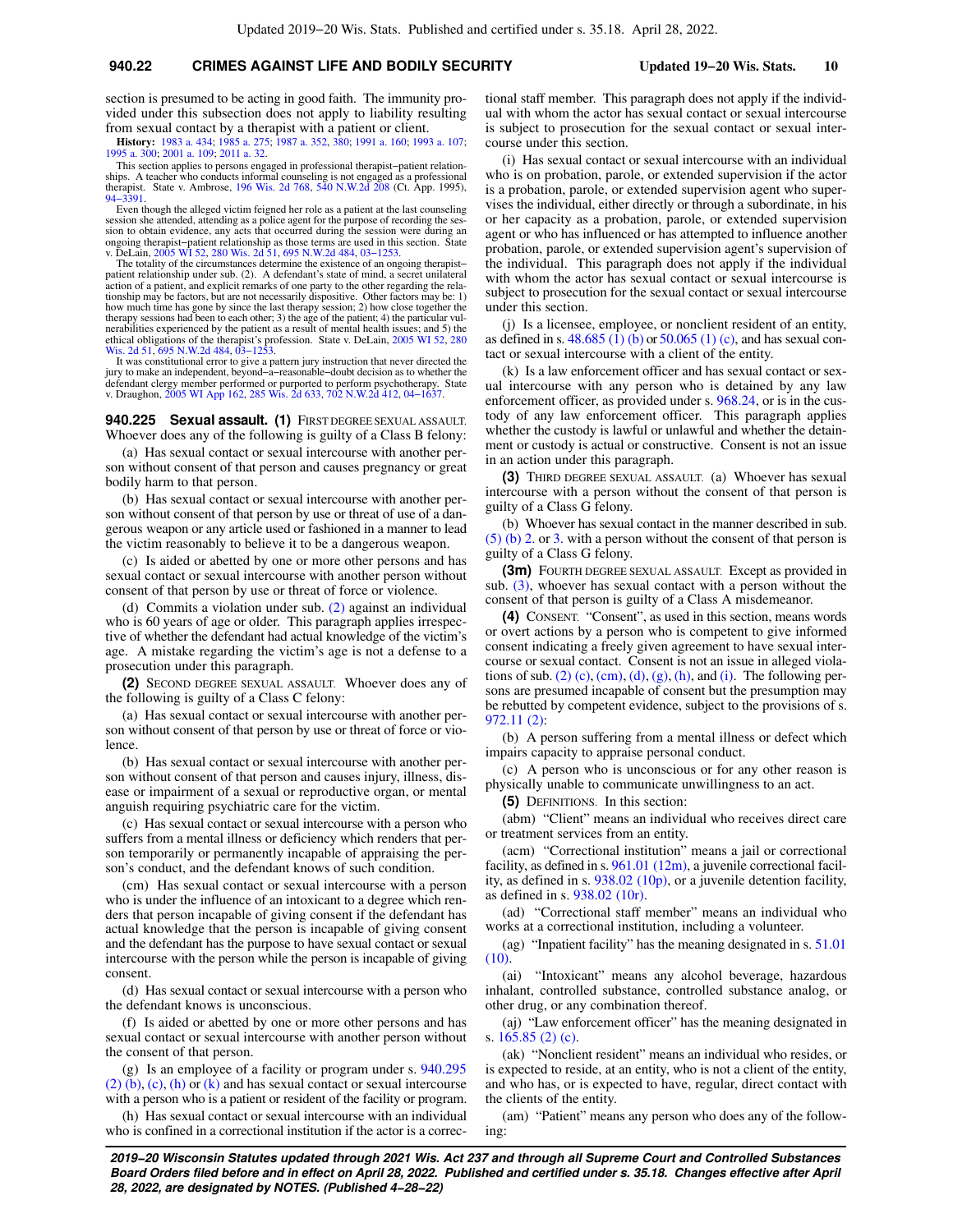1. Receives care or treatment from a facility or program under s.  $940.295$  (2) (b), [\(c\)](https://docs-preview.legis.wisconsin.gov/document/statutes/940.295(2)(c)), [\(h\)](https://docs-preview.legis.wisconsin.gov/document/statutes/940.295(2)(h)) or [\(k\),](https://docs-preview.legis.wisconsin.gov/document/statutes/940.295(2)(k)) from an employee of a facility or program or from a person providing services under contract with a facility or program.

2. Arrives at a facility or program under s. [940.295 \(2\) \(b\)](https://docs-preview.legis.wisconsin.gov/document/statutes/940.295(2)(b)), [\(c\),](https://docs-preview.legis.wisconsin.gov/document/statutes/940.295(2)(c)) [\(h\)](https://docs-preview.legis.wisconsin.gov/document/statutes/940.295(2)(h)) or [\(k\)](https://docs-preview.legis.wisconsin.gov/document/statutes/940.295(2)(k)) for the purpose of receiving care or treatment from a facility or program under s.  $940.295$  (2) (b), [\(c\),](https://docs-preview.legis.wisconsin.gov/document/statutes/940.295(2)(c)) [\(h\)](https://docs-preview.legis.wisconsin.gov/document/statutes/940.295(2)(h)) or [\(k\),](https://docs-preview.legis.wisconsin.gov/document/statutes/940.295(2)(k)) from an employee of a facility or program under s. [940.295 \(2\) \(b\),](https://docs-preview.legis.wisconsin.gov/document/statutes/940.295(2)(b)) [\(c\),](https://docs-preview.legis.wisconsin.gov/document/statutes/940.295(2)(c)) [\(h\)](https://docs-preview.legis.wisconsin.gov/document/statutes/940.295(2)(h)) or  $(k)$ , or from a person providing services under contract with a facility or program under s.  $940.295$  (2) (b), [\(c\)](https://docs-preview.legis.wisconsin.gov/document/statutes/940.295(2)(c)), [\(h\)](https://docs-preview.legis.wisconsin.gov/document/statutes/940.295(2)(h)) or [\(k\).](https://docs-preview.legis.wisconsin.gov/document/statutes/940.295(2)(k))

(ar) "Resident" means any person who resides in a facility under s.  $940.295$  (2) (b), [\(c\)](https://docs-preview.legis.wisconsin.gov/document/statutes/940.295(2)(c)), [\(h\)](https://docs-preview.legis.wisconsin.gov/document/statutes/940.295(2)(h)) or [\(k\)](https://docs-preview.legis.wisconsin.gov/document/statutes/940.295(2)(k)).

(b) "Sexual contact" means any of the following:

1. Any of the following types of intentional touching, whether direct or through clothing, if that intentional touching is either for the purpose of sexually degrading; or for the purpose of sexually humiliating the complainant or sexually arousing or gratifying the defendant or if the touching contains the elements of actual or attempted battery under s. [940.19 \(1\):](https://docs-preview.legis.wisconsin.gov/document/statutes/940.19(1))

a. Intentional touching by the defendant or, upon the defendant's instruction, by another person, by the use of any body part or object, of the complainant's intimate parts.

b. Intentional touching by the complainant, by the use of any body part or object, of the defendant's intimate parts or, if done upon the defendant's instructions, the intimate parts of another person.

2. Intentional penile ejaculation of ejaculate or intentional emission of urine or feces by the defendant or, upon the defendant's instruction, by another person upon any part of the body clothed or unclothed of the complainant if that ejaculation or emission is either for the purpose of sexually degrading or sexually humiliating the complainant or for the purpose of sexually arousing or gratifying the defendant.

3. For the purpose of sexually degrading or humiliating the complainant or sexually arousing or gratifying the defendant, intentionally causing the complainant to ejaculate or emit urine or feces on any part of the defendant's body, whether clothed or unclothed.

(c) "Sexual intercourse" includes the meaning assigned under s. [939.22 \(36\)](https://docs-preview.legis.wisconsin.gov/document/statutes/939.22(36)) as well as cunnilingus, fellatio or anal intercourse between persons or any other intrusion, however slight, of any part of a person's body or of any object into the genital or anal opening either by the defendant or upon the defendant's instruction. The emission of semen is not required.

(d) "State treatment facility" has the meaning designated in s. [51.01 \(15\).](https://docs-preview.legis.wisconsin.gov/document/statutes/51.01(15))

**(6)** MARRIAGE NOT A BAR TO PROSECUTION. A defendant shall not be presumed to be incapable of violating this section because of marriage to the complainant.

**(7)** DEATH OF VICTIM. This section applies whether a victim is dead or alive at the time of the sexual contact or sexual intercourse.

**History:** [1975 c. 184,](https://docs-preview.legis.wisconsin.gov/document/acts/1975/184) [421](https://docs-preview.legis.wisconsin.gov/document/acts/1975/421); [1977 c. 173](https://docs-preview.legis.wisconsin.gov/document/acts/1977/173); [1979 c. 24](https://docs-preview.legis.wisconsin.gov/document/acts/1979/24), [25](https://docs-preview.legis.wisconsin.gov/document/acts/1979/25), [175](https://docs-preview.legis.wisconsin.gov/document/acts/1979/175), [221;](https://docs-preview.legis.wisconsin.gov/document/acts/1979/221) [1981 c. 89,](https://docs-preview.legis.wisconsin.gov/document/acts/1981/89) [308](https://docs-preview.legis.wisconsin.gov/document/acts/1981/308), [309](https://docs-preview.legis.wisconsin.gov/document/acts/1981/309), [310,](https://docs-preview.legis.wisconsin.gov/document/acts/1981/310) [311;](https://docs-preview.legis.wisconsin.gov/document/acts/1981/311) [1985 a. 134;](https://docs-preview.legis.wisconsin.gov/document/acts/1985/134) [1987 a. 245,](https://docs-preview.legis.wisconsin.gov/document/acts/1987/245) [332,](https://docs-preview.legis.wisconsin.gov/document/acts/1987/332) [352](https://docs-preview.legis.wisconsin.gov/document/acts/1987/352); [1987 a. 403](https://docs-preview.legis.wisconsin.gov/document/acts/1987/403) ss. [235](https://docs-preview.legis.wisconsin.gov/document/acts/1987/403,%20s.%20235), [236,](https://docs-preview.legis.wisconsin.gov/document/acts/1987/403,%20s.%20236) [256;](https://docs-preview.legis.wisconsin.gov/document/acts/1987/403,%20s.%20256) [1993](https://docs-preview.legis.wisconsin.gov/document/acts/1993/445) [a. 445;](https://docs-preview.legis.wisconsin.gov/document/acts/1993/445) [1995 a. 69;](https://docs-preview.legis.wisconsin.gov/document/acts/1995/69) [1997 a. 220;](https://docs-preview.legis.wisconsin.gov/document/acts/1997/220) [2001 a. 109;](https://docs-preview.legis.wisconsin.gov/document/acts/2001/109) [2003 a. 51;](https://docs-preview.legis.wisconsin.gov/document/acts/2003/51) [2005 a. 273,](https://docs-preview.legis.wisconsin.gov/document/acts/2005/273) [344,](https://docs-preview.legis.wisconsin.gov/document/acts/2005/344) [388](https://docs-preview.legis.wisconsin.gov/document/acts/2005/388), [435](https://docs-preview.legis.wisconsin.gov/document/acts/2005/435), [436](https://docs-preview.legis.wisconsin.gov/document/acts/2005/436); [2013 a. 83](https://docs-preview.legis.wisconsin.gov/document/acts/2013/83); [2017 a. 174](https://docs-preview.legis.wisconsin.gov/document/acts/2017/174); [2021 a. 76](https://docs-preview.legis.wisconsin.gov/document/acts/2021/76), [188](https://docs-preview.legis.wisconsin.gov/document/acts/2021/188).

**Legislative Council Note, 1981:** Presently, [in sub. (5) (a)] the definition of "sex-<br>ual intercourse" in the sexual assault statute includes any intrusion of any part of a person's body or of any object into the genital or anal opening of another person. This proposal clarifies that the intrusion of the body part or object may be caused by the direct act of the offender (defendant) or may occur as a result of an act by the victim which is done in compliance with instructions of the offender (defendant). [Bill 630−S]

Failure to resist is not consent under sub. (4). State v. Clark, [87 Wis. 2d 804](https://docs-preview.legis.wisconsin.gov/document/courts/87%20Wis.%202d%20804), [275](https://docs-preview.legis.wisconsin.gov/document/courts/275%20N.W.2d%20715) [N.W.2d 715](https://docs-preview.legis.wisconsin.gov/document/courts/275%20N.W.2d%20715) (1979).

Injury by conduct regardless of life is not a lesser−included crime of first−degree sexual assault. Hagenkord v. State, [94 Wis. 2d 250](https://docs-preview.legis.wisconsin.gov/document/courts/94%20Wis.%202d%20250), [287 N.W.2d 834](https://docs-preview.legis.wisconsin.gov/document/courts/287%20N.W.2d%20834) (Ct. App. 1979).

Separate acts of sexual intercourse, each different in kind from the others and differently defined in the statutes, constitute separate chargeable offenses. State v. Eisch, [96 Wis. 2d 25](https://docs-preview.legis.wisconsin.gov/document/courts/96%20Wis.%202d%2025), [291 N.W.2d 800](https://docs-preview.legis.wisconsin.gov/document/courts/291%20N.W.2d%20800) (1980). See also State v. Ziegler, [2012 WI 73](https://docs-preview.legis.wisconsin.gov/document/courts/2012%20WI%2073), [342 Wis. 2d 256,](https://docs-preview.legis.wisconsin.gov/document/courts/342%20Wis.%202d%20256) [816 N.W.2d 238,](https://docs-preview.legis.wisconsin.gov/document/courts/816%20N.W.2d%20238) [10−2514.](https://docs-preview.legis.wisconsin.gov/document/wisupremecourt/10-2514)

The trial court did not err in denying the accused's motions to compel psychiatric examination of the victim and for discovery of the victim's past addresses. State v. Lederer, [99 Wis. 2d 430](https://docs-preview.legis.wisconsin.gov/document/courts/99%20Wis.%202d%20430), [299 N.W.2d 457](https://docs-preview.legis.wisconsin.gov/document/courts/299%20N.W.2d%20457) (Ct. App. 1980).

The verdict was unanimous in a rape case even though the jury was not required to specify whether the sexual assault was vaginal or oral. State v. Lomagro, [113 Wis.](https://docs-preview.legis.wisconsin.gov/document/courts/113%20Wis.%202d%20582) [2d 582](https://docs-preview.legis.wisconsin.gov/document/courts/113%20Wis.%202d%20582), [335 N.W.2d 583](https://docs-preview.legis.wisconsin.gov/document/courts/335%20N.W.2d%20583) (1983).

A jury instruction that touching the "vaginal area" constituted sexual contact was correct. State v. Morse, [126 Wis. 2d 1](https://docs-preview.legis.wisconsin.gov/document/courts/126%20Wis.%202d%201), [374 N.W.2d 388](https://docs-preview.legis.wisconsin.gov/document/courts/374%20N.W.2d%20388) (Ct. App. 1985).

"Unconscious" as used in sub. (2) (d) is a loss of awareness that may be caused by sleep. State v. Curtis, [144 Wis. 2d 691,](https://docs-preview.legis.wisconsin.gov/document/courts/144%20Wis.%202d%20691) [424 N.W.2d 719](https://docs-preview.legis.wisconsin.gov/document/courts/424%20N.W.2d%20719) (Ct. App. 1988).

The probability of exclusion and paternity are generally admissible in a sexual assault action in which the assault allegedly resulted in the birth of a child, but the probability of paternity is not generally admissible. HLA and red blood cell test results showing the paternity index and probability of exclusion were admissible sta-tistics. State v. Hartman, [145 Wis. 2d 1,](https://docs-preview.legis.wisconsin.gov/document/courts/145%20Wis.%202d%201) [426 N.W.2d 320](https://docs-preview.legis.wisconsin.gov/document/courts/426%20N.W.2d%20320) (1988).

Attempted fourth−degree sexual assault is not an offense under Wisconsin law. State v. Cvorovic, [158 Wis. 2d 630,](https://docs-preview.legis.wisconsin.gov/document/courts/158%20Wis.%202d%20630) [462 N.W.2d 897](https://docs-preview.legis.wisconsin.gov/document/courts/462%20N.W.2d%20897) (Ct. App. 1990).

The "use or threat of force or violence" under sub. (2) (a) does not require that the force be directed toward compelling the victim's submission, but includes forcible contact or the force used as the means of making contact. State v. Bonds, [165 Wis.](https://docs-preview.legis.wisconsin.gov/document/courts/165%20Wis.%202d%2027) [2d 27,](https://docs-preview.legis.wisconsin.gov/document/courts/165%20Wis.%202d%2027) [477 N.W.2d 265](https://docs-preview.legis.wisconsin.gov/document/courts/477%20N.W.2d%20265) (1991).

A dog may be a dangerous weapon under sub. (1) (b). State v. Sinks, [168 Wis. 2d](https://docs-preview.legis.wisconsin.gov/document/courts/168%20Wis.%202d%20245) [245,](https://docs-preview.legis.wisconsin.gov/document/courts/168%20Wis.%202d%20245) [483 N.W.2d 286](https://docs-preview.legis.wisconsin.gov/document/courts/483%20N.W.2d%20286) (Ct. App. 1992).

Convictions under both subs. (1) (d) and (2) (d); 1985 stats., did not violate double jeopardy. State v. Sauceda, [168 Wis. 2d 486,](https://docs-preview.legis.wisconsin.gov/document/courts/168%20Wis.%202d%20486) [485 N.W.2d 1](https://docs-preview.legis.wisconsin.gov/document/courts/485%20N.W.2d%201) (1992).

A defendant's lack of intent to make a victim believe that he was armed was irrelevant in finding a violation of sub. (1) (b); if the victim's belief that the defendant was armed was reasonable, that is enough. State v. Hubanks, [173 Wis. 2d 1,](https://docs-preview.legis.wisconsin.gov/document/courts/173%20Wis.%202d%201) [496 N.W.2d](https://docs-preview.legis.wisconsin.gov/document/courts/496%20N.W.2d%2096) [96](https://docs-preview.legis.wisconsin.gov/document/courts/496%20N.W.2d%2096) (Ct. App. 1992).

Sub. (2) (d) is not unconstitutionally vague. Expert evidence regarding sleep based solely on a hypothetical situation similar, but not identical, to the facts of the case was inadmissible. State v. Pittman, [174 Wis. 2d 255](https://docs-preview.legis.wisconsin.gov/document/courts/174%20Wis.%202d%20255), [496 N.W.2d 74](https://docs-preview.legis.wisconsin.gov/document/courts/496%20N.W.2d%2074) (1993).

Convictions under both sub. (2) (a) and (e); 1987 stats., did not violate double jeop-ardy. State v. Selmon, [175 Wis. 2d 155,](https://docs-preview.legis.wisconsin.gov/document/courts/175%20Wis.%202d%20155) [877 N.W.2d 498](https://docs-preview.legis.wisconsin.gov/document/courts/877%20N.W.2d%20498) (Ct. App. 1993).

"Great bodily harm" is a distinct element under sub. (1) (a) and need not be caused by the sexual act. State v. Schambow, [176 Wis. 2d 286,](https://docs-preview.legis.wisconsin.gov/document/courts/176%20Wis.%202d%20286) N.W.2d (Ct. App. 1993).

Intent is not an element of sub. (2) (a); lack of an intent element does not render this provision constitutionally invalid. State v. Neumann, [179 Wis. 2d 687](https://docs-preview.legis.wisconsin.gov/document/courts/179%20Wis.%202d%20687), [508](https://docs-preview.legis.wisconsin.gov/document/courts/508%20N.W.2d%2054) [N.W.2d 54](https://docs-preview.legis.wisconsin.gov/document/courts/508%20N.W.2d%2054) (Ct. App. 1993).

A previous use of force, and the victim's resulting fear, was an appropriate basis for finding that a threat of force existed under sub. (2) (a). State v. Speese, [191 Wis.](https://docs-preview.legis.wisconsin.gov/document/courts/191%20Wis.%202d%20205) [2d 205](https://docs-preview.legis.wisconsin.gov/document/courts/191%20Wis.%202d%20205), [528 N.W.2d 63](https://docs-preview.legis.wisconsin.gov/document/courts/528%20N.W.2d%2063) (Ct. App. 1995).

Violation of any of the provisions of this section does not immunize the defendant from violating the same or another provision in the course of sexual misconduct. Two acts of vaginal intercourse are sufficiently different in fact to justify separate charges under sub. (1) (b). State v. Kruzycki, [192 Wis. 2d 509,](https://docs-preview.legis.wisconsin.gov/document/courts/192%20Wis.%202d%20509) [531 N.W.2d 429](https://docs-preview.legis.wisconsin.gov/document/courts/531%20N.W.2d%20429) (Ct. App. 1995).

Sub. (2) (c) is not unconstitutionally vague. State v. Smith, [215 Wis. 2d 84](https://docs-preview.legis.wisconsin.gov/document/courts/215%20Wis.%202d%2084), [572](https://docs-preview.legis.wisconsin.gov/document/courts/572%20N.W.2d%20496) [N.W.2d 496](https://docs-preview.legis.wisconsin.gov/document/courts/572%20N.W.2d%20496) (Ct. App. 1997), [96−2961](https://docs-preview.legis.wisconsin.gov/document/wicourtofappeals/96-2961).

For a guilty plea to a sexual assault charge to be knowingly made, a defendant need not be informed of the potential of being required to register as a convicted sex offender under s. 301.45 or that failure to register could result in imprisonment, as the commitment is a collateral, not direct, consequence of the plea. State v. Bollig, [2000](https://docs-preview.legis.wisconsin.gov/document/courts/2000%20WI%206) [WI 6](https://docs-preview.legis.wisconsin.gov/document/courts/2000%20WI%206), [232 Wis. 2d 561,](https://docs-preview.legis.wisconsin.gov/document/courts/232%20Wis.%202d%20561) [605 N.W.2d 199](https://docs-preview.legis.wisconsin.gov/document/courts/605%20N.W.2d%20199), [98−2196.](https://docs-preview.legis.wisconsin.gov/document/wisupremecourt/98-2196)

Sub. (2) (g) was not applicable to an employee of a federal VA hospital as it is not a facility under s. 940.295 (2). The definition of inpatient care facility in s. 940.295 incorporates s. 51.35 (1), which requires that all of the specifically enumerated facili-ties be places licensed or approved by DHFS. A VA hospital is subject to federal regulation but is not licensed or regulated by the state. State v. Powers, [2004 WI App 156](https://docs-preview.legis.wisconsin.gov/document/courts/2004%20WI%20App%20156), [276 Wis. 2d 107](https://docs-preview.legis.wisconsin.gov/document/courts/276%20Wis.%202d%20107), [687 N.W.2d 50](https://docs-preview.legis.wisconsin.gov/document/courts/687%20N.W.2d%2050), [03−1514](https://docs-preview.legis.wisconsin.gov/document/wicourtofappeals/03-1514).

Expert testimony is not required in every case to establish the existence of a mental illness or deficiency rendering the victim unable to appraise his or her conduct under sub. (2) (c). State v. Perkins, [2004 WI App 213](https://docs-preview.legis.wisconsin.gov/document/courts/2004%20WI%20App%20213), [277 Wis. 2d 243](https://docs-preview.legis.wisconsin.gov/document/courts/277%20Wis.%202d%20243), [689 N.W.2d 684](https://docs-preview.legis.wisconsin.gov/document/courts/689%20N.W.2d%20684), [03−3296.](https://docs-preview.legis.wisconsin.gov/document/wicourtofappeals/03-3296)

The statutory scheme of the sexual assault law does not require proof of stimulation of the clitoris or vulva for finding cunnilingus under sub. (5) (c). The notion of stimulation of the victim offends the principles underpinning the sexual assault law. State v. Harvey, [2006 WI App 26,](https://docs-preview.legis.wisconsin.gov/document/courts/2006%20WI%20App%2026) [289 Wis. 2d 222](https://docs-preview.legis.wisconsin.gov/document/courts/289%20Wis.%202d%20222), [710 N.W.2d 482,](https://docs-preview.legis.wisconsin.gov/document/courts/710%20N.W.2d%20482) [05−0103.](https://docs-preview.legis.wisconsin.gov/document/wicourtofappeals/05-0103)

Sub. (2) (h) does not extend to a sheriff's deputy, who was assigned to work as a bailiff in the county courthouse. State v. Terrell, [2006 WI App 166,](https://docs-preview.legis.wisconsin.gov/document/courts/2006%20WI%20App%20166) [295 Wis. 2d 619](https://docs-preview.legis.wisconsin.gov/document/courts/295%20Wis.%202d%20619), [721 N.W.2d 527](https://docs-preview.legis.wisconsin.gov/document/courts/721%20N.W.2d%20527), [05−1499](https://docs-preview.legis.wisconsin.gov/document/wicourtofappeals/05-1499).

This section criminalizes sexual contact or sexual intercourse with a victim already dead at the time of the sexual activity when the accused did not cause the death of the victim. State v. Grunke, [2008 WI 82](https://docs-preview.legis.wisconsin.gov/document/courts/2008%20WI%2082), [311 Wis. 2d 439,](https://docs-preview.legis.wisconsin.gov/document/courts/311%20Wis.%202d%20439) [752 N.W.2d 769](https://docs-preview.legis.wisconsin.gov/document/courts/752%20N.W.2d%20769), [06−2744](https://docs-preview.legis.wisconsin.gov/document/wisupremecourt/06-2744).

The plain language of sub. (3) requires the state to prove beyond a reasonable doubt that the defendants attempted to have sexual intercourse with the victim without the victim's words or overt actions indicating a freely given agreement to have sexual intercourse. The state does not have to prove that the victim withheld consent. State v. Grunke, [2008 WI 82,](https://docs-preview.legis.wisconsin.gov/document/courts/2008%20WI%2082) [311 Wis. 2d 439,](https://docs-preview.legis.wisconsin.gov/document/courts/311%20Wis.%202d%20439) [752 N.W.2d 769,](https://docs-preview.legis.wisconsin.gov/document/courts/752%20N.W.2d%20769) [06−2744.](https://docs-preview.legis.wisconsin.gov/document/wisupremecourt/06-2744)

One who has sexual contact or intercourse with a dead person cannot be charged with 1st− or 2nd−degree sexual assault, because the facts cannot correspond with the elements of those two charges. However, the possibility that the facts of a particular case will not come within the elements necessary to establish every crime listed in the statute does not mean the statute is absurd, but rather that the evidence necessary for all potential crimes under this section does not exist in all cases. State v. Grunke, [2008](https://docs-preview.legis.wisconsin.gov/document/courts/2008%20WI%2082) [WI 82,](https://docs-preview.legis.wisconsin.gov/document/courts/2008%20WI%2082) [311 Wis. 2d 439,](https://docs-preview.legis.wisconsin.gov/document/courts/311%20Wis.%202d%20439) [752 N.W.2d 769,](https://docs-preview.legis.wisconsin.gov/document/courts/752%20N.W.2d%20769) [06−2744.](https://docs-preview.legis.wisconsin.gov/document/wisupremecourt/06-2744)

Sub. (7) does not limit sub. (3) to only those circumstances in which the perpetrator kills and has sexual intercourse with the victim in a series of events. State v. Grunke, [2008 WI 82](https://docs-preview.legis.wisconsin.gov/document/courts/2008%20WI%2082), [311 Wis. 2d 439,](https://docs-preview.legis.wisconsin.gov/document/courts/311%20Wis.%202d%20439) [752 N.W.2d 769](https://docs-preview.legis.wisconsin.gov/document/courts/752%20N.W.2d%20769), [06−2744.](https://docs-preview.legis.wisconsin.gov/document/wisupremecourt/06-2744)

A prisoner participating in the home detention program under s. 302.425 remains at all times "confined," that is to say imprisoned, in a jail. The fact that the prisoner is "detained" during the prisoner's participation in the program at a location other than a jail facility does not negate the fact that the prisoner remains confined in a cor-rectional institution" for purposes of sub. (2) (h). State v. Hilgers, [2017 WI App 12](https://docs-preview.legis.wisconsin.gov/document/courts/2017%20WI%20App%2012), [373 Wis. 2d 756](https://docs-preview.legis.wisconsin.gov/document/courts/373%20Wis.%202d%20756), [893 N.W.2d 261,](https://docs-preview.legis.wisconsin.gov/document/courts/893%20N.W.2d%20261) [15−2256.](https://docs-preview.legis.wisconsin.gov/document/wicourtofappeals/15-2256)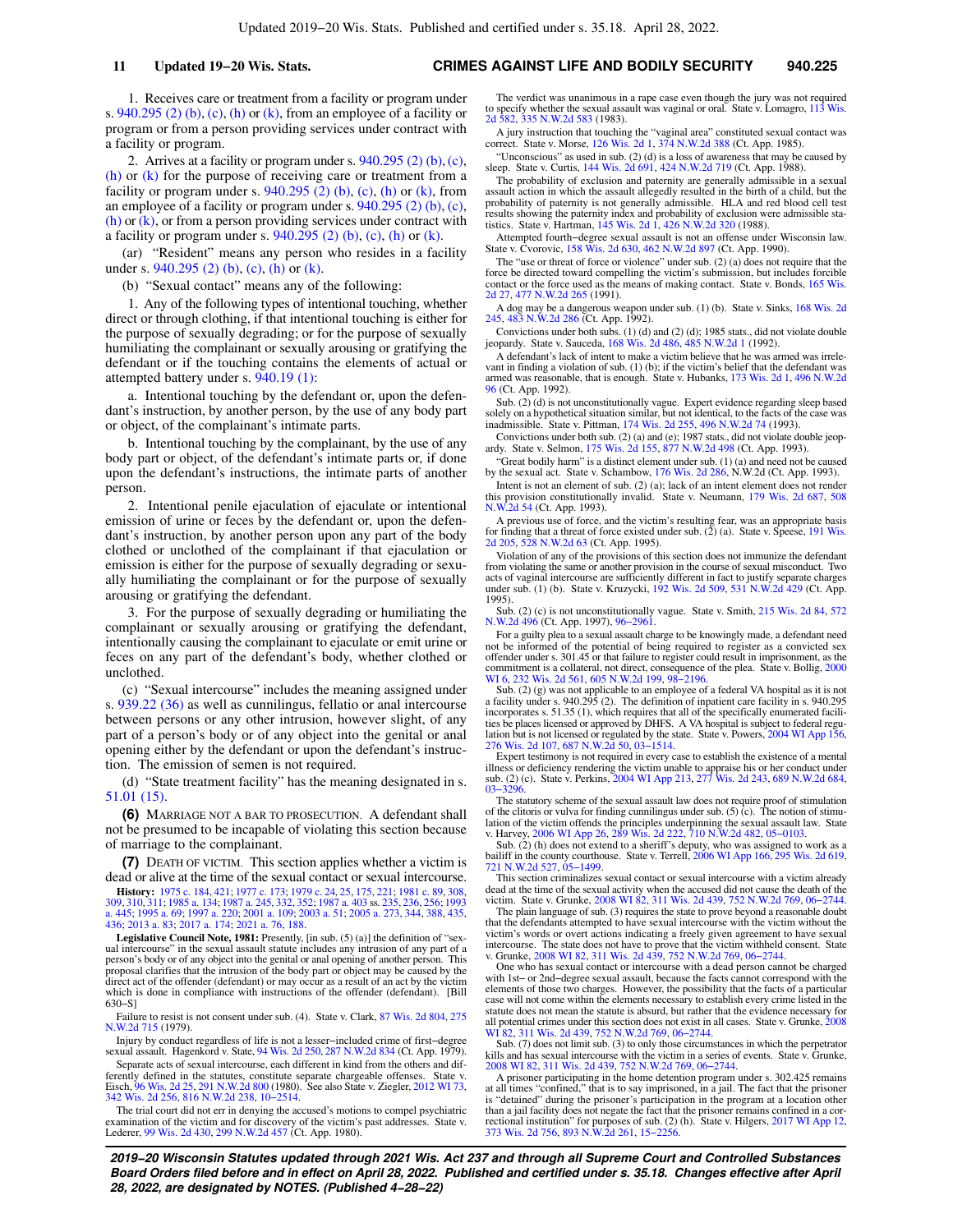# **940.225 CRIMES AGAINST LIFE AND BODILY SECURITY Updated 19−20 Wis. Stats. 12**

Conviction on 2 counts of rape, for acts occurring 25 minutes apart in the same location, did not violate double jeopardy. Harrell v. Israel, [478 F. Supp. 752](https://docs-preview.legis.wisconsin.gov/document/courts/478%20F.%20Supp.%20752) (1979). A conviction for attempted 1st−degree sexual assault based on circumstantial evi-

dence did not deny due process. Upshaw v. Powell, [478 F. Supp. 1264](https://docs-preview.legis.wisconsin.gov/document/courts/478%20F.%20Supp.%201264) (1979).

940.23 Reckless injury. (1) FIRST-DEGREE RECKLESS INJURY. (a) Whoever recklessly causes great bodily harm to another human being under circumstances which show utter disregard for human life is guilty of a Class D felony.

(b) Whoever recklessly causes great bodily harm to an unborn child under circumstances that show utter disregard for the life of that unborn child, the woman who is pregnant with that unborn child or another is guilty of a Class D felony.

**(2)** SECOND−DEGREE RECKLESS INJURY. (a) Whoever recklessly causes great bodily harm to another human being is guilty of a Class F felony.

(b) Whoever recklessly causes great bodily harm to an unborn child is guilty of a Class F felony.

**History:** [1987 a. 399](https://docs-preview.legis.wisconsin.gov/document/acts/1987/399); [1997 a. 295](https://docs-preview.legis.wisconsin.gov/document/acts/1997/295); [2001 a. 109.](https://docs-preview.legis.wisconsin.gov/document/acts/2001/109)

**Judicial Council Note, 1988:** Sub. (1) is analogous to the prior offense of injury by conduct regardless of life.

Sub. (2) is new. It creates the crime of injury by criminal recklessness. See s. 939.24. [Bill 191−S]

First−degree reckless injury, s. 940.23 (1), is not a lesser included offense of aggravated battery. State v. Eastman, [185 Wis. 2d 405](https://docs-preview.legis.wisconsin.gov/document/courts/185%20Wis.%202d%20405), [518 N.W.2d 257](https://docs-preview.legis.wisconsin.gov/document/courts/518%20N.W.2d%20257) (Ct. App. 1994). Sub. (1) (a) cannot be applied against a mother for actions taken against a fetus while pregnant as the applicable definition of human being under s. 939.22 (16) is limited to one who is born alive. Sub. (1) (b) does not apply because s. 939.75 (2) (b) excludes actions by a pregnant woman from its application. State v. Deborah J.Z. [228 Wis. 2d 468,](https://docs-preview.legis.wisconsin.gov/document/courts/228%20Wis.%202d%20468) [596 N.W.2d 490](https://docs-preview.legis.wisconsin.gov/document/courts/596%20N.W.2d%20490) (Ct. App. 1999), [96−2797.](https://docs-preview.legis.wisconsin.gov/document/wicourtofappeals/96-2797)

Utter disregard for human life is not a subpart of the intent element and need not be proven subjectively. It can be proven by evidence relating to the defendant's state of mind or by evidence of heightened risk or obvious potentially lethal danger. However proven, utter disregard is measured objectively on the basis of what a reasonable person would have known. State v. Jensen, [2000 WI 84,](https://docs-preview.legis.wisconsin.gov/document/courts/2000%20WI%2084) [236 Wis. 2d 521](https://docs-preview.legis.wisconsin.gov/document/courts/236%20Wis.%202d%20521), [613 N.W.2d](https://docs-preview.legis.wisconsin.gov/document/courts/613%20N.W.2d%20170) [170](https://docs-preview.legis.wisconsin.gov/document/courts/613%20N.W.2d%20170), [98−3175](https://docs-preview.legis.wisconsin.gov/document/wisupremecourt/98-3175).

Utter disregard requires more than a high degree of negligence or recklessness. To evince utter disregard, the mind must not only disregard the safety of another but be devoid of regard for the life of another. A person acting with utter disregard must possess a state of mind that has no regard for the moral or social duties of a human being. State v. Miller, [2009 WI App 111,](https://docs-preview.legis.wisconsin.gov/document/courts/2009%20WI%20App%20111) [320 Wis. 2d 724,](https://docs-preview.legis.wisconsin.gov/document/courts/320%20Wis.%202d%20724) [772 N.W.2d 188](https://docs-preview.legis.wisconsin.gov/document/courts/772%20N.W.2d%20188), [07−1052](https://docs-preview.legis.wisconsin.gov/document/wicourtofappeals/07-1052).

In evaluating whether there is sufficient proof of utter disregard for human life, factors to be considered include the type of act, its nature, why the perpetrator acted as he/she did, the extent of the victim's injuries, and the degree of force that was required to cause those injuries. Also considered are the type of victim and the victim's age, vulnerability, fragility, and relationship to the perpetrator, as well as whether the totality of the circumstances showed any regard for the victim's life. State v. Miller, [2009](https://docs-preview.legis.wisconsin.gov/document/courts/2009%20WI%20App%20111) [WI App 111](https://docs-preview.legis.wisconsin.gov/document/courts/2009%20WI%20App%20111), [320 Wis. 2d 724,](https://docs-preview.legis.wisconsin.gov/document/courts/320%20Wis.%202d%20724) [772 N.W.2d 188](https://docs-preview.legis.wisconsin.gov/document/courts/772%20N.W.2d%20188), 07–1052.

Pointing a loaded gun at another is not conduct evincing utter disregard if it is otherwise defensible, even if it is not privileged. When conduct was to protect the defendant and his friends, although not found to be self defense, the conduct is inconsistent with conduct evincing utter disregard. State v. Miller, [2009 WI App 111](https://docs-preview.legis.wisconsin.gov/document/courts/2009%20WI%20App%20111), [320](https://docs-preview.legis.wisconsin.gov/document/courts/320%20Wis.%202d%20724) [Wis. 2d 724,](https://docs-preview.legis.wisconsin.gov/document/courts/320%20Wis.%202d%20724) [772 N.W.2d 188](https://docs-preview.legis.wisconsin.gov/document/courts/772%20N.W.2d%20188), [07−1052](https://docs-preview.legis.wisconsin.gov/document/wicourtofappeals/07-1052).

*Jensen* does not create a rule assigning less weight to a defendant's after-the-fact conduct. When evaluating whether a defendant's conduct reflects utter disregard for human life, the fact−finder should examine the totality of the circumstances surrounding the crime, considering all relevant conduct before, during, and after a crime, giving each the weight it deems appropriate under the circumstances. State v. Burris, [2011 WI 32,](https://docs-preview.legis.wisconsin.gov/document/courts/2011%20WI%2032) [333 Wis. 2d 87](https://docs-preview.legis.wisconsin.gov/document/courts/333%20Wis.%202d%2087), [797 N.W.2d 430,](https://docs-preview.legis.wisconsin.gov/document/courts/797%20N.W.2d%20430) [09−0956.](https://docs-preview.legis.wisconsin.gov/document/wisupremecourt/09-0956)

**940.235 Strangulation and suffocation. (1)** Whoever intentionally impedes the normal breathing or circulation of blood by applying pressure on the throat or neck or by blocking the nose or mouth of another person is guilty of a Class H felony.

**(2)** Whoever violates sub. [\(1\)](https://docs-preview.legis.wisconsin.gov/document/statutes/940.235(1)) is guilty of a Class G felony if the actor has a previous conviction under this section or a previous conviction for a violent crime, as defined in s. [939.632 \(1\) \(e\) 1.](https://docs-preview.legis.wisconsin.gov/document/statutes/939.632(1)(e)1.) **History:** [2007 a. 127](https://docs-preview.legis.wisconsin.gov/document/acts/2007/127).

**940.24 Injury by negligent handling of dangerous weapon, explosives or fire. (1)** Except as provided in sub. [\(3\)](https://docs-preview.legis.wisconsin.gov/document/statutes/940.24(3)), whoever causes bodily harm to another by the negligent operation or handling of a dangerous weapon, explosives or fire is guilty of a Class I felony.

**(2)** Whoever causes bodily harm to an unborn child by the negligent operation or handling of a dangerous weapon, explosives or fire is guilty of a Class I felony.

**(3)** Subsection [\(1\)](https://docs-preview.legis.wisconsin.gov/document/statutes/940.24(1)) does not apply to a health care provider acting within the scope of his or her practice or employment.

**History:** [1977 c. 173;](https://docs-preview.legis.wisconsin.gov/document/acts/1977/173) [1987 a. 399](https://docs-preview.legis.wisconsin.gov/document/acts/1987/399); [1997 a. 295;](https://docs-preview.legis.wisconsin.gov/document/acts/1997/295) [2001 a. 109;](https://docs-preview.legis.wisconsin.gov/document/acts/2001/109) [2011 a. 2.](https://docs-preview.legis.wisconsin.gov/document/acts/2011/2)

**Judicial Council Note, 1988:** The definition of the offense is broadened to include highly negligent handling of fire, explosives and dangerous weapons other than a firearm, airgun, knife or bow and arrow. See s. 939.22 (10). The culpable mental state is criminal negligence. See s. 939.25 and the NOTE thereto. [Bill 191−S]

Dogs must be intended to be weapons before their handling can result in a violation of this section. That a dog bites does not render the dog a dangerous weapon. Despite evidence of positive steps to restrain the dog, when those measures are inadequate criminal negligence may be found. Physical proximity is not necessary for a defendant's activity to constitute handling. State v. Bodoh, [226 Wis. 2d 718](https://docs-preview.legis.wisconsin.gov/document/courts/226%20Wis.%202d%20718), [595 N.W.2d](https://docs-preview.legis.wisconsin.gov/document/courts/595%20N.W.2d%20330) [330](https://docs-preview.legis.wisconsin.gov/document/courts/595%20N.W.2d%20330) (1999), [97−0495](https://docs-preview.legis.wisconsin.gov/document/wisupremecourt/97-0495).

**940.25 Injury by intoxicated use of a vehicle. (1)** Any person who does any of the following is guilty of a Class F felony:

(a) Causes great bodily harm to another human being by the operation of a vehicle while under the influence of an intoxicant.

(am) Causes great bodily harm to another human being by the operation of a vehicle while the person has a detectable amount of a restricted controlled substance in his or her blood.

(b) Causes great bodily harm to another human being by the operation of a vehicle while the person has a prohibited alcohol concentration, as defined in s. [340.01 \(46m\).](https://docs-preview.legis.wisconsin.gov/document/statutes/340.01(46m))

(bm) Causes great bodily harm to another human being by the operation of a commercial motor vehicle while the person has an alcohol concentration of 0.04 or more but less than 0.08.

(c) Causes great bodily harm to an unborn child by the operation of a vehicle while under the influence of an intoxicant.

(cm) Causes great bodily harm to an unborn child by the operation of a vehicle while the person has a detectable amount of a restricted controlled substance in his or her blood.

(d) Causes great bodily harm to an unborn child by the operation of a vehicle while the person has a prohibited alcohol concentration, as defined in s. [340.01 \(46m\).](https://docs-preview.legis.wisconsin.gov/document/statutes/340.01(46m))

(e) Causes great bodily harm to an unborn child by the operation of a commercial motor vehicle while the person has an alcohol concentration of 0.04 or more but less than 0.08.

**(1d)** A person who violates sub. [\(1\)](https://docs-preview.legis.wisconsin.gov/document/statutes/940.25(1)) is subject to the requirements and procedures for installation of an ignition interlock device under s. [343.301](https://docs-preview.legis.wisconsin.gov/document/statutes/343.301).

**(1m)** (a) A person may be charged with and a prosecutor may proceed upon an information based upon a violation of any com-bination of sub. [\(1\) \(a\)](https://docs-preview.legis.wisconsin.gov/document/statutes/940.25(1)(a)),  $(am)$ , or [\(b\);](https://docs-preview.legis.wisconsin.gov/document/statutes/940.25(1)(b)) any combination of sub. [\(1\)](https://docs-preview.legis.wisconsin.gov/document/statutes/940.25(1)(a)) [\(a\)](https://docs-preview.legis.wisconsin.gov/document/statutes/940.25(1)(a)),  $(am)$ , or  $(bm)$ ; any combination of sub. [\(1\) \(c\),](https://docs-preview.legis.wisconsin.gov/document/statutes/940.25(1)(c))  $(cm)$ , or [\(d\);](https://docs-preview.legis.wisconsin.gov/document/statutes/940.25(1)(d)) or any combination of sub. [\(1\) \(c\)](https://docs-preview.legis.wisconsin.gov/document/statutes/940.25(1)(c)), [\(cm\),](https://docs-preview.legis.wisconsin.gov/document/statutes/940.25(1)(cm)) or [\(e\)](https://docs-preview.legis.wisconsin.gov/document/statutes/940.25(1)(e)) for acts arising out of the same incident or occurrence.

(b) If a person is charged in an information with any of the combinations of crimes referred to in par. [\(a\),](https://docs-preview.legis.wisconsin.gov/document/statutes/940.25(1m)(a)) the crimes shall be joined under s. [971.12.](https://docs-preview.legis.wisconsin.gov/document/statutes/971.12) If the person is found guilty of more than one of the crimes so charged for acts arising out of the same incident or occurrence, there shall be a single conviction for purposes of sentencing and for purposes of counting convictions under s. [23.33 \(13\) \(b\) 2.](https://docs-preview.legis.wisconsin.gov/document/statutes/23.33(13)(b)2.) and [3.,](https://docs-preview.legis.wisconsin.gov/document/statutes/23.33(13)(b)3.) under s. [23.335 \(23\) \(c\) 2.](https://docs-preview.legis.wisconsin.gov/document/statutes/23.335(23)(c)2.) and [3.](https://docs-preview.legis.wisconsin.gov/document/statutes/23.335(23)(c)3.), under s. [30.80 \(6\) \(a\) 2.](https://docs-preview.legis.wisconsin.gov/document/statutes/30.80(6)(a)2.) or [3.](https://docs-preview.legis.wisconsin.gov/document/statutes/30.80(6)(a)3.), under ss. [343.30 \(1q\)](https://docs-preview.legis.wisconsin.gov/document/statutes/343.30(1q)) and [343.305](https://docs-preview.legis.wisconsin.gov/document/statutes/343.305) or under s.  $350.11$  (3) (a) 2. and [3.](https://docs-preview.legis.wisconsin.gov/document/statutes/350.11(3)(a)3.) Subsection [\(1\) \(a\),](https://docs-preview.legis.wisconsin.gov/document/statutes/940.25(1)(a)) [\(am\)](https://docs-preview.legis.wisconsin.gov/document/statutes/940.25(1)(am)), [\(b\),](https://docs-preview.legis.wisconsin.gov/document/statutes/940.25(1)(b)) [\(bm\),](https://docs-preview.legis.wisconsin.gov/document/statutes/940.25(1)(bm)) [\(c\),](https://docs-preview.legis.wisconsin.gov/document/statutes/940.25(1)(c)) [\(cm\)](https://docs-preview.legis.wisconsin.gov/document/statutes/940.25(1)(cm)), [\(d\)](https://docs-preview.legis.wisconsin.gov/document/statutes/940.25(1)(d)), and [\(e\)](https://docs-preview.legis.wisconsin.gov/document/statutes/940.25(1)(e)) each require proof of a fact for conviction which the others do not require.

**(2)** (a) The defendant has a defense if he or she proves by a preponderance of the evidence that the great bodily harm would have occurred even if he or she had been exercising due care and he or she had not been under the influence of an intoxicant, did not have a detectable amount of a restricted controlled substance in his or her blood, or did not have an alcohol concentration described under sub.  $(1)$  (b),  $(bm)$ ,  $(d)$  or  $(e)$ .

(b) In any action under this section that is based on the defendant allegedly having a detectable amount of methamphetamine,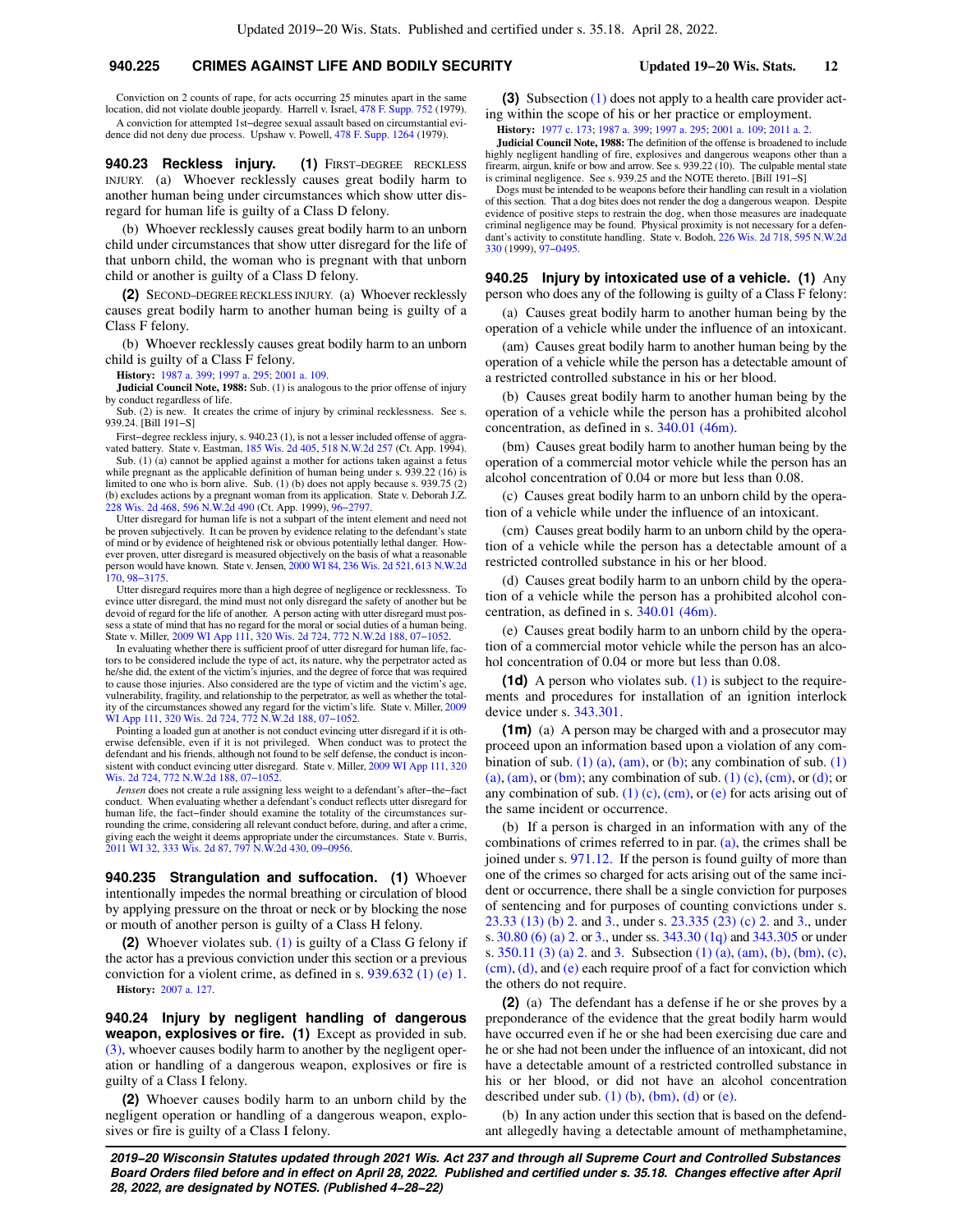gamma−hydroxybutyric acid, or delta−9−tetrahydrocannabinol in his or her blood, the defendant has a defense if he or she proves by a preponderance of the evidence that at the time of the incident or occurrence he or she had a valid prescription for methamphetamine or one of its metabolic precursors, gamma−hydroxybutyric acid, or delta−9−tetrahydrocannabinol.

**(3)** An officer who makes an arrest for a violation of this section shall make a report as required under s. [23.33 \(4t\)](https://docs-preview.legis.wisconsin.gov/document/statutes/23.33(4t)), [23.335 \(12\)](https://docs-preview.legis.wisconsin.gov/document/statutes/23.335(12)(j)) [\(j\)](https://docs-preview.legis.wisconsin.gov/document/statutes/23.335(12)(j)), [30.686,](https://docs-preview.legis.wisconsin.gov/document/statutes/30.686) [346.635](https://docs-preview.legis.wisconsin.gov/document/statutes/346.635) or [350.106](https://docs-preview.legis.wisconsin.gov/document/statutes/350.106).

**History:** [1977 c. 193](https://docs-preview.legis.wisconsin.gov/document/acts/1977/193), [272;](https://docs-preview.legis.wisconsin.gov/document/acts/1977/272) [1981 c. 20](https://docs-preview.legis.wisconsin.gov/document/acts/1981/20), [184;](https://docs-preview.legis.wisconsin.gov/document/acts/1981/184) [1983 a. 459;](https://docs-preview.legis.wisconsin.gov/document/acts/1983/459) [1985 a. 331](https://docs-preview.legis.wisconsin.gov/document/acts/1985/331); [1987 a. 399](https://docs-preview.legis.wisconsin.gov/document/acts/1987/399); [1989 a. 105,](https://docs-preview.legis.wisconsin.gov/document/acts/1989/105) [275,](https://docs-preview.legis.wisconsin.gov/document/acts/1989/275) [359](https://docs-preview.legis.wisconsin.gov/document/acts/1989/359); [1991 a. 277;](https://docs-preview.legis.wisconsin.gov/document/acts/1991/277) [1993 a. 317,](https://docs-preview.legis.wisconsin.gov/document/acts/1993/317) [428,](https://docs-preview.legis.wisconsin.gov/document/acts/1993/428) [478](https://docs-preview.legis.wisconsin.gov/document/acts/1993/478); [1995 a. 425](https://docs-preview.legis.wisconsin.gov/document/acts/1995/425), [436](https://docs-preview.legis.wisconsin.gov/document/acts/1995/436); [1997](https://docs-preview.legis.wisconsin.gov/document/acts/1997/237) [a. 237,](https://docs-preview.legis.wisconsin.gov/document/acts/1997/237) [295](https://docs-preview.legis.wisconsin.gov/document/acts/1997/295); [1999 a. 32,](https://docs-preview.legis.wisconsin.gov/document/acts/1999/32) [109,](https://docs-preview.legis.wisconsin.gov/document/acts/1999/109) [186](https://docs-preview.legis.wisconsin.gov/document/acts/1999/186); [2001 a. 16,](https://docs-preview.legis.wisconsin.gov/document/acts/2001/16) [109](https://docs-preview.legis.wisconsin.gov/document/acts/2001/109); [2003 a. 30,](https://docs-preview.legis.wisconsin.gov/document/acts/2003/30) [97;](https://docs-preview.legis.wisconsin.gov/document/acts/2003/97) [2005 a. 253;](https://docs-preview.legis.wisconsin.gov/document/acts/2005/253) [2009](https://docs-preview.legis.wisconsin.gov/document/acts/2009/100) [a. 100;](https://docs-preview.legis.wisconsin.gov/document/acts/2009/100) [2015 a. 170.](https://docs-preview.legis.wisconsin.gov/document/acts/2015/170)

**NOTE: For legislative intent see [chapter 20, laws of 1981](https://docs-preview.legis.wisconsin.gov/document/acts/1981/20), section [2051 \(13\)](https://docs-preview.legis.wisconsin.gov/document/acts/1981/20,%20s.%202051).**

The double jeopardy clause was not violated by a charge under sub. (1) (c) [now sub. (1m)] of violations of subs. (1) (a) and (b). State v. Bohacheff, [114 Wis. 2d 402](https://docs-preview.legis.wisconsin.gov/document/courts/114%20Wis.%202d%20402), [338 N.W.2d 466](https://docs-preview.legis.wisconsin.gov/document/courts/338%20N.W.2d%20466) (1983).

The trial court did not err in refusing to admit expert testimony indicating that the victims would not have suffered the same injury had they been wearing seat belts; the evidence not relevant to a defense under sub. (2). State v. Turk, [154 Wis. 2d 294](https://docs-preview.legis.wisconsin.gov/document/courts/154%20Wis.%202d%20294), [453](https://docs-preview.legis.wisconsin.gov/document/courts/453%20N.W.2d%20163) [N.W.2d 163](https://docs-preview.legis.wisconsin.gov/document/courts/453%20N.W.2d%20163) (1990).

The offense under sub. (1) (am) has 2 elements that must be proved beyond a reasonable doubt: 1) the defendant operated a vehicle with a detectable amount of a restricted controlled substance in his or her blood; and 2) the defendant's operation of the vehicle caused great bodily harm to the victim. The elements of the crime do not provide the state with any presumptions that relieves the state of its burden to establish the two elements beyond a reasonable doubt nor did the legislature's enactment, without requiring a causal link between drug use and the injury as an element of the crime, in some way exceeds its authority. State v. Gardner, [2006 WI App 92](https://docs-preview.legis.wisconsin.gov/document/courts/2006%20WI%20App%2092), [292 Wis. 2d 682,](https://docs-preview.legis.wisconsin.gov/document/courts/292%20Wis.%202d%20682) [715 N.W.2d 720,](https://docs-preview.legis.wisconsin.gov/document/courts/715%20N.W.2d%20720) [05−1372.](https://docs-preview.legis.wisconsin.gov/document/wicourtofappeals/05-1372)

The affirmative defense under sub. (2) (a) does not shift to the defendant the burden to prove that he or she is innocent. It requires the defendant to prove that despite the fact that the state has satisfied the elements of the offense, the defendant cannot be held legally responsible under the statute. State v. Gardner, [2006 WI App 92,](https://docs-preview.legis.wisconsin.gov/document/courts/2006%20WI%20App%2092) [292](https://docs-preview.legis.wisconsin.gov/document/courts/292%20Wis.%202d%20682) [Wis. 2d 682,](https://docs-preview.legis.wisconsin.gov/document/courts/292%20Wis.%202d%20682) [715 N.W.2d 720](https://docs-preview.legis.wisconsin.gov/document/courts/715%20N.W.2d%20720), [05−1372](https://docs-preview.legis.wisconsin.gov/document/wicourtofappeals/05-1372).

"Materially impaired" as used in the definition of "under the influence of an intoxi-cant" in s. 939.22 (42) does not have a technical or peculiar meaning in the law beyond the time−tested explanations in standard jury instructions. Therefore, the circuit court's response to the jury question to give all words not otherwise defined their ordinary meaning was not error, comported with s. 990.01, and did not constitute an erroneous exercise of discretion. State v. Hubbard, [2008 WI 92](https://docs-preview.legis.wisconsin.gov/document/courts/2008%20WI%2092), [313 Wis. 2d 1](https://docs-preview.legis.wisconsin.gov/document/courts/313%20Wis.%202d%201), [752](https://docs-preview.legis.wisconsin.gov/document/courts/752%20N.W.2d%20839) [N.W.2d 839,](https://docs-preview.legis.wisconsin.gov/document/courts/752%20N.W.2d%20839) [06−2753.](https://docs-preview.legis.wisconsin.gov/document/wisupremecourt/06-2753)

#### **940.285 Abuse of individuals at risk. (1) DEFINITIONS. In** this section:

(ag) "Abuse" means any of the following:

- 1. Physical abuse, as defined in s. [46.90 \(1\) \(fg\)](https://docs-preview.legis.wisconsin.gov/document/statutes/46.90(1)(fg)).
- 2. Emotional abuse, as defined in s. [46.90 \(1\) \(cm\).](https://docs-preview.legis.wisconsin.gov/document/statutes/46.90(1)(cm))
- 3. Sexual abuse, as defined in s.  $46.90$  (1) (gd).

4. Treatment without consent, as defined in s. [46.90 \(1\) \(h\)](https://docs-preview.legis.wisconsin.gov/document/statutes/46.90(1)(h)).

5. Unreasonable confinement or restraint, as defined in s. [46.90 \(1\) \(i\).](https://docs-preview.legis.wisconsin.gov/document/statutes/46.90(1)(i))

6. Deprivation of a basic need for food, shelter, clothing, or personal or health care, including deprivation resulting from the failure to provide or arrange for a basic need by a person who has assumed responsibility for meeting the need voluntarily or by contract, agreement, or court order.

(am) "Adult at risk" has the meaning given in s. [55.01 \(1e\).](https://docs-preview.legis.wisconsin.gov/document/statutes/55.01(1e))

(dc) "Elder adult at risk" has the meaning given in s. [46.90 \(1\)](https://docs-preview.legis.wisconsin.gov/document/statutes/46.90(1)(br)) [\(br\)](https://docs-preview.legis.wisconsin.gov/document/statutes/46.90(1)(br)).

(dg) "Individual at risk" means an elder adult at risk or an adult at risk.

(dm) "Recklessly" means conduct that creates a situation of unreasonable risk of harm and demonstrates a conscious disregard for the safety of the vulnerable adult.

**(1m)** EXCEPTION. Nothing in this section may be construed to mean that an individual at risk is abused solely because he or she consistently relies upon treatment by spiritual means through prayer for healing, in lieu of medical care, in accordance with his or her religious tradition.

**(2)** ABUSE; PENALTIES. (a) Any person, other than a person in charge of or employed in a facility under s. [940.29](https://docs-preview.legis.wisconsin.gov/document/statutes/940.29) or in a facility or program under s. [940.295 \(2\)](https://docs-preview.legis.wisconsin.gov/document/statutes/940.295(2)), who does any of the following may be penalized under par. [\(b\)](https://docs-preview.legis.wisconsin.gov/document/statutes/940.285(2)(b)):

1. Intentionally subjects an individual at risk to abuse.

2. Recklessly subjects an individual at risk to abuse.

3. Negligently subjects an individual at risk to abuse.

(b) 1g. Any person violating par. [\(a\) 1.](https://docs-preview.legis.wisconsin.gov/document/statutes/940.285(2)(a)1.) or [2.](https://docs-preview.legis.wisconsin.gov/document/statutes/940.285(2)(a)2.) under circumstances that cause death is guilty of a Class C felony. Any person violating par.  $(a)$  3. under circumstances that cause death is guilty of a Class D felony.

1m. Any person violating par. [\(a\)](https://docs-preview.legis.wisconsin.gov/document/statutes/940.285(2)(a)) under circumstances that cause great bodily harm is guilty of a Class F felony.

1r. Any person violating par. [\(a\) 1.](https://docs-preview.legis.wisconsin.gov/document/statutes/940.285(2)(a)1.) under circumstances that are likely to cause great bodily harm is guilty of a Class G felony. Any person violating par. [\(a\) 2.](https://docs-preview.legis.wisconsin.gov/document/statutes/940.285(2)(a)2.) or [3.](https://docs-preview.legis.wisconsin.gov/document/statutes/940.285(2)(a)3.) under circumstances that are likely to cause great bodily harm is guilty of a Class I felony.

2. Any person violating par.  $(a)$  1. under circumstances that cause bodily harm is guilty of a Class H felony. Any person violating par. [\(a\) 1.](https://docs-preview.legis.wisconsin.gov/document/statutes/940.285(2)(a)1.) under circumstances that are likely to cause bodily harm is guilty of a Class I felony.

4. Any person violating par. [\(a\) 2.](https://docs-preview.legis.wisconsin.gov/document/statutes/940.285(2)(a)2.) or [3.](https://docs-preview.legis.wisconsin.gov/document/statutes/940.285(2)(a)3.) under circumstances that cause or are likely to cause bodily harm is guilty of a Class A misdemeanor.

5. Any person violating par. [\(a\) 1.,](https://docs-preview.legis.wisconsin.gov/document/statutes/940.285(2)(a)1.) [2.](https://docs-preview.legis.wisconsin.gov/document/statutes/940.285(2)(a)2.) or [3.](https://docs-preview.legis.wisconsin.gov/document/statutes/940.285(2)(a)3.) under circumstances not causing and not likely to cause bodily harm is guilty of a Class B misdemeanor.

**History:** [1985 a. 306;](https://docs-preview.legis.wisconsin.gov/document/acts/1985/306) [1993 a. 445;](https://docs-preview.legis.wisconsin.gov/document/acts/1993/445) [1997 a. 180;](https://docs-preview.legis.wisconsin.gov/document/acts/1997/180) [2001 a. 109](https://docs-preview.legis.wisconsin.gov/document/acts/2001/109); [2005 a. 264](https://docs-preview.legis.wisconsin.gov/document/acts/2005/264), [388](https://docs-preview.legis.wisconsin.gov/document/acts/2005/388); [2007 a. 45](https://docs-preview.legis.wisconsin.gov/document/acts/2007/45)

**940.29 Abuse of residents of penal facilities.** Any person in charge of or employed in a penal or correctional institution or other place of confinement who abuses, neglects or ill−treats any person confined in or a resident of any such institution or place or who knowingly permits another person to do so is guilty of a Class I felony.

**History:** [1975 c. 119;](https://docs-preview.legis.wisconsin.gov/document/acts/1975/119) [1975 c. 413](https://docs-preview.legis.wisconsin.gov/document/acts/1975/413) s. [18](https://docs-preview.legis.wisconsin.gov/document/acts/1975/413,%20s.%2018); [1977 c. 173](https://docs-preview.legis.wisconsin.gov/document/acts/1977/173); [1979 c. 124;](https://docs-preview.legis.wisconsin.gov/document/acts/1979/124) [1981 c. 20](https://docs-preview.legis.wisconsin.gov/document/acts/1981/20); [1987](https://docs-preview.legis.wisconsin.gov/document/acts/1987/161) [a. 161](https://docs-preview.legis.wisconsin.gov/document/acts/1987/161) ss. [12,](https://docs-preview.legis.wisconsin.gov/document/acts/1987/161,%20s.%2012) [13m;](https://docs-preview.legis.wisconsin.gov/document/acts/1987/161,%20s.%2013m) [1987 a. 332;](https://docs-preview.legis.wisconsin.gov/document/acts/1987/332) [1993 a. 445](https://docs-preview.legis.wisconsin.gov/document/acts/1993/445); [2001 a. 109.](https://docs-preview.legis.wisconsin.gov/document/acts/2001/109)

**940.291 Law enforcement officer; failure to render aid. (1)** Any peace officer, while acting in the course of employment or under the authority of employment, who intentionally fails to render or make arrangements for any necessary first aid for any person in his or her actual custody is guilty of a Class A misdemeanor if bodily harm results from the failure. This subsection applies whether the custody is lawful or unlawful and whether the custody is actual or constructive. A violation for intentionally failing to render first aid under this subsection applies only to first aid which the officer has the knowledge and ability to render.

**(2)** Any peace officer who knowingly permits another person to violate sub. [\(1\),](https://docs-preview.legis.wisconsin.gov/document/statutes/940.291(1)) while acting in the course of employment or under the authority of employment, is guilty of a Class A misdemeanor.

**History:** [1983 a. 27](https://docs-preview.legis.wisconsin.gov/document/acts/1983/27).

#### **940.295 Abuse and neglect of patients and residents. (1)** DEFINITIONS. In this section:

(ad) "Abuse" has the meaning given in s.  $46.90(1)(a)$ .

(ag) "Adult at risk" has the meaning given in s. [55.01 \(1e\).](https://docs-preview.legis.wisconsin.gov/document/statutes/55.01(1e))

(am) "Adult family home" has the meaning given in s. [50.01](https://docs-preview.legis.wisconsin.gov/document/statutes/50.01(1)) [\(1\).](https://docs-preview.legis.wisconsin.gov/document/statutes/50.01(1))

(b) "Bodily harm" has the meaning given in s.  $46.90(1)(ai)$ .

(c) "Community−based residential facility" has the meaning given in s. [50.01 \(1g\)](https://docs-preview.legis.wisconsin.gov/document/statutes/50.01(1g)).

(cr) "Elder adult at risk" has the meaning given in s. [46.90 \(1\)](https://docs-preview.legis.wisconsin.gov/document/statutes/46.90(1)(br)) [\(br\).](https://docs-preview.legis.wisconsin.gov/document/statutes/46.90(1)(br))

(d) "Foster home" has the meaning given in s. [48.02 \(6\)](https://docs-preview.legis.wisconsin.gov/document/statutes/48.02(6)).

(e) "Great bodily harm" has the meaning given in s. [939.22](https://docs-preview.legis.wisconsin.gov/document/statutes/939.22(14)) [\(14\)](https://docs-preview.legis.wisconsin.gov/document/statutes/939.22(14)).

(f) "Group home" has the meaning given in s. [48.02 \(7\)](https://docs-preview.legis.wisconsin.gov/document/statutes/48.02(7)).

(g) "Home health agency" has the meaning given in s. [50.49](https://docs-preview.legis.wisconsin.gov/document/statutes/50.49(1)(a)) [\(1\) \(a\).](https://docs-preview.legis.wisconsin.gov/document/statutes/50.49(1)(a))

(h) "Hospice" has the meaning given in s. [50.90 \(1\).](https://docs-preview.legis.wisconsin.gov/document/statutes/50.90(1))

(hr) "Individual at risk" means an elder adult at risk or an adult at risk.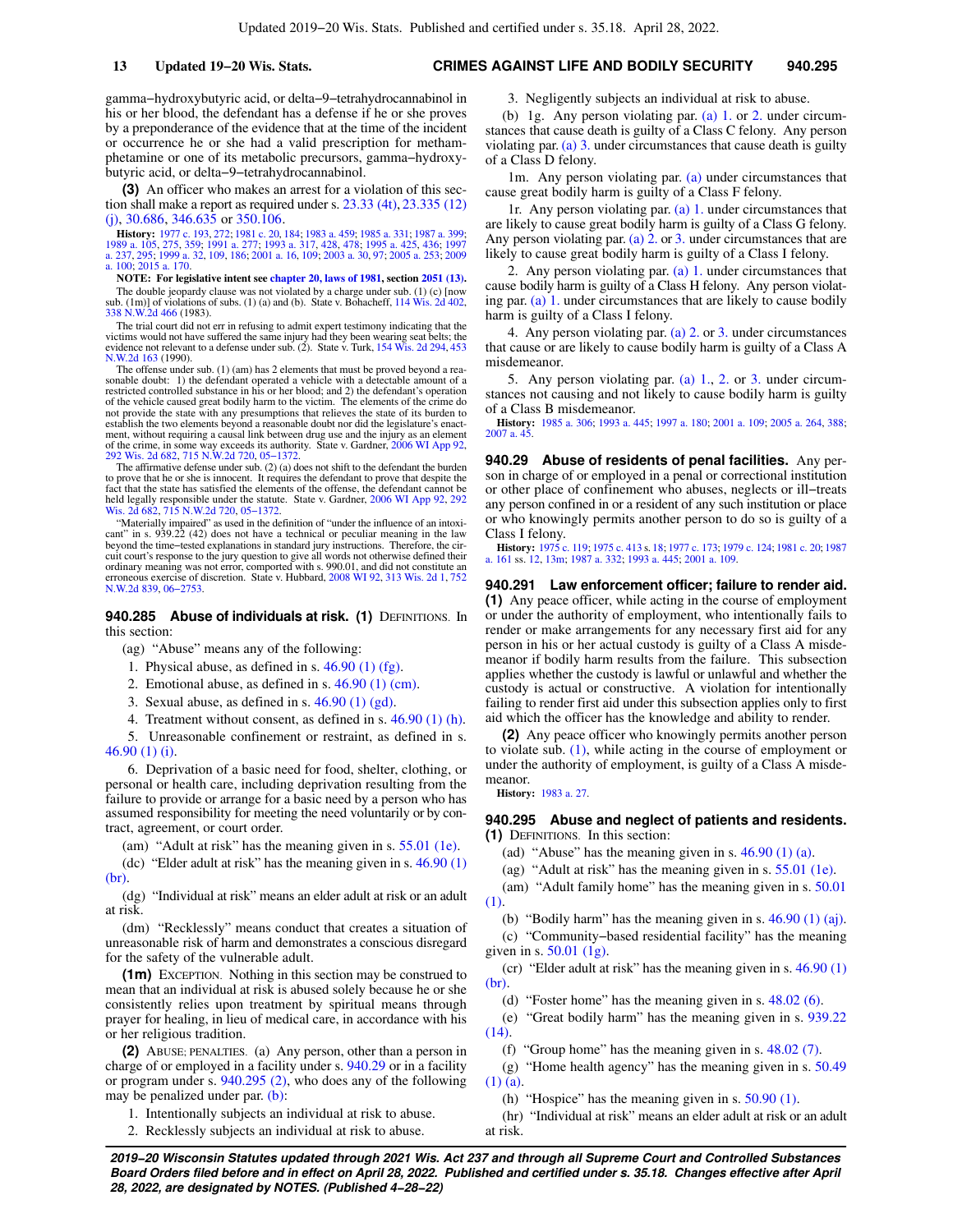## **940.295 CRIMES AGAINST LIFE AND BODILY SECURITY Updated 19−20 Wis. Stats. 14**

(i) "Inpatient health care facility" has the meaning given in s. [50.135 \(1\).](https://docs-preview.legis.wisconsin.gov/document/statutes/50.135(1))

(k) "Neglect" has the meaning given in s.  $46.90(1)$  (f).

(km) "Negligence" means an act, omission, or course of conduct that the actor should realize creates a substantial and unreasonable risk of death, great bodily harm, or bodily harm to another person.

(L) "Patient" means any person who does any of the following:

1. Receives care or treatment from a facility or program under sub. [\(2\)](https://docs-preview.legis.wisconsin.gov/document/statutes/940.295(2)), from an employee of a facility or program or from a person providing services under contract with a facility or program.

2. Arrives at a facility or program under sub. [\(2\)](https://docs-preview.legis.wisconsin.gov/document/statutes/940.295(2)) for the purpose of receiving care or treatment from a facility or program under sub. [\(2\),](https://docs-preview.legis.wisconsin.gov/document/statutes/940.295(2)) from an employee of a facility or program under sub. [\(2\)](https://docs-preview.legis.wisconsin.gov/document/statutes/940.295(2)), or from a person providing services under contract with a facility or program under sub. [\(2\)](https://docs-preview.legis.wisconsin.gov/document/statutes/940.295(2)).

(o) "Recklessly" means conduct that creates a situation of unreasonable risk of death or harm to and demonstrates a conscious disregard for the safety of the patient or resident.

(p) "Resident" means any person who resides in a facility under sub. [\(2\)](https://docs-preview.legis.wisconsin.gov/document/statutes/940.295(2)).

(r) "State treatment facility" has the meaning given in s. [51.01](https://docs-preview.legis.wisconsin.gov/document/statutes/51.01(15)) [\(15\).](https://docs-preview.legis.wisconsin.gov/document/statutes/51.01(15))

(s) "Treatment facility" has the meaning given in s. [51.01 \(19\).](https://docs-preview.legis.wisconsin.gov/document/statutes/51.01(19))

**(2)** APPLICABILITY. This section applies to any of the following types of facilities or programs:

- (a) An adult day care center.
- (b) An adult family home.
- (c) A community−based residential facility.
- (d) A foster home.
- (e) A group home.
- (f) A home health agency.
- (g) A hospice.
- (h) An inpatient health care facility.
- (i) A program under s. [51.42 \(2\).](https://docs-preview.legis.wisconsin.gov/document/statutes/51.42(2))

(j) The Wisconsin Educational Services Program for the Deaf and Hard of Hearing under s. [115.52](https://docs-preview.legis.wisconsin.gov/document/statutes/115.52) and the Wisconsin Center for the Blind and Visually Impaired under s. [115.525](https://docs-preview.legis.wisconsin.gov/document/statutes/115.525).

(k) A state treatment facility.

(L) A treatment facility.

(m) A residential care center for children and youth operated by a child welfare agency licensed under s. [48.60](https://docs-preview.legis.wisconsin.gov/document/statutes/48.60) or an institution operated by a public agency for the care of neglected, dependent, or delinquent children.

(n) Any other health facility or care−related facility or home, whether publicly or privately owned.

**(3)** ABUSE AND NEGLECT; PENALTIES. (a) Any person in charge of or employed in any facility or program under sub. [\(2\)](https://docs-preview.legis.wisconsin.gov/document/statutes/940.295(2)) who does any of the following, or who knowingly permits another person to do so, may be penalized under par. [\(b\)](https://docs-preview.legis.wisconsin.gov/document/statutes/940.295(3)(b)):

1. Intentionally abuses or intentionally neglects a patient or resident.

2. Recklessly abuses or recklessly neglects a patient or resident.

3. Except as provided in par. [\(am\)](https://docs-preview.legis.wisconsin.gov/document/statutes/940.295(3)(am)), abuses, with negligence, or neglects a patient or a resident.

(am) Paragraph [\(a\) 3.](https://docs-preview.legis.wisconsin.gov/document/statutes/940.295(3)(a)3.) does not apply to a health care provider acting in the scope of his or her practice or employment who commits an act or omission of mere inefficiency, unsatisfactory conduct, or failure in good performance as the result of inability, incapacity, inadvertency, ordinary negligence, or good faith error in judgment or discretion.

(b) 1g. Any person violating par. [\(a\) 1.](https://docs-preview.legis.wisconsin.gov/document/statutes/940.295(3)(a)1.) or [2.](https://docs-preview.legis.wisconsin.gov/document/statutes/940.295(3)(a)2.) under circumstances that cause death to an individual at risk is guilty of a Class C felony. Any person violating par. [\(a\) 3.](https://docs-preview.legis.wisconsin.gov/document/statutes/940.295(3)(a)3.) under circumstances that cause death to an individual at risk is guilty of a Class D felony.

1m. Any person violating par. [\(a\)](https://docs-preview.legis.wisconsin.gov/document/statutes/940.295(3)(a)) under circumstances that cause great bodily harm to an individual at risk is guilty of a Class E felony.

1r. Except as provided in subd. [1m.,](https://docs-preview.legis.wisconsin.gov/document/statutes/940.295(3)(b)1m.) any person violating par. [\(a\) 1.](https://docs-preview.legis.wisconsin.gov/document/statutes/940.295(3)(a)1.) under circumstances that cause great bodily harm is guilty of a Class F felony. Any person violating par. [\(a\) 1.](https://docs-preview.legis.wisconsin.gov/document/statutes/940.295(3)(a)1.) under circumstances that are likely to cause great bodily harm is guilty of a Class G felony.

2. Any person violating par. [\(a\) 1.](https://docs-preview.legis.wisconsin.gov/document/statutes/940.295(3)(a)1.) under circumstances that cause bodily harm is guilty of a Class H felony. Any person violating par. [\(a\) 1.](https://docs-preview.legis.wisconsin.gov/document/statutes/940.295(3)(a)1.) under circumstances that are likely to cause bodily harm is guilty of a Class I felony.

3. Except as provided in subd. [1m.,](https://docs-preview.legis.wisconsin.gov/document/statutes/940.295(3)(b)1m.) any person violating par. [\(a\) 2.](https://docs-preview.legis.wisconsin.gov/document/statutes/940.295(3)(a)2.) or [3.](https://docs-preview.legis.wisconsin.gov/document/statutes/940.295(3)(a)3.) under circumstances that cause great bodily harm is guilty of a Class H felony. Any person violating par. [\(a\) 2.](https://docs-preview.legis.wisconsin.gov/document/statutes/940.295(3)(a)2.) or [3.](https://docs-preview.legis.wisconsin.gov/document/statutes/940.295(3)(a)3.) under circumstances that are likely to cause great bodily harm is guilty of a Class I felony.

4. Any person violating par. [\(a\) 2.](https://docs-preview.legis.wisconsin.gov/document/statutes/940.295(3)(a)2.) or [3.](https://docs-preview.legis.wisconsin.gov/document/statutes/940.295(3)(a)3.) under circumstances that cause or are likely to cause bodily harm is guilty of a Class A misdemeanor.

5. Any person violating par. [\(a\) 1.,](https://docs-preview.legis.wisconsin.gov/document/statutes/940.295(3)(a)1.) [2.](https://docs-preview.legis.wisconsin.gov/document/statutes/940.295(3)(a)2.) or [3.](https://docs-preview.legis.wisconsin.gov/document/statutes/940.295(3)(a)3.) under circumstances not causing and not likely to cause bodily harm is guilty of a Class B misdemeanor.

**History:** [1993 a. 445;](https://docs-preview.legis.wisconsin.gov/document/acts/1993/445) [1995 a. 225;](https://docs-preview.legis.wisconsin.gov/document/acts/1995/225) [1997 a. 180;](https://docs-preview.legis.wisconsin.gov/document/acts/1997/180) [1999 a. 9](https://docs-preview.legis.wisconsin.gov/document/acts/1999/9); [2001 a. 57,](https://docs-preview.legis.wisconsin.gov/document/acts/2001/57) [59](https://docs-preview.legis.wisconsin.gov/document/acts/2001/59), [109](https://docs-preview.legis.wisconsin.gov/document/acts/2001/109); [2005 a. 264,](https://docs-preview.legis.wisconsin.gov/document/acts/2005/264) [388](https://docs-preview.legis.wisconsin.gov/document/acts/2005/388); [2007 a. 45](https://docs-preview.legis.wisconsin.gov/document/acts/2007/45); [2011 a. 2.](https://docs-preview.legis.wisconsin.gov/document/acts/2011/2)

Evidence that residents suffered weight loss and bedsores was sufficient to support the conviction of a nursing home administrator for abuse of residents. State v. Serebin, [119 Wis. 2d 837](https://docs-preview.legis.wisconsin.gov/document/courts/119%20Wis.%202d%20837), [350 N.W.2d 65](https://docs-preview.legis.wisconsin.gov/document/courts/350%20N.W.2d%2065) (1984).

Section 50.135 (1), as incorporated in sub. (1) (i), requires that all of the specifically enumerated facilities must be places licensed or approved by DHFS. A VA hospital is subject to federal regulation but is not licensed or regulated by the state and thus not within the definition of inpatient health care facility. State v. Powers, [2004](https://docs-preview.legis.wisconsin.gov/document/courts/2004%20WI%20App%20156) [WI App 156](https://docs-preview.legis.wisconsin.gov/document/courts/2004%20WI%20App%20156), [276 Wis. 2d 107,](https://docs-preview.legis.wisconsin.gov/document/courts/276%20Wis.%202d%20107) [687 N.W.2d 50,](https://docs-preview.legis.wisconsin.gov/document/courts/687%20N.W.2d%2050) [03−1514.](https://docs-preview.legis.wisconsin.gov/document/wicourtofappeals/03-1514)

Seeking Justice in Death's Waiting Room: Barriers to Effectively Prosecuting Crime in Long−term Care Facilities. Hanrahan. Wis. Law. Aug. 2004.

A Response: Issues Affecting Long−term Care. Purtell. Wis. Law. Oct. 2004.

**940.30 False imprisonment.** Whoever intentionally confines or restrains another without the person's consent and with knowledge that he or she has no lawful authority to do so is guilty of a Class H felony.

**History:** [1977 c. 173;](https://docs-preview.legis.wisconsin.gov/document/acts/1977/173) [2001 a. 109](https://docs-preview.legis.wisconsin.gov/document/acts/2001/109).

False imprisonment is not a lesser included offense of the crime of kidnapping. Geitner v. State, [59 Wis. 2d 128](https://docs-preview.legis.wisconsin.gov/document/courts/59%20Wis.%202d%20128), [207 N.W.2d 837.](https://docs-preview.legis.wisconsin.gov/document/courts/207%20N.W.2d%20837)

A victim need only take advantage of reasonable means of escape; a victim need not expose himself or herself or others to danger in attempt to escape. State v. C.V.C. [153 Wis. 2d 145](https://docs-preview.legis.wisconsin.gov/document/courts/153%20Wis.%202d%20145), [450 N.W.2d 463](https://docs-preview.legis.wisconsin.gov/document/courts/450%20N.W.2d%20463) (Ct. App. 1989).

False imprisonment, or confinement, is the intentional, unlawful, and uncontested restraint by one person of the physical liberty of another. State v. Burroughs, [2002](https://docs-preview.legis.wisconsin.gov/document/courts/2002%20WI%20App%2018) [WI App 18,](https://docs-preview.legis.wisconsin.gov/document/courts/2002%20WI%20App%2018) [250 Wis. 2d 180](https://docs-preview.legis.wisconsin.gov/document/courts/250%20Wis.%202d%20180), [640 N.W.2d 190,](https://docs-preview.legis.wisconsin.gov/document/courts/640%20N.W.2d%20190) [01−0738.](https://docs-preview.legis.wisconsin.gov/document/wicourtofappeals/01-0738)

In the context of false imprisonment, consent means words or overt actions by a person who is competent to give informed consent indicating a freely given agreement to be confined or restrained. Under the circumstances of the case, even if the jury did not believe that the victim said no, a reasonable jury could have determined beyond a reasonable doubt that she did not consent to the restraint. State v. Long, [2009 WI 36](https://docs-preview.legis.wisconsin.gov/document/courts/2009%20WI%2036), [317 Wis. 2d 92,](https://docs-preview.legis.wisconsin.gov/document/courts/317%20Wis.%202d%2092) [765 N.W.2d 557](https://docs-preview.legis.wisconsin.gov/document/courts/765%20N.W.2d%20557), [07−2307](https://docs-preview.legis.wisconsin.gov/document/wisupremecourt/07-2307).

#### **940.302 Human trafficking. (1)** In this section:

(a) "Commercial sex act" means any of the following for which anything of value is given to, promised, or received, directly or indirectly, by any person:

- 1. Sexual contact.
- 2. Sexual intercourse.
- 3. Except as provided in sub. [\(2\) \(c\),](https://docs-preview.legis.wisconsin.gov/document/statutes/940.302(2)(c)) any of the following:
- a. Sexually explicit performance.

b. Any other conduct done for the purpose of sexual humiliation, degradation, arousal, or gratification.

(b) "Debt bondage" means the condition of a debtor arising from the debtor's pledge of services as a security for debt if the reasonable value of those services is not applied toward repaying the debt or if the length and nature of the services are not defined.

(c) "Services" means activities performed by one individual at the request, under the supervision, or for the benefit of another person.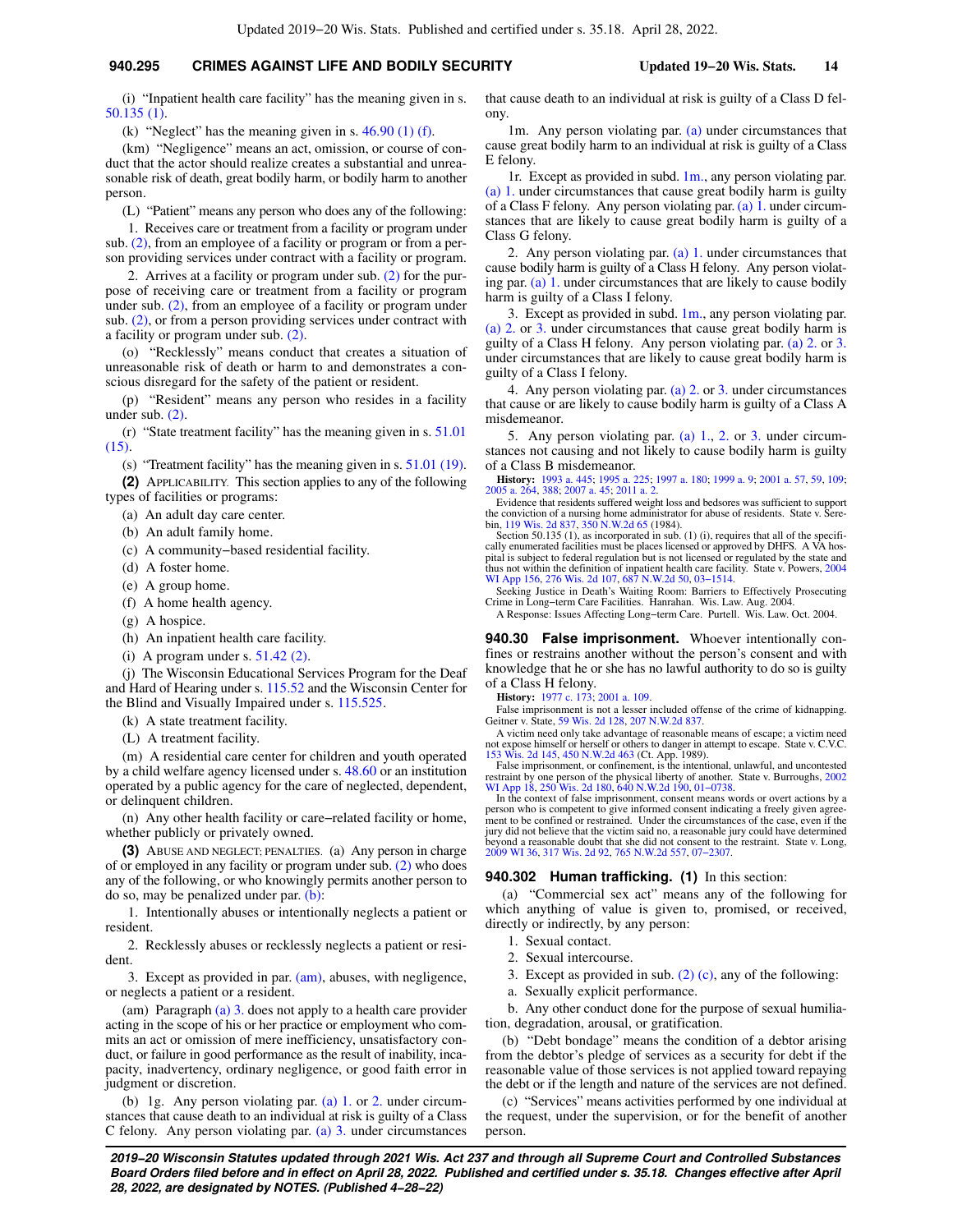(d) "Trafficking" means recruiting, enticing, harboring, transporting, providing, or obtaining, or attempting to recruit, entice, harbor, transport, provide, or obtain, an individual.

**(2)** (a) Except as provided in s. [948.051](https://docs-preview.legis.wisconsin.gov/document/statutes/948.051), whoever knowingly engages in trafficking is guilty of a Class D felony if all of the following apply:

1. One of the following applies:

a. The trafficking is for the purposes of labor or services.

b. The trafficking is for the purposes of a commercial sex act.

2. The trafficking is done by any of the following:

a. Causing or threatening to cause bodily harm to any individual.

b. Causing or threatening to cause financial harm to any individual.

c. Restraining or threatening to restrain any individual.

d. Violating or threatening to violate a law.

e. Destroying, concealing, removing, confiscating, or possessing, or threatening to destroy, conceal, remove, confiscate, or possess, any actual or purported passport or any other actual or purported official identification document of any individual.

f. Extortion.

g. Fraud or deception.

h. Debt bondage.

i. Controlling or threatening to control any individual's access to an addictive controlled substance.

j. Using any scheme, pattern, or other means to directly or indirectly coerce, threaten, or intimidate any individual.

k. Using or threatening to use force or violence on any individual.

L. Causing or threatening to cause any individual to do any act against the individual's will or without the individual's consent.

(b) Whoever benefits in any manner from a violation of par. [\(a\)](https://docs-preview.legis.wisconsin.gov/document/statutes/940.302(2)(a)) is guilty of a Class D felony if the person knows or reasonably should have known that the benefits come from or are derived from an act or scheme described in par. [\(a\)](https://docs-preview.legis.wisconsin.gov/document/statutes/940.302(2)(a)).

(c) Whoever knowingly receives compensation from the earnings of debt bondage, a prostitute, or a commercial sex act, as described in sub.  $(1)$  (a) 1. and [2.](https://docs-preview.legis.wisconsin.gov/document/statutes/940.302(1)(a)2.), is guilty of a Class F felony.

**(3)** Any person who incurs an injury or death as a result of a violation of sub. [\(2\)](https://docs-preview.legis.wisconsin.gov/document/statutes/940.302(2)) may bring a civil action against the person who committed the violation. In addition to actual damages, the court may award punitive damages to the injured party, not to exceed treble the amount of actual damages incurred, and reasonable attorney fees.

**History:** [2007 a. 116](https://docs-preview.legis.wisconsin.gov/document/acts/2007/116); [2013 a. 362](https://docs-preview.legis.wisconsin.gov/document/acts/2013/362) ss. [27](https://docs-preview.legis.wisconsin.gov/document/acts/2013/362,%20s.%2027) to [33](https://docs-preview.legis.wisconsin.gov/document/acts/2013/362,%20s.%2033), [37](https://docs-preview.legis.wisconsin.gov/document/acts/2013/362,%20s.%2037). Halting Modern Slavery in the Midwest: The Potential of Wisconsin Act 116 to Improve the State and Federal Response to Human Trafficking. Ozalp. 2009 WLR 1391.

Under the Radar: Human Trafficking in Wisconsin. Monaco−Wilcox and Mueller. Wis. Law. Oct. 2017.

**940.305 Taking hostages. (1)** Except as provided in sub. [\(2\)](https://docs-preview.legis.wisconsin.gov/document/statutes/940.305(2)), whoever by force or threat of imminent force seizes, confines or restrains a person without the person's consent and with the intent to use the person as a hostage in order to influence a person to perform or not to perform some action demanded by the actor is guilty of a Class B felony.

**(2)** Whoever commits a violation specified under sub. [\(1\)](https://docs-preview.legis.wisconsin.gov/document/statutes/940.305(1)) is guilty of a Class C felony if, before the time of the actor's arrest, each person who is held as a hostage is released without bodily harm.

**History:** [1979 c. 118](https://docs-preview.legis.wisconsin.gov/document/acts/1979/118); [1993 a. 194;](https://docs-preview.legis.wisconsin.gov/document/acts/1993/194) [2001 a. 109](https://docs-preview.legis.wisconsin.gov/document/acts/2001/109).

The constitutionality of s. 940.305 is upheld. State v. Bertrand, [162 Wis. 2d 411](https://docs-preview.legis.wisconsin.gov/document/courts/162%20Wis.%202d%20411), [469 N.W.2d 873](https://docs-preview.legis.wisconsin.gov/document/courts/469%20N.W.2d%20873) (Ct. App. 1991).

**940.31 Kidnapping. (1)** Whoever does any of the following is guilty of a Class C felony:

(a) By force or threat of imminent force carries another from one place to another without his or her consent and with intent to cause him or her to be secretly confined or imprisoned or to be carried out of this state or to be held to service against his or her will; or

(b) By force or threat of imminent force seizes or confines another without his or her consent and with intent to cause him or her to be secretly confined or imprisoned or to be carried out of this state or to be held to service against his or her will; or

(c) By deceit induces another to go from one place to another with intent to cause him or her to be secretly confined or imprisoned or to be carried out of this state or to be held to service against his or her will.

**(2)** (a) Except as provided in par. [\(b\),](https://docs-preview.legis.wisconsin.gov/document/statutes/940.31(2)(b)) whoever violates sub. [\(1\)](https://docs-preview.legis.wisconsin.gov/document/statutes/940.31(1)) with intent to cause another to transfer property in order to obtain the release of the victim is guilty of a Class B felony.

(b) Whoever violates sub. [\(1\)](https://docs-preview.legis.wisconsin.gov/document/statutes/940.31(1)) with intent to cause another to transfer property in order to obtain the release of the victim is guilty of a Class C felony if the victim is released without permanent physical injury prior to the time the first witness is sworn at the trial.

**History:** [1977 c. 173;](https://docs-preview.legis.wisconsin.gov/document/acts/1977/173) [1993 a. 194](https://docs-preview.legis.wisconsin.gov/document/acts/1993/194), [486](https://docs-preview.legis.wisconsin.gov/document/acts/1993/486); [2001 a. 109](https://docs-preview.legis.wisconsin.gov/document/acts/2001/109).

A conviction under sub. (1) (c) does not require proof of express or implied misrep-resentations. State v. Dalton, [98 Wis. 2d 725](https://docs-preview.legis.wisconsin.gov/document/courts/98%20Wis.%202d%20725), [298 N.W.2d 398](https://docs-preview.legis.wisconsin.gov/document/courts/298%20N.W.2d%20398) (Ct. App. 1980).

"Service," as used in this section includes acts done at the command of another and clearly embraces sexual acts performed at the command of another. State v. Clement, [153 Wis. 2d 287](https://docs-preview.legis.wisconsin.gov/document/courts/153%20Wis.%202d%20287), [450 N.W.2d 789](https://docs-preview.legis.wisconsin.gov/document/courts/450%20N.W.2d%20789) (Ct. App. 1989).

Parental immunity does not extend to an agent acting for the parent. State v. Sim-plot, [180 Wis. 2d 383](https://docs-preview.legis.wisconsin.gov/document/courts/180%20Wis.%202d%20383), [509 N.W.2d 338](https://docs-preview.legis.wisconsin.gov/document/courts/509%20N.W.2d%20338) (Ct. App. 1993).

Forced movement of a person from one part of a building to another satisfies the "carries another from one place to another" element of sub. (1) (a). State v. Wagner, [191 Wis. 2d 322](https://docs-preview.legis.wisconsin.gov/document/courts/191%20Wis.%202d%20322), [528 N.W.2d 85](https://docs-preview.legis.wisconsin.gov/document/courts/528%20N.W.2d%2085) (Ct. App. 1995). Confinement is the intentional, unlawful, and uncontested restraint by one person

of the physical liberty of another. State v. Burroughs, [2002 WI App 18,](https://docs-preview.legis.wisconsin.gov/document/courts/2002%20WI%20App%2018) [250 Wis. 2d](https://docs-preview.legis.wisconsin.gov/document/courts/250%20Wis.%202d%20180) [180,](https://docs-preview.legis.wisconsin.gov/document/courts/250%20Wis.%202d%20180) [640 N.W.2d 190](https://docs-preview.legis.wisconsin.gov/document/courts/640%20N.W.2d%20190), [01−0738](https://docs-preview.legis.wisconsin.gov/document/wicourtofappeals/01-0738).

Sub. (2) (b) allows for a lesser degree of kidnapping if two additional elements are present: 1) the victim is released prior to the first witness testimony, and 2) there is no permanent physical injury to the victim. Once there is some evidence of the mitigating factor of no permanent injury, the burden is on the state to prove the absence of that factor and a court accepting a guilty plea to a charged kidnapping offense under sub. (2) (a) should ascertain a factual basis for excluding the lesser−related offense under sub. (2) (b). State v. Ravesteijn, [2006 WI App 250](https://docs-preview.legis.wisconsin.gov/document/courts/2006%20WI%20App%20250), [297 Wis. 2d 663,](https://docs-preview.legis.wisconsin.gov/document/courts/297%20Wis.%202d%20663) [727](https://docs-preview.legis.wisconsin.gov/document/courts/727%20N.W.2d%2053) [N.W.2d 53](https://docs-preview.legis.wisconsin.gov/document/courts/727%20N.W.2d%2053), [05−1955](https://docs-preview.legis.wisconsin.gov/document/wicourtofappeals/05-1955).

**940.315 Global positioning devices. (1)** Whoever does any of the following is guilty of a Class A misdemeanor:

(a) Places a global positioning device or a device equipped with global positioning technology on a vehicle owned or leased by another person without that person's consent.

(b) Intentionally obtains information regarding another person's movement or location generated by a global positioning device or a device equipped with global positioning technology that has been placed without that person's consent.

**(2)** This section does not apply to a motor vehicle manufacturer or a person, acting within the scope of his or her employment, who installs an in−vehicle communication or telematics system, to a device installed by or with the permission of the vehicle owner for automobile insurance rating, underwriting, or claims handling purposes, to a law enforcement officer acting in his or her official capacity, to a parent or guardian acting to track the movement or location of his or her minor child or his or her ward, to a lienholder or agent of a lienholder acting to track the movement or location of a motor vehicle in order to repossess the motor vehicle, or to an employer or business owner acting to track the movement or location of a motor vehicle owned, leased, or assigned for use by the employer or business owner.

**History:** [2015 a. 45](https://docs-preview.legis.wisconsin.gov/document/acts/2015/45).

#### **940.32 Stalking. (1)** In this section:

(a) "Course of conduct" means a series of 2 or more acts carried out over time, however short or long, that show a continuity of purpose, including any of the following:

- 1. Maintaining a visual or physical proximity to the victim.
- 2. Approaching or confronting the victim.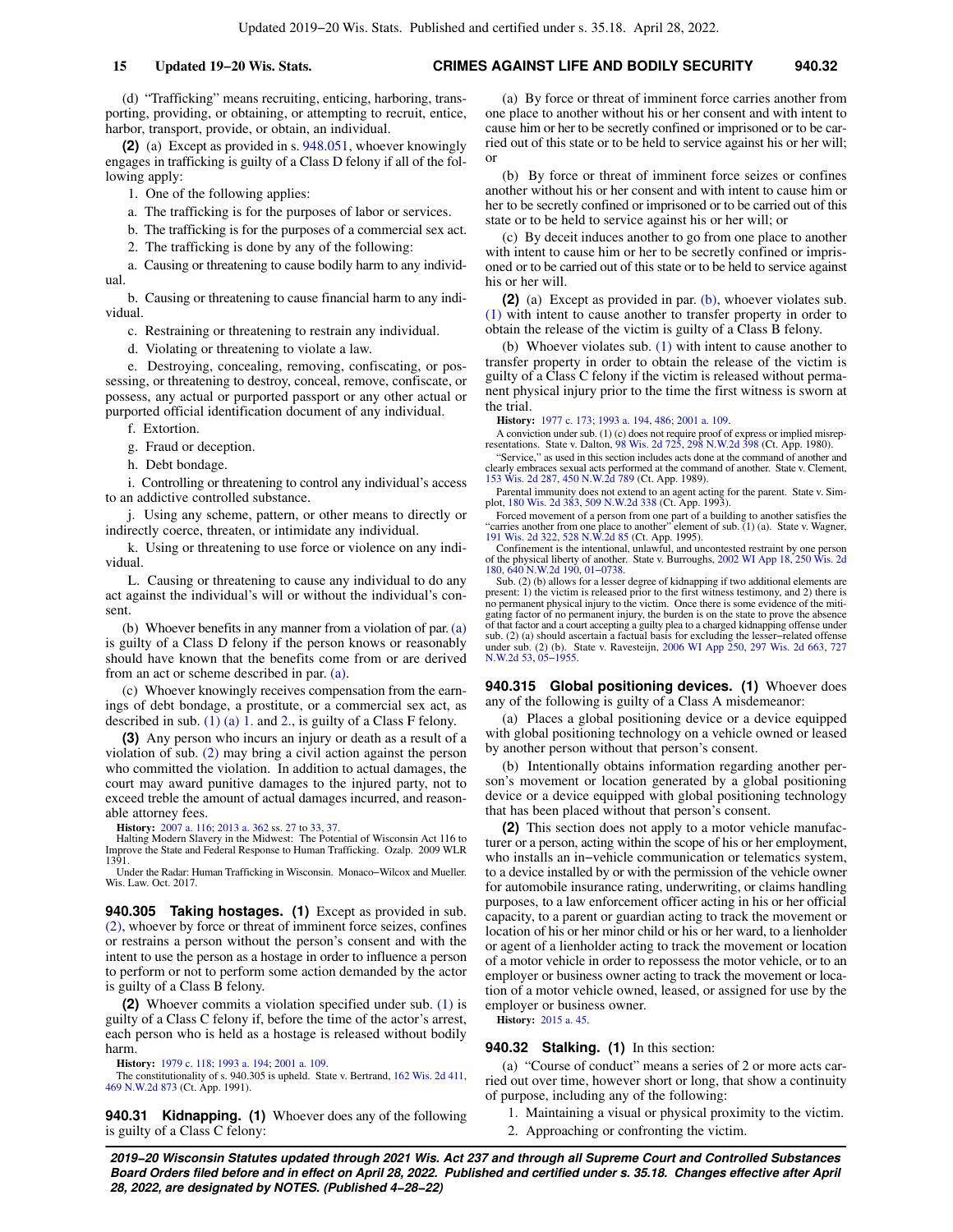## **940.32 CRIMES AGAINST LIFE AND BODILY SECURITY Updated 19−20 Wis. Stats. 16**

3. Appearing at the victim's workplace or contacting the victim's employer or coworkers.

4. Appearing at the victim's home or contacting the victim's neighbors.

5. Entering property owned, leased, or occupied by the victim.

6. Contacting the victim by telephone, text message, electronic message, electronic mail, or other means of electronic communication or causing the victim's telephone or electronic device or any other person's telephone or electronic device to ring or generate notifications repeatedly or continuously, regardless of whether a conversation ensues.

6m. Photographing, videotaping, audiotaping, or, through any other electronic means, monitoring or recording the activities of the victim. This subdivision applies regardless of where the act occurs.

7. Sending to the victim any physical or electronic material or contacting the victim by any means, including any message, comment, or other content posted on any Internet site or web application.

7m. Sending to a member of the victim's family or household, or any current or former employer of the victim, or any current or former coworker of the victim, or any friend of the victim any physical or electronic material or contacting such person by any means, including any message, comment, or other content posted on any Internet site or web application for the purpose of obtaining information about, disseminating information about, or communicating with the victim.

8. Placing an object on or delivering an object to property owned, leased, or occupied by the victim.

9. Delivering an object to a member of the victim's family or household or an employer, coworker, or friend of the victim or placing an object on, or delivering an object to, property owned, leased, or occupied by such a person with the intent that the object be delivered to the victim.

10. Causing a person to engage in any of the acts described in subds.  $1.$  to  $9.$ 

(am) "Domestic abuse" has the meaning given in s. [813.12 \(1\)](https://docs-preview.legis.wisconsin.gov/document/statutes/813.12(1)(am)) [\(am\).](https://docs-preview.legis.wisconsin.gov/document/statutes/813.12(1)(am))

(ap) "Domestic abuse offense" means an act of domestic abuse that constitutes a crime.

(c) "Labor dispute" includes any controversy concerning terms, tenure or conditions of employment, or concerning the association or representation of persons in negotiating, fixing, maintaining, changing or seeking to arrange terms or conditions of employment, regardless of whether the disputants stand in the proximate relation of employer and employee.

(cb) "Member of a family" means a spouse, parent, child, sibling, or any other person who is related by blood or adoption to another.

(cd) "Member of a household" means a person who regularly resides in the household of another or who within the previous 6 months regularly resided in the household of another.

(cg) "Personally identifiable information" has the meaning given in s. [19.62 \(5\).](https://docs-preview.legis.wisconsin.gov/document/statutes/19.62(5))

(cr) "Record" has the meaning given in s. [19.32 \(2\).](https://docs-preview.legis.wisconsin.gov/document/statutes/19.32(2))

(d) "Suffer serious emotional distress" means to feel terrified, intimidated, threatened, harassed, or tormented.

**(2)** Whoever meets all of the following criteria is guilty of a Class I felony:

(a) The actor intentionally engages in a course of conduct directed at a specific person that would cause a reasonable person under the same circumstances to suffer serious emotional distress or to fear bodily injury to or the death of himself or herself or a member of his or her family or household.

(b) The actor knows or should know that at least one of the acts that constitute the course of conduct will cause the specific person to suffer serious emotional distress or place the specific person in reasonable fear of bodily injury to or the death of himself or herself or a member of his or her family or household.

(c) The actor's acts cause the specific person to suffer serious emotional distress or induce fear in the specific person of bodily injury to or the death of himself or herself or a member of his or her family or household.

**(2e)** Whoever meets all of the following criteria is guilty of a Class I felony:

(a) After having been convicted of sexual assault under s. [940.225](https://docs-preview.legis.wisconsin.gov/document/statutes/940.225), [948.02,](https://docs-preview.legis.wisconsin.gov/document/statutes/948.02) [948.025](https://docs-preview.legis.wisconsin.gov/document/statutes/948.025), or [948.085](https://docs-preview.legis.wisconsin.gov/document/statutes/948.085) or a domestic abuse offense, the actor engages in any of the acts listed in sub.  $(1)$  (a) [1.](https://docs-preview.legis.wisconsin.gov/document/statutes/940.32(1)(a)1.) to [10.,](https://docs-preview.legis.wisconsin.gov/document/statutes/940.32(1)(a)10.) if the act is directed at the victim of the sexual assault or the domestic abuse offense.

(b) The actor knows or should know that the act will cause the specific person to suffer serious emotional distress or place the specific person in reasonable fear of bodily injury to or the death of himself or herself or a member of his or her family or household.

(c) The actor's act causes the specific person to suffer serious emotional distress or induces fear in the specific person of bodily injury to or the death of himself or herself or a member of his or her family or household.

**(2m)** Whoever violates sub. [\(2\)](https://docs-preview.legis.wisconsin.gov/document/statutes/940.32(2)) is guilty of a Class H felony if any of the following applies:

(a) The actor has a previous conviction for a violent crime, as defined in s. [939.632 \(1\) \(e\) 1.,](https://docs-preview.legis.wisconsin.gov/document/statutes/939.632(1)(e)1.) or a previous conviction under this section or s.  $947.013$  (1r), [\(1t\),](https://docs-preview.legis.wisconsin.gov/document/statutes/947.013(1t)) [\(1v\)](https://docs-preview.legis.wisconsin.gov/document/statutes/947.013(1v)), or [\(1x\).](https://docs-preview.legis.wisconsin.gov/document/statutes/947.013(1x))

(b) The actor has a previous conviction for a crime, the victim of that crime is the victim of the present violation of sub. [\(2\),](https://docs-preview.legis.wisconsin.gov/document/statutes/940.32(2)) and the present violation occurs within 7 years after the prior conviction.

(c) The actor intentionally gains access or causes another person to gain access to a record in electronic format that contains personally identifiable information regarding the victim in order to facilitate the violation.

(d) The person violates s. [968.31 \(1\)](https://docs-preview.legis.wisconsin.gov/document/statutes/968.31(1)) or [968.34 \(1\)](https://docs-preview.legis.wisconsin.gov/document/statutes/968.34(1)) in order to facilitate the violation.

(e) The victim is under the age of 18 years at the time of the violation.

**(3)** Whoever violates sub. [\(2\)](https://docs-preview.legis.wisconsin.gov/document/statutes/940.32(2)) is guilty of a Class F felony if any of the following applies:

(a) The act results in bodily harm to the victim or a member of the victim's family or household.

(b) The actor has a previous conviction for a violent crime, as defined in s. [939.632 \(1\) \(e\) 1.,](https://docs-preview.legis.wisconsin.gov/document/statutes/939.632(1)(e)1.) or a previous conviction under this section or s.  $947.013$  (1r), [\(1t\),](https://docs-preview.legis.wisconsin.gov/document/statutes/947.013(1t)) [\(1v\)](https://docs-preview.legis.wisconsin.gov/document/statutes/947.013(1v)) or [\(1x\),](https://docs-preview.legis.wisconsin.gov/document/statutes/947.013(1x)) the victim of that crime is the victim of the present violation of sub.  $(2)$ , and the present violation occurs within 7 years after the prior conviction.

(c) The actor uses a dangerous weapon in carrying out any of the acts listed in sub.  $(1)$   $(a)$  1. to [9.](https://docs-preview.legis.wisconsin.gov/document/statutes/940.32(1)(a)9.)

**(3m)** A prosecutor need not show that a victim received or will receive treatment from a mental health professional in order to prove that the victim suffered serious emotional distress under sub. [\(2\) \(c\)](https://docs-preview.legis.wisconsin.gov/document/statutes/940.32(2)(c)) or [\(2e\) \(c\).](https://docs-preview.legis.wisconsin.gov/document/statutes/940.32(2e)(c))

**(4)** (a) This section does not apply to conduct that is or acts that are protected by the person's right to freedom of speech or to peaceably assemble with others under the state and U.S. constitutions, including, but not limited to, any of the following:

1. Giving publicity to and obtaining or communicating information regarding any subject, whether by advertising, speaking or patrolling any public street or any place where any person or persons may lawfully be.

2. Assembling peaceably.

3. Peaceful picketing or patrolling.

(b) Paragraph  $(a)$  does not limit the activities that may be considered to serve a legitimate purpose under this section.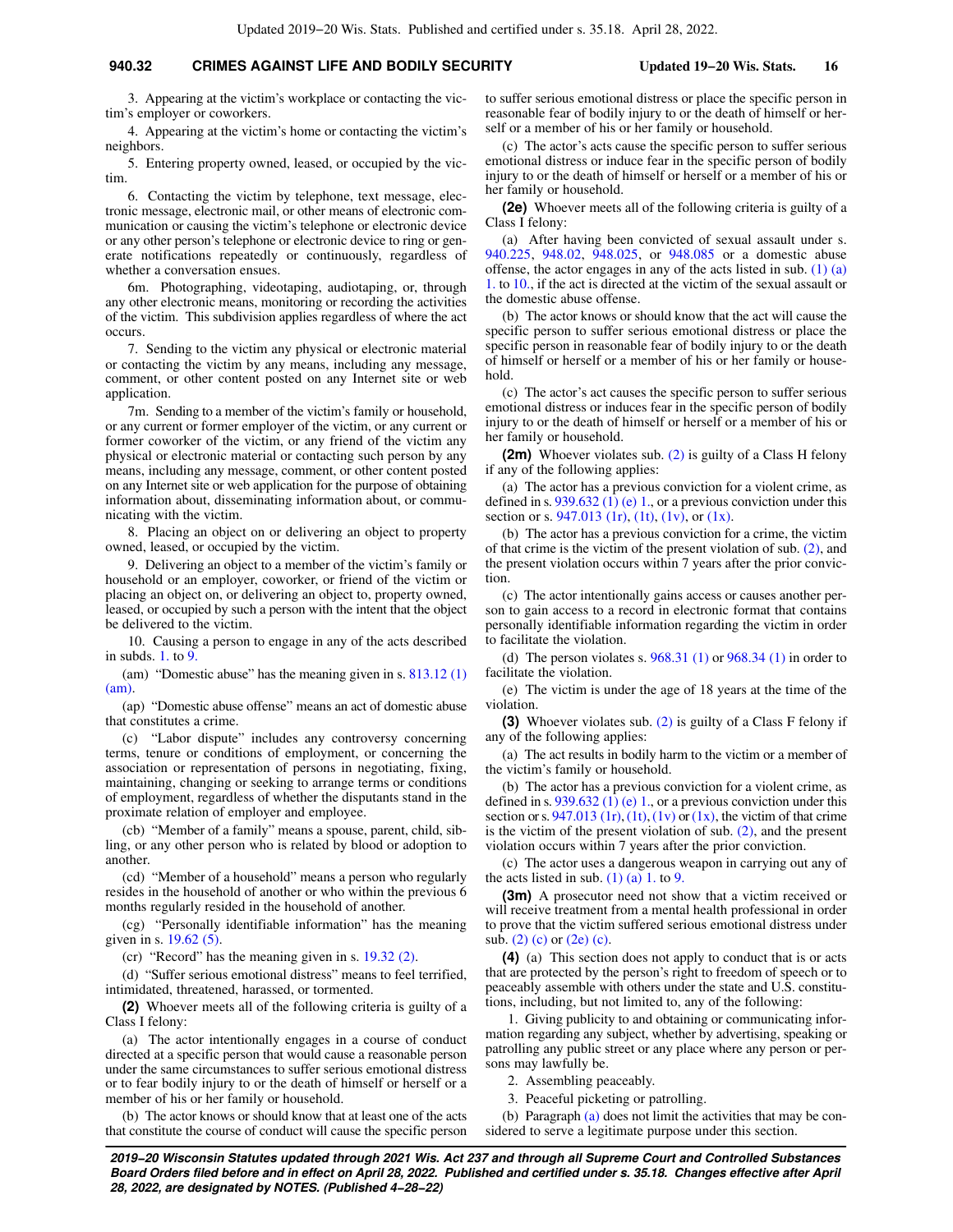**(5)** This section does not apply to conduct arising out of or in connection with a labor dispute.

**(6)** The provisions of this statute are severable. If any provision of this statute is invalid or if any application thereof is invalid, such invalidity shall not affect other provisions or applications which can be given effect without the invalid provision or application.

**History:** [1993 a. 96](https://docs-preview.legis.wisconsin.gov/document/acts/1993/96), [496](https://docs-preview.legis.wisconsin.gov/document/acts/1993/496); [2001 a. 109;](https://docs-preview.legis.wisconsin.gov/document/acts/2001/109) [2003 a. 222,](https://docs-preview.legis.wisconsin.gov/document/acts/2003/222) [327](https://docs-preview.legis.wisconsin.gov/document/acts/2003/327); [2005 a. 277](https://docs-preview.legis.wisconsin.gov/document/acts/2005/277); [2021 a. 28](https://docs-preview.legis.wisconsin.gov/document/acts/2021/28). This section does not violate the right to interstate travel and is not unconstitution-ally vague or overbroad. State v. Ruesch, [214 Wis. 2d 548,](https://docs-preview.legis.wisconsin.gov/document/courts/214%20Wis.%202d%20548) [571 N.W.2d 898](https://docs-preview.legis.wisconsin.gov/document/courts/571%20N.W.2d%20898) (Ct. App. 1997), [96−2280](https://docs-preview.legis.wisconsin.gov/document/wicourtofappeals/96-2280).

The actor's "acts" under sub. (2) (c) are not the equivalent of the actor's "course of conduct" under sub. (2) (a). There must be proof that the actor's acts caused fear and not that the course of conduct caused fear. State v. Sveum, [220 Wis. 2d 396](https://docs-preview.legis.wisconsin.gov/document/courts/220%20Wis.%202d%20396), [584](https://docs-preview.legis.wisconsin.gov/document/courts/584%20N.W.2d%20137) [N.W.2d 137](https://docs-preview.legis.wisconsin.gov/document/courts/584%20N.W.2d%20137) (Ct. App. 1998), [97−2185.](https://docs-preview.legis.wisconsin.gov/document/wicourtofappeals/97-2185) A "previous conviction for a violent crime" is a substantive element of the Class

H felony stalking offense under sub. (2m) (a), not a penalty enhancer. It was not error to allow the introduction of evidence at trial that the defendant had stipulated to hav-ing a previous conviction for a violent crime, nor was it error to instruct the jury to make a finding on that matter. State v. Warbelton, [2009 WI 6](https://docs-preview.legis.wisconsin.gov/document/courts/2009%20WI%206), [315 Wis. 2d 253](https://docs-preview.legis.wisconsin.gov/document/courts/315%20Wis.%202d%20253), [759](https://docs-preview.legis.wisconsin.gov/document/courts/759%20N.W.2d%20557) [N.W.2d 557,](https://docs-preview.legis.wisconsin.gov/document/courts/759%20N.W.2d%20557) [07−0105.](https://docs-preview.legis.wisconsin.gov/document/wisupremecourt/07-0105)

The 7−year time restriction specified in sub. (2m) (b) requires that only the final act charged as part of a course of conduct occur within 7 years of the previous conviction, and does not restrict by time the other acts used to establish the underlying course of conduct element of sub. (2). State v. Conner, [2009 WI App 143](https://docs-preview.legis.wisconsin.gov/document/courts/2009%20WI%20App%20143), [321 Wis. 2d 449](https://docs-preview.legis.wisconsin.gov/document/courts/321%20Wis.%202d%20449), [775 N.W.2d 105,](https://docs-preview.legis.wisconsin.gov/document/courts/775%20N.W.2d%20105) [08−1296](https://docs-preview.legis.wisconsin.gov/document/wicourtofappeals/08-1296).

Although the acts in this case spanned apparently fewer than 15 minutes, this section specifically provides that stalking may be a series of 2 acts over a short time if the acts show a continuity of purpose. State v. Eich

This section is not overbroad under the 1st amendment. Although a stalker might use language in committing the crime, the core of the statute is the stalker's intent to engage in conduct that he or she knows or should know will cause fear in the victim and does cause the victim's actual distress or fear. The language used by the defendant in stalking his victim was merely evidence of his crime and not prohibited in and of itself. State v. Hemmingway, [2012 WI App 133,](https://docs-preview.legis.wisconsin.gov/document/courts/2012%20WI%20App%20133) [345 Wis. 2d 297,](https://docs-preview.legis.wisconsin.gov/document/courts/345%20Wis.%202d%20297) [825 N.W.2d 303](https://docs-preview.legis.wisconsin.gov/document/courts/825%20N.W.2d%20303), [11−2372](https://docs-preview.legis.wisconsin.gov/document/wicourtofappeals/11-2372).

**940.34 Duty to aid victim or report crime. (1)** (a) Whoever violates sub. [\(2\) \(a\)](https://docs-preview.legis.wisconsin.gov/document/statutes/940.34(2)(a)) is guilty of a Class C misdemeanor.

(b) Whoever violates sub.  $(2)$  (b) is guilty of a Class C misdemeanor and is subject to discipline under s. [440.26 \(6\)](https://docs-preview.legis.wisconsin.gov/document/statutes/440.26(6)).

(c) Whoever violates sub. [\(2\) \(c\)](https://docs-preview.legis.wisconsin.gov/document/statutes/940.34(2)(c)) is guilty of a Class C misdemeanor.

**(2)** (a) Any person who knows that a crime is being committed and that a victim is exposed to bodily harm shall summon law enforcement officers or other assistance or shall provide assistance to the victim.

(b) Any person licensed as a private detective or granted a private security permit under s. [440.26](https://docs-preview.legis.wisconsin.gov/document/statutes/440.26) who has reasonable grounds to believe that a crime is being committed or has been committed shall notify promptly an appropriate law enforcement agency of the facts which form the basis for this belief.

(c) 1. In this paragraph, "unlicensed private security person" means a private security person, as defined in s. [440.26 \(1m\),](https://docs-preview.legis.wisconsin.gov/document/statutes/440.26(1m)) who is exempt from the permit and licensure requirements of s. [440.26.](https://docs-preview.legis.wisconsin.gov/document/statutes/440.26)

2. Any unlicensed private security person who has reasonable grounds to believe that a crime is being committed or has been committed shall notify promptly an appropriate law enforcement agency of the facts which form the basis for this belief.

(d) A person need not comply with this subsection if any of the following apply:

1. Compliance would place him or her in danger.

2. Compliance would interfere with duties the person owes to others.

3. In the circumstances described under par. [\(a\)](https://docs-preview.legis.wisconsin.gov/document/statutes/940.34(2)(a)), assistance is being summoned or provided by others.

4. In the circumstances described under par. [\(b\)](https://docs-preview.legis.wisconsin.gov/document/statutes/940.34(2)(b)) or  $(c)$ , the crime or alleged crime has been reported to an appropriate law enforcement agency by others.

**(2m)** If a person is subject to sub. [\(2\) \(b\)](https://docs-preview.legis.wisconsin.gov/document/statutes/940.34(2)(b)) or [\(c\),](https://docs-preview.legis.wisconsin.gov/document/statutes/940.34(2)(c)) the person need not comply with sub.  $(2)$  (b) or [\(c\)](https://docs-preview.legis.wisconsin.gov/document/statutes/940.34(2)(c)) until after he or she has summoned or provided assistance to a victim.

**(3)** If a person renders emergency care for a victim, s. [895.48](https://docs-preview.legis.wisconsin.gov/document/statutes/895.48(1)) [\(1\)](https://docs-preview.legis.wisconsin.gov/document/statutes/895.48(1)) applies. Any person who provides other reasonable assistance under this section is immune from civil liability for his or her acts or omissions in providing the assistance. This immunity does not apply if the person receives or expects to receive compensation for providing the assistance.

**History:** [1983 a. 198;](https://docs-preview.legis.wisconsin.gov/document/acts/1983/198) [1985 a. 152](https://docs-preview.legis.wisconsin.gov/document/acts/1985/152), [332](https://docs-preview.legis.wisconsin.gov/document/acts/1985/332); [1987 a. 14](https://docs-preview.legis.wisconsin.gov/document/acts/1987/14); [1995 a. 461](https://docs-preview.legis.wisconsin.gov/document/acts/1995/461); [2021 a. 238](https://docs-preview.legis.wisconsin.gov/document/acts/2021/238) s. [44](https://docs-preview.legis.wisconsin.gov/document/acts/2021/238,%20s.%2044).

This section is not unconstitutional. For a conviction, it must be proved that an accused believed a crime was being committed and that a victim was exposed to bod-ily harm. The reporting required does not require the defendant to incriminate himself or herself as the statute contains no mandate that an individual identify himself or herself. Whether a defendant fits within an exception under sub. (2) (d) is a matter of affirmative defense. State v. LaPlante, [186 Wis. 2d 427,](https://docs-preview.legis.wisconsin.gov/document/courts/186%20Wis.%202d%20427) [521 N.W.2d 448](https://docs-preview.legis.wisconsin.gov/document/courts/521%20N.W.2d%20448) (Ct. App. 1994).

#### **940.41 Definitions.** In ss. [940.42](https://docs-preview.legis.wisconsin.gov/document/statutes/940.42) to [940.49](https://docs-preview.legis.wisconsin.gov/document/statutes/940.49):

**(1g)** "Law enforcement agency" has the meaning given in s. [165.83 \(1\) \(b\).](https://docs-preview.legis.wisconsin.gov/document/statutes/165.83(1)(b))

**(1r)** "Malice" or "maliciously" means an intent to vex, annoy or injure in any way another person or to thwart or interfere in any manner with the orderly administration of justice.

**(2)** "Victim" means any natural person against whom any crime as defined in s. [939.12](https://docs-preview.legis.wisconsin.gov/document/statutes/939.12) or under the laws of the United States is being or has been perpetrated or attempted in this state.

**(3)** "Witness" means any natural person who has been or is expected to be summoned to testify; who by reason of having relevant information is subject to call or likely to be called as a witness, whether or not any action or proceeding has as yet been commenced; whose declaration under oath is received as evidence for any purpose; who has provided information concerning any crime to any peace officer or prosecutor; who has provided information concerning a crime to any employee or agent of a law enforcement agency using a crime reporting telephone hotline or other telephone number provided by the law enforcement agency; or who has been served with a subpoena issued under s. [885.01](https://docs-preview.legis.wisconsin.gov/document/statutes/885.01) or under the authority of any court of this state or of the United States.

**History:** [1981 c. 118](https://docs-preview.legis.wisconsin.gov/document/acts/1981/118); [1993 a. 128.](https://docs-preview.legis.wisconsin.gov/document/acts/1993/128)

**940.42 Intimidation of witnesses; misdemeanor.** Except as provided in s. [940.43,](https://docs-preview.legis.wisconsin.gov/document/statutes/940.43) whoever knowingly and maliciously prevents or dissuades, or who attempts to so prevent or dissuade any witness from attending or giving testimony at any trial, proceeding or inquiry authorized by law, is guilty of a Class A misdemeanor.

**History:** [1981 c. 118](https://docs-preview.legis.wisconsin.gov/document/acts/1981/118).

When a mother and child were to testify against the defendant and the defendant sent letters to the mother urging that she and the child not testify, regardless of whether the letters were addressed to the child or the child was aware of the letter's contents, the defendant attempted to dissuade the child through her mother. As the mother of the minor child, had the parental responsibility and practical authority to monitor communications by third parties with the child, and to influence whether the child cooperated with the court proceedings, there was sufficient evidence to convict.

State v. Moore, [2006 WI App 61,](https://docs-preview.legis.wisconsin.gov/document/courts/2006%20WI%20App%2061) [292 Wis. 2d 101](https://docs-preview.legis.wisconsin.gov/document/courts/292%20Wis.%202d%20101), [713 N.W.2d 131](https://docs-preview.legis.wisconsin.gov/document/courts/713%20N.W.2d%20131), [04−3227](https://docs-preview.legis.wisconsin.gov/document/wicourtofappeals/04-3227). This section supports charging a person with a separate count for each letter sent, and each other act performed, for the purpose of attempting to dissuade any witness from attending or giving testimony at a court proceeding or trial. State v. Moore, [2006](https://docs-preview.legis.wisconsin.gov/document/courts/2006%20WI%20App%2061) [WI App 61,](https://docs-preview.legis.wisconsin.gov/document/courts/2006%20WI%20App%2061) [292 Wis. 2d 101](https://docs-preview.legis.wisconsin.gov/document/courts/292%20Wis.%202d%20101), [713 N.W.2d 131,](https://docs-preview.legis.wisconsin.gov/document/courts/713%20N.W.2d%20131) [04−3227.](https://docs-preview.legis.wisconsin.gov/document/wicourtofappeals/04-3227)

**940.43 Intimidation of witnesses; felony.** Whoever violates s. [940.42](https://docs-preview.legis.wisconsin.gov/document/statutes/940.42) under any of the following circumstances is guilty of a Class G felony:

**(1)** Where the act is accompanied by force or violence or attempted force or violence upon the witness, or the spouse, child, stepchild, foster child, parent, sibling, or grandchild of the witness, or any person sharing a common domicile with the witness.

**(2)** Where the act is accompanied by injury or damage to the real or personal property of any person covered under sub. [\(1\).](https://docs-preview.legis.wisconsin.gov/document/statutes/940.43(1))

**(3)** Where the act is accompanied by any express or implied threat of force, violence, injury or damage described in sub. [\(1\)](https://docs-preview.legis.wisconsin.gov/document/statutes/940.43(1)) or [\(2\).](https://docs-preview.legis.wisconsin.gov/document/statutes/940.43(2))

**(4)** Where the act is in furtherance of any conspiracy.

**(5)** Where the act is committed by any person who has suffered any prior conviction for any violation under s. [943.30](https://docs-preview.legis.wisconsin.gov/document/statutes/1979/943.30), 1979 stats., ss. [940.42](https://docs-preview.legis.wisconsin.gov/document/statutes/940.42) to [940.45](https://docs-preview.legis.wisconsin.gov/document/statutes/940.45), or any federal statute or statute of any other state which, if the act prosecuted was committed in this state, would be a violation under ss. [940.42](https://docs-preview.legis.wisconsin.gov/document/statutes/940.42) to [940.45](https://docs-preview.legis.wisconsin.gov/document/statutes/940.45).